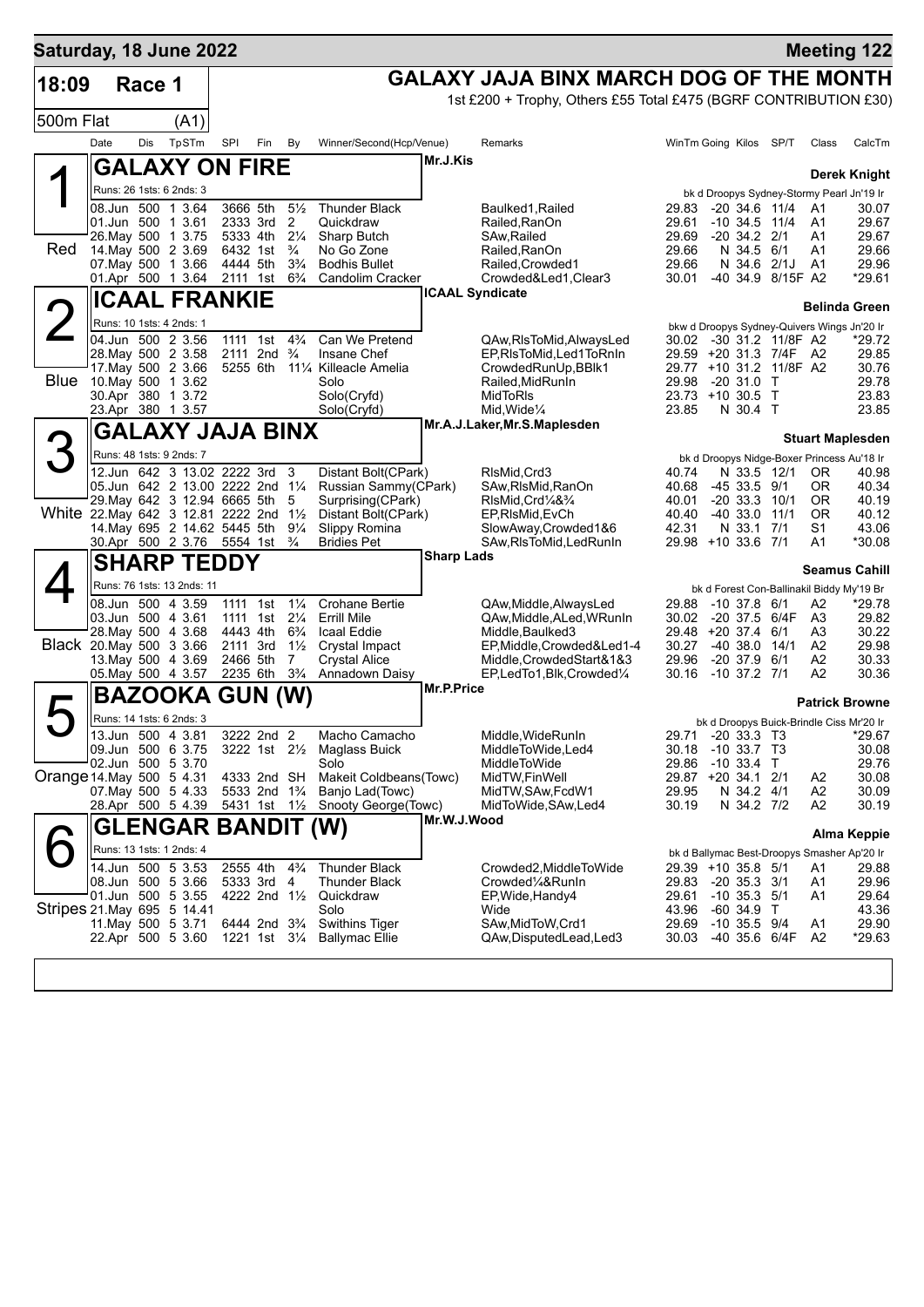| Saturday, 18 June 2022    |                                          |        |                                                                 |                             |     |                                  |                                                                  |              |                                                                    |                                                               |                                               |             |                      | <b>Meeting 122</b>      |
|---------------------------|------------------------------------------|--------|-----------------------------------------------------------------|-----------------------------|-----|----------------------------------|------------------------------------------------------------------|--------------|--------------------------------------------------------------------|---------------------------------------------------------------|-----------------------------------------------|-------------|----------------------|-------------------------|
| 18:28                     |                                          | Race 2 |                                                                 |                             |     |                                  |                                                                  |              | <b>SEASONS MYRTLE NOVEMBER BITCH OF THE MONTH</b>                  |                                                               |                                               |             |                      |                         |
|                           |                                          |        |                                                                 |                             |     |                                  |                                                                  |              | 1st £150 + Trophy, Others £50 Total £400 (BGRF CONTRIBUTION £30)   |                                                               |                                               |             |                      |                         |
| 500m Flat                 |                                          |        | (A3)                                                            |                             |     |                                  |                                                                  |              |                                                                    |                                                               |                                               |             |                      |                         |
|                           | Date                                     | Dis    | TpSTm                                                           | SPI                         | Fin | By                               | Winner/Second(Hcp/Venue)                                         |              | Remarks                                                            |                                                               | WinTm Going Kilos SP/T                        |             | Class                | CalcTm                  |
|                           |                                          |        | <b>PUNKROCK BANSHEE</b>                                         |                             |     |                                  |                                                                  |              | Mr.M.B.Christelow, Mr.M.F.Lee, Mr.A.E.O'Shaughnessy, Mr.K.J.Tester |                                                               |                                               |             |                      |                         |
|                           |                                          |        | Runs: 64 1sts: 11 2nds: 16                                      |                             |     |                                  |                                                                  |              |                                                                    |                                                               |                                               |             |                      | <b>Stuart Maplesden</b> |
|                           | 14.Jun 500 1 3.64                        |        |                                                                 | 2234 4th                    |     | 4                                | Kerrs Bruno                                                      |              | Railed.ClearRun                                                    | (Season 21.My'19) bk b Crash-Swift Curie Nv'17 Ir             | 29.89 +10 29.4 11/4                           |             | A3                   | 30.32                   |
|                           | 01.Jun 500 1 3.66                        |        |                                                                 | 5123 5th                    |     | $3\frac{1}{4}$                   | <b>Slippy Bullet</b>                                             |              | Railed, DispLead To2                                               |                                                               | 30.04 -10 29.4 5/2                            |             | A3                   | *30.18                  |
|                           | 13. May 500 1 3.71                       |        |                                                                 | 4343 3rd                    |     | $5\frac{1}{2}$                   | Seomra Svd                                                       |              | Railed, Crowded 1&3                                                | 30.23                                                         | $-20$ 29.8 $6/1$                              |             | A3                   | 30.47                   |
| Red                       | 26.Apr 500 1 3.65<br>18.Apr 500 1 3.69   |        |                                                                 | 2355 5th<br>1111 1st        |     | $7\frac{1}{4}$<br>$\frac{3}{4}$  | <b>Slippy Hilary</b><br><b>Crystal Anton</b>                     |              | Crowded1, BadlyBaulked3<br>Railed, AlwaysLed                       | 30.25<br>30.36                                                | N 29.7 9/1<br>$-10$ 29.7 T3                   |             | A3                   | 30.83<br>30.26          |
|                           | 11.Apr 285 1                             |        |                                                                 | 1-1- 1st $6\frac{1}{2}$     |     |                                  | Domino Gem                                                       |              | Railed, AlwaysLed                                                  | 16.86                                                         | N 29.7 T2                                     |             |                      | xLame 16.86             |
|                           |                                          |        | <b>FLYAWAY CONNIE</b>                                           |                             |     |                                  |                                                                  |              | <b>Flyaway Syndicate</b>                                           |                                                               |                                               |             |                      |                         |
|                           | Runs: 11 1sts: 5 2nds: 4                 |        |                                                                 |                             |     |                                  |                                                                  |              |                                                                    | (Season 02.Fb'22) bkw b Laughil Blake-Peads Hawk Ja'19 Ir     |                                               |             |                      | <b>Stuart Maplesden</b> |
|                           | 11.Jun 500 2 3.70                        |        |                                                                 | 1111 1st                    |     | $1\frac{1}{2}$                   | <b>Blue Rock Aero</b>                                            |              | RailsToMid, AlwaysLed                                              | 30.44                                                         | $-20$ 27.9 $9/2$                              |             | A4                   | *30.24                  |
|                           | 28. May 500 2 3.67                       |        |                                                                 | 1111 1st                    |     | $\frac{3}{4}$                    | Seasons Boom                                                     |              | QAw, RIs To Mid, ALed                                              |                                                               | 30.10 +20 28.0 5/2J                           |             | A5                   | 30.30                   |
| Blue                      | 17. May 500 1 3.67<br>06. May 500 1 3.67 |        |                                                                 | 1111 3rd<br>1111 1st        |     | $1\frac{1}{2}$<br>$1\frac{1}{4}$ | <b>Distant Class</b><br>Get On Rosie                             |              | RIsToMid, SoonLedToRunIn<br>EP, Railed, Always Led                 | 30.35<br>30.50                                                | N 28.0 3/1<br>$-2028.1$                       | 9/4F        | A5<br>A6             | 30.48<br>30.30          |
|                           | 26.Apr 500 2 3.67                        |        |                                                                 | 5211 1st                    |     | $\frac{1}{2}$                    | <b>Kitmins Dixie</b>                                             |              | Led2,HeldOn                                                        | 30.53                                                         | N 28.0                                        | 2/1F        | A6                   | 30.53                   |
|                           | 19.Apr 500 1 3.63                        |        |                                                                 | 1123 5th                    |     | 4                                | Sophies Ace                                                      |              | EP,RIsToMid,LedTo2                                                 | 30.58                                                         | -40 27.9 9/2                                  |             | A6                   | 30.49                   |
|                           |                                          |        | <b>TOUCHDOWN BABY</b>                                           |                             |     |                                  |                                                                  |              | <b>Touchdown Racing</b>                                            |                                                               |                                               |             |                      | <b>Belinda Green</b>    |
|                           |                                          |        | Runs: 46 1sts: 11 2nds: 7                                       |                             |     |                                  |                                                                  |              |                                                                    | (Ssn Suppressed) bk b Confident Rankin-Cabra Twister Au'19 Ir |                                               |             |                      |                         |
|                           |                                          |        | 10.Jun 500 4 3.75                                               | 4331 1st                    |     | $3\frac{1}{2}$                   | Doonanes Cocoon                                                  |              | Middle, Crowded 1, Led <sup>3</sup> / <sub>4</sub>                 |                                                               | 30.32 -30 26.5 2/1F                           |             | - A4                 | *30.02                  |
|                           |                                          |        | 02.Jun 695 2 14.62 5344 5th<br>27. May 500 4 3.66 2444 4th      |                             |     | $4\frac{3}{4}$<br>$3\frac{1}{2}$ | <b>Crystal Alice</b><br>Imahappyladdie                           |              | Crowded3.Crd&Wide6<br>CrowdedRunUp&1&1⁄4                           | 42.70<br>29.98                                                | -15 26.3 7/2<br>N 26.4 7/2                    |             | S1<br>A4             | 42.93<br>30.25          |
|                           |                                          |        |                                                                 |                             |     |                                  | White 21. May 714 4 23.86 1333 2nd 121/4 Blue Tick Jenny (Cryfd) |              | Crd1,2ndFrom8                                                      |                                                               | 45.27 +30 26.2 7/1                            |             | 0R                   | 46.55                   |
|                           |                                          |        | 14. May 695 4 14.66 2553 3rd 41/2                               |                             |     |                                  | Slippy Romina                                                    |              | Crowded <sub>6</sub>                                               | 42.31                                                         | N 26.4 7/1                                    |             | S1                   | 42.67                   |
|                           |                                          |        | 07. May 714 4 23.68 4223 4th 7                                  |                             |     |                                  | Burgess Hannah (Cryfd)                                           |              | 2ndFrom1/4To3/4,Bmp7<br><b>Fletchwood Racing</b>                   | 45.61                                                         |                                               | N 26.1 40/1 | OR1                  | 46.17                   |
|                           |                                          |        | <b>QUARTERLAND HOLI</b>                                         |                             |     |                                  |                                                                  |              |                                                                    |                                                               |                                               |             |                      | <b>Alma Keppie</b>      |
|                           | Runs: 29 1sts: 7 2nds: 5                 |        |                                                                 |                             |     |                                  |                                                                  |              |                                                                    | (Ssn Suppressed) bk b Laughil Blake-Quarterland Abby Jn'19 Ir |                                               |             |                      |                         |
|                           | 10.Jun 500 3 3.74<br>04.Jun 500 3 3.56   |        |                                                                 | 4533 4th<br>1111 2nd Nk     |     | $2\frac{3}{4}$                   | Insane Jagger<br><b>Wellott Tommy</b>                            |              | Middle, ClearRun<br>QAw, Middle, Led To Near Line                  | 30.25<br>30.38                                                | $-30$ 28.6 $9/1$<br>$-30$ 28.6 $7/1$          |             | A3<br>A3             | 30.18<br>30.11          |
|                           | 25. May 500 3 3.62                       |        |                                                                 | 2666 6th                    |     | 12                               | Zazzeras Turk                                                    |              | Middle, Baulked1                                                   | 29.91                                                         | $-2029.1$                                     | 8/1         | A3                   | 30.67                   |
| Black 20. May 500 4 3.65  |                                          |        |                                                                 | 1566 6th                    |     | $8\frac{1}{2}$                   | Crystal Impact                                                   |              | Middle, Baulked1                                                   | 30.27                                                         | $-40$ 29.3 $5/1$                              |             | A2                   | 30.54                   |
|                           | 11. May 500 3 3.50<br>21.Apr 500 3 3.60  |        |                                                                 | 1111 1st<br>1111 2nd 1      |     | $1\frac{1}{2}$                   | Kerrs Bruno<br><b>Crystal Alice</b>                              |              | VQAw, Middle, ALed<br>QuickAway,LedToNearLine                      | 30.23                                                         | -20 28.9 9/4F<br>29.71 +20 28.6 6/1           |             | A3<br>A3             | 30.03<br>*29.99         |
|                           |                                          |        |                                                                 |                             |     |                                  |                                                                  | Mr.S.J.Eason |                                                                    |                                                               |                                               |             |                      |                         |
|                           |                                          |        |                                                                 |                             |     |                                  | <b>SEASONS STEALTH (W)</b>                                       |              |                                                                    |                                                               |                                               |             |                      | Jason Heath             |
|                           | Runs: 19 1sts: 3 2nds: 4                 |        | 09.Jun 695 5 14.73 3255 5th 41/2                                |                             |     |                                  |                                                                  |              |                                                                    | (Season Unknown) bd b Vulturi-Aguasantas My'19 Ir             | 42.82 -15 30.7 4/1                            |             |                      |                         |
|                           |                                          |        | 02.Jun 695 6 14.74 4665 4th                                     |                             |     | $3\frac{3}{4}$                   | Slippery Maia<br><b>Crystal Alice</b>                            |              | Wide, ClearRun<br>MiddleToWide,ClearRun                            |                                                               | 42.70 -15 30.8 14/1                           |             | S2<br>S1             | 43.03<br>42.86          |
|                           | 25. May 500 5 3.66                       |        |                                                                 | 2566 6th                    |     | 9                                | <b>Ballyblack Rebel</b>                                          |              | MidToWide, Baulked1, Crd2                                          | 29.77                                                         | N 30.8 8/1                                    |             | A <sub>3</sub>       | 30.49                   |
| Orange 17 May 500 5 3.64  |                                          |        |                                                                 | 3235 4th                    |     | $8\frac{1}{2}$                   | Ragtime Bex                                                      |              | MiddleToWide.ClearRun                                              |                                                               | 29.75 +10 30.7 9/2                            |             | A <sub>3</sub>       | 30.53                   |
|                           |                                          |        | 05. May 695 6 14.73 3332 3rd<br>22.Apr 500 5 3.67 4666 3rd 21/2 |                             |     | $1\frac{1}{2}$                   | Offyourhighorse<br>Insane Chef                                   |              | Wide, ClearRun<br>Baulked1, CrdRunIn, RanOn                        | 42.86<br>30.41                                                | N 30.0 7/2<br>$-30$ 30.3 $5/1$                |             | S1<br>A <sub>3</sub> | 42.99<br>*30.31         |
|                           |                                          |        | <b>BIGGIE BULLET (W)</b>                                        |                             |     |                                  |                                                                  |              | <b>The Bruiser Boyz</b>                                            |                                                               |                                               |             |                      |                         |
|                           | Runs: 54 1sts: 9 2nds: 8                 |        |                                                                 |                             |     |                                  |                                                                  |              |                                                                    |                                                               |                                               |             |                      | <b>Belinda Green</b>    |
|                           | 14.Jun 500 6 3.75                        |        |                                                                 | 5555 5th                    |     | $5\frac{1}{4}$                   | <b>Rising Amber</b>                                              |              | Wide.Crowded3                                                      | 29.77                                                         | bk d Bruisers Bullet-Droopys Achieve Sp'18 Ir | N 38.6 10/3 | A3                   | 30.18                   |
|                           | 07.Jun 500 6 3.72                        |        |                                                                 | 6333 2nd 2                  |     |                                  | <b>Ballyblack Rebel</b>                                          |              | SAw, Wide, RanOn                                                   | 30.01                                                         | $-10$ 38.5 $9/1$                              |             | A2                   | 30.08                   |
|                           | 31. May 500 5 3.69                       |        |                                                                 | 4432 5th                    |     | 3                                | Fearsome Poppy                                                   |              | Crowded1, Handy <sup>3</sup> / <sub>4</sub>                        | 30.21                                                         | $-10$ 38.5 $6/1$                              |             | A2                   | 30.36                   |
| Stripes 24 May 500 6 3.72 | 13. May 500 5 3.71                       |        |                                                                 | 5433 4th 61/4<br>6555 4th 6 |     |                                  | Pennys Cuisle<br><b>Crystal Alice</b>                            |              | SlowAway, Wide<br>Wide, ClearRun                                   | 29.96                                                         | 30.02 -10 38.6 9/2<br>-20 37.7 20/1           |             | A2<br>A2             | 30.42<br>30.25          |
|                           | 07 May 500 6 3.75                        |        |                                                                 |                             |     |                                  | Solo                                                             |              | MiddleToWide                                                       | 30.13                                                         | $-10$ 37.8 T                                  |             |                      | *30.03                  |
|                           |                                          |        |                                                                 |                             |     |                                  |                                                                  |              |                                                                    |                                                               |                                               |             |                      |                         |
|                           |                                          |        |                                                                 |                             |     |                                  |                                                                  |              |                                                                    |                                                               |                                               |             |                      | STRAIGHT-4 LEG 1        |
|                           |                                          |        |                                                                 |                             |     |                                  |                                                                  |              |                                                                    |                                                               |                                               |             |                      |                         |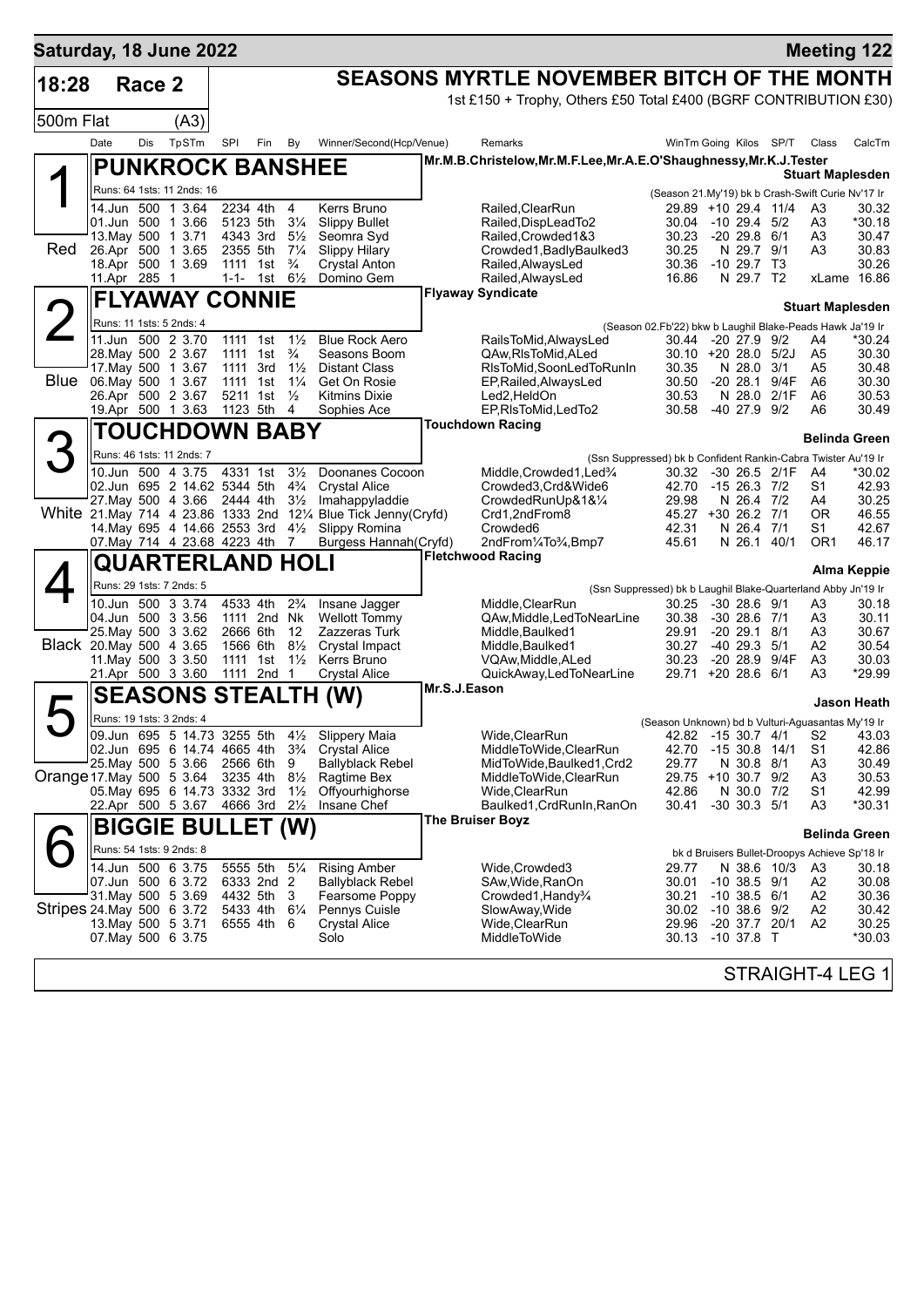| Saturday, 18 June 2022     |                                               |        |                           |                        |                                      |                                  |                                         |             |                                                                  |                |                                                                   |      |                         | <b>Meeting 122</b> |
|----------------------------|-----------------------------------------------|--------|---------------------------|------------------------|--------------------------------------|----------------------------------|-----------------------------------------|-------------|------------------------------------------------------------------|----------------|-------------------------------------------------------------------|------|-------------------------|--------------------|
| 18:43                      |                                               | Race 3 |                           |                        |                                      |                                  |                                         |             | JOFRA APRIL DOG OF THE MONTH                                     |                |                                                                   |      |                         |                    |
|                            |                                               |        |                           |                        |                                      |                                  |                                         |             | 1st £140 + Trophy, Others £50 Total £390 (BGRF CONTRIBUTION £30) |                |                                                                   |      |                         |                    |
| 500m Flat                  |                                               |        | (A4)                      |                        |                                      |                                  |                                         |             |                                                                  |                |                                                                   |      |                         |                    |
|                            | Date                                          | Dis    | TpSTm                     | SPI                    | Fin                                  | By                               | Winner/Second(Hcp/Venue)                |             | Remarks                                                          |                | WinTm Going Kilos SP/T                                            |      | Class                   | CalcTm             |
|                            |                                               |        |                           | <b>ROUGH WILDFIRE</b>  |                                      |                                  |                                         |             | Mr.C.L.Winter                                                    |                |                                                                   |      |                         |                    |
|                            | Runs: 46 1sts: 7 2nds: 4                      |        |                           |                        |                                      |                                  |                                         |             |                                                                  |                |                                                                   |      |                         | <b>Alma Keppie</b> |
|                            | 07.Jun 500 1 3.65                             |        |                           |                        | 1222 4th                             | $2\frac{3}{4}$                   | Moyola Busy Beag                        |             | Railed, ClearRun                                                 | 30.42          | bd d Droopys Jet-Rough Dilemma Sp'18 Ir<br>$-30$ 31.9 10/3        |      | A4                      | 30.35              |
|                            | 01.Jun 500 1 3.76                             |        |                           |                        | 6333 4th                             | $2\frac{1}{4}$                   | Nonanoname                              |             | SAw, RIsToMid, Crd1, Handy4                                      | 30.28          | $-10$ 32.0 $7/2$                                                  |      | A4                      | 30.36              |
| Red                        | 24. May 500 1 3.67<br>05. May 500             |        | 1 3.69                    |                        | 3111 1st<br>3441 3rd 21/4            | $\frac{3}{4}$                    | Birdsofafeather<br><b>Charter Party</b> |             | Railed, Led1<br>Crowded1&1/4&RunIn,Led3To4                       | 30.21<br>30.41 | $-10$ 32.3 $9/2$<br>$-10$ 32.3 $6/4F$                             |      | A5<br>A5                | 30.11<br>30.48     |
|                            | 30.Apr 500 1 3.73                             |        |                           |                        | 5222 2nd <sup>3</sup> / <sub>4</sub> |                                  | Fearsome Poppy                          |             | SAw, EP, Always Handy                                            |                | 29.89 +10 32.1                                                    | 5/1  | A5                      | *30.05             |
|                            | 15.Apr 500 1 3.69                             |        |                           |                        | 3111 2nd SH                          |                                  | Jofra                                   |             | RIsToMid, Led <sup>1</sup> / <sub>4</sub> ToNearLine             | 30.26          | -20 32.7 6/1                                                      |      | A5                      | 30.07              |
|                            | <b>JOFRA</b>                                  |        |                           |                        |                                      |                                  |                                         |             | Miss.J.L.Nicholson, Mr.A.Nicholson, Mr.B.E.Nicholson             |                |                                                                   |      | <b>Claude Gardiner</b>  |                    |
|                            | Runs: 58 1sts: 13 2nds: 6                     |        |                           |                        |                                      |                                  |                                         |             |                                                                  |                | bk d Kiss And Hug-Black Tears Ap'19 Ir                            |      |                         |                    |
|                            | 10.Jun 500 1 3.84                             |        |                           |                        | 4666 5th                             | $5\frac{1}{4}$                   | Luscious Lucy                           |             | SlowAway,Crowded&W1/4To3                                         | 30.64          | $-30$ 33.9 11/4                                                   |      | A4                      | 30.74              |
|                            | 03.Jun 500 2 3.80                             |        |                           |                        | 6555 4th                             | $5\frac{1}{4}$                   | <b>Headford Lad</b>                     |             | SAw, RIsToMid, Crowded Wide <sup>1</sup> / <sub>2</sub> 29.98    |                | $-30, 33.8$                                                       | 18/1 | A4                      | 30.09              |
|                            | 30. May 500 2 3.73<br>Blue 22. May 480 2 3.32 |        |                           |                        | 2211 1st 8                           |                                  | Im Justa Cutie<br>Solo(CPark)           |             | MidToRIs, Led2<br><b>MidRIs</b>                                  | 30.15<br>30.33 | $-10,34.0$ T <sub>2</sub><br>-20 34.2 T                           |      | xRest<br>Intro          | *30.05<br>30.13    |
|                            | 06. May 500 2 3.78                            |        |                           |                        | 6444 1st                             | $\frac{1}{2}$                    | Punk Rock Idol                          |             | RIsToMid, AwkRunIn, RanOn                                        | 30.40          | $-20$ 34.7 $7/1$                                                  |      | A4                      | 30.20              |
|                            | 30.Apr 500 2 3.84                             |        |                           |                        | 6666 5th                             | $4\frac{1}{2}$                   | <b>Tolpuddle Adam</b>                   |             | SlowAway, RIsToMid                                               |                | 29.64 +20 33.7 9/2                                                |      | A4                      | 30.21              |
|                            |                                               |        |                           | <b>GLENSIDE BLUE</b>   |                                      |                                  |                                         |             | Mr.S.G.Collins, Mr.S.Maplesden                                   |                |                                                                   |      | <b>Stuart Maplesden</b> |                    |
| 3                          | Runs: 6 1sts: 1 2nds: 0                       |        |                           |                        |                                      |                                  |                                         |             | (Season 10.Fb'22) be b Farloe Rumble-Glenside Product Jy'20 Ir   |                |                                                                   |      |                         |                    |
|                            | 10.Jun 500 2 3.72                             |        |                           |                        | 4334 5th                             | $4\frac{1}{4}$                   | <b>Rockmount Paul</b>                   |             | Crd&CkMid1, Wide2To3                                             | 30.41          | $-30$ 26.2 $2/1$                                                  |      | A4                      | 30.46              |
|                            | 01.Jun 500 2 3.67<br>27. May 500 2 3.68       |        |                           |                        | 1111 1st<br>4333 4th                 | $\mathbf{1}$<br>$2\frac{1}{2}$   | Freeky Mac<br>Dave On A Rave            |             | QAw, RIs-Mid, DispLd-3, Crd1<br>RailsToMiddle, Crowded%          | 30.08<br>30.41 | $-10$ 26.5 $9/2$<br>N 26.6 9/4J                                   |      | A6<br>A6                | *29.98<br>30.62    |
| White 20.May 500 1 3.70    |                                               |        |                           |                        | 3223 3rd                             | $6\frac{1}{2}$                   | Outdoor Honey                           |             | Mid&Blk1, MidToRIsFrom1/4                                        | 30.58          | $-5026.8$                                                         | 5/2  | A6                      | 30.60              |
|                            | 07. May 500 2 3.69                            |        |                           |                        | 5554 5th                             | $6\frac{3}{4}$                   | Oi Oi Ossie                             |             | Crd&Checked4                                                     | 30.31          | N 26.3 7/1                                                        |      | A6                      | 30.85              |
|                            | 29.Apr 500 2 3.70                             |        |                           |                        | 1344 5th                             | $8\frac{1}{4}$                   | Birdsofafeather                         |             | MidStt, Crowded RunUp&1<br>Miss.N.Bursig, Mr.M.B.Christelow      | 30.59          | $-20$ 26.3 $8/1$                                                  |      | A6                      | 31.05              |
|                            |                                               |        |                           | <b>PUNK ROCK KING</b>  |                                      |                                  |                                         |             |                                                                  |                |                                                                   |      | <b>Stuart Maplesden</b> |                    |
|                            |                                               |        | Runs: 50 1sts: 8 2nds: 11 |                        |                                      |                                  |                                         |             |                                                                  |                | bk d Sparta Maestro-Coolbeg Laurel My'19 Ir                       |      |                         |                    |
|                            | 09.Jun 500 4 3.65<br>03.Jun 500 4 3.60        |        |                           |                        | 3566 6th<br>1244 4th                 | $6\frac{3}{4}$<br>$4\frac{1}{4}$ | <b>Crokers Velcro</b><br>Fine Cut       |             | Crowded1&1/4, BadlyBlk2<br>Middle, Crowded RunIn                 | 30.18<br>30.12 | N 30.6 7/1<br>$-20, 30.9, 8/1$                                    |      | A3<br>Α2                | 30.73<br>30.27     |
|                            | 28. May 500 3 3.57                            |        |                           |                        | 1122 1st                             | $\frac{3}{4}$                    | Kerrs Bruno                             |             | QAw,LedTo2,CameAgainRunIn 29.89 +20 30.4 6/1                     |                |                                                                   |      | A3                      | *30.09             |
| Black 24. May 500 3 3.69   |                                               |        |                           |                        | 6333 6th                             | 7                                | Oilean Rona                             |             | SlowAway, Middle                                                 |                | 29.92 -10 30.3 11/2                                               |      | A3                      | 30.38              |
|                            | 14. May 500 4 3.64<br>05. May 500 3 3.71      |        |                           |                        | 3235 5th<br>2111 1st                 | $5\frac{3}{4}$<br>$6\frac{1}{4}$ | Work The Head<br>Domino Gem             |             | Middle, ClearRun<br>Middle, Led1                                 | 29.99<br>30.49 | N 30.2 12/1<br>$-10, 30.4$ T <sub>2</sub>                         |      | A <sub>3</sub>          | 30.45<br>30.39     |
|                            |                                               |        |                           | <b>PENNYS NERO</b>     |                                      |                                  |                                         | Mr.K.D.Bull |                                                                  |                |                                                                   |      |                         |                    |
|                            |                                               |        |                           |                        |                                      |                                  |                                         |             |                                                                  |                |                                                                   |      |                         | Derek Knight       |
|                            | 13.Jun 500 6 3.82                             |        | Runs: 0 1sts: 0 2nds: 0   |                        | 3111 1st                             | $5\frac{1}{2}$                   | <b>Cashel Clint</b>                     |             | SAw, MidToW, Crd&Led1                                            |                | f d Man Twenty One-Rathbride Rocket Ja'21 Ir<br>30.53 -40 35.5 T3 |      |                         | *30.13             |
|                            | 06.Jun 500 6 3.86                             |        |                           |                        | 3311 1st 9                           |                                  | <b>Cashel Clint</b>                     |             | SAw,MidToW,Crd1/4,Crd&Led2                                       | 30.74          | -40 35.9 T3                                                       |      |                         | 30.34              |
|                            | 30 May 500 3 3.83                             |        |                           |                        |                                      |                                  | Solo                                    |             | SAw, Middle To Wide                                              | 30.55          | $-10$ 35.5 T                                                      |      | Nvice                   | 30.45              |
| Orange 22.Apr 525 5        |                                               |        |                           |                        |                                      |                                  | Solo(Newbr)                             |             | (IrishTrial)                                                     | 29.53          | N 36.3 T                                                          |      |                         | 29.53              |
|                            |                                               |        |                           |                        |                                      |                                  |                                         |             |                                                                  |                |                                                                   |      |                         |                    |
|                            |                                               |        |                           | <b>ERRILL MILE (W)</b> |                                      |                                  |                                         |             | Mr.D.A.Dark, Mr.E.D.Dark                                         |                |                                                                   |      |                         | <b>David Dark</b>  |
|                            |                                               |        | Runs: 47 1sts: 10 2nds: 8 |                        |                                      |                                  |                                         |             |                                                                  |                | bd d Mileheight Alba-Jeanettedollemma Ap'19 Ir                    |      |                         |                    |
|                            | 14.Jun 500 5 3.67                             |        |                           |                        | 6666 5th                             | $4\frac{1}{2}$                   | Kerrs Bruno                             |             | Crowded1&1/4&2                                                   |                | 29.89 +10 34.0 10/3                                               |      | A3                      | 30.36              |
|                            | 08.Jun 500 5 3.73<br>03.Jun 500 5 3.66        |        |                           |                        | 4333 5th<br>3222 2nd 21/4            | 2                                | My Valentine<br>Sharp Teddy             |             | Wide, ClearRun<br>Wide, Handy From 3/4                           | 30.30<br>30.02 | $-30$ 34.1 $5/1$<br>$-20$ 34.3 $6/1$                              |      | A3<br>A3                | 30.16<br>*30.00    |
| Stripes 27. May 500 5 3.65 |                                               |        |                           |                        | 5643 4th                             | $6\frac{1}{2}$                   | <b>Crokers Moon</b>                     |             | BaulkedWide1                                                     | 29.80          | N 34.1 12/1                                                       |      | A2                      | 30.33              |
|                            | 20. May 500 5 3.74                            |        |                           |                        | 5565 5th                             | $3\frac{1}{2}$                   | <b>Gatchells Davey</b>                  |             | SlowAway, MiddleToWide                                           | 30.57          | $-50$ 34.2 20/1                                                   |      | A2                      | 30.34              |
|                            | 10. May 500 6 3.66                            |        |                           |                        | 4466 5th                             | $3\frac{1}{4}$                   | <b>Moanteen Evie</b>                    |             | Baulked1, Crowded2                                               | 29.99          | $-10$ 34.1 $12/1$                                                 |      | A2                      | 30.14              |
|                            |                                               |        |                           |                        |                                      |                                  |                                         |             |                                                                  |                |                                                                   |      |                         |                    |

STRAIGHT-4 LEG 2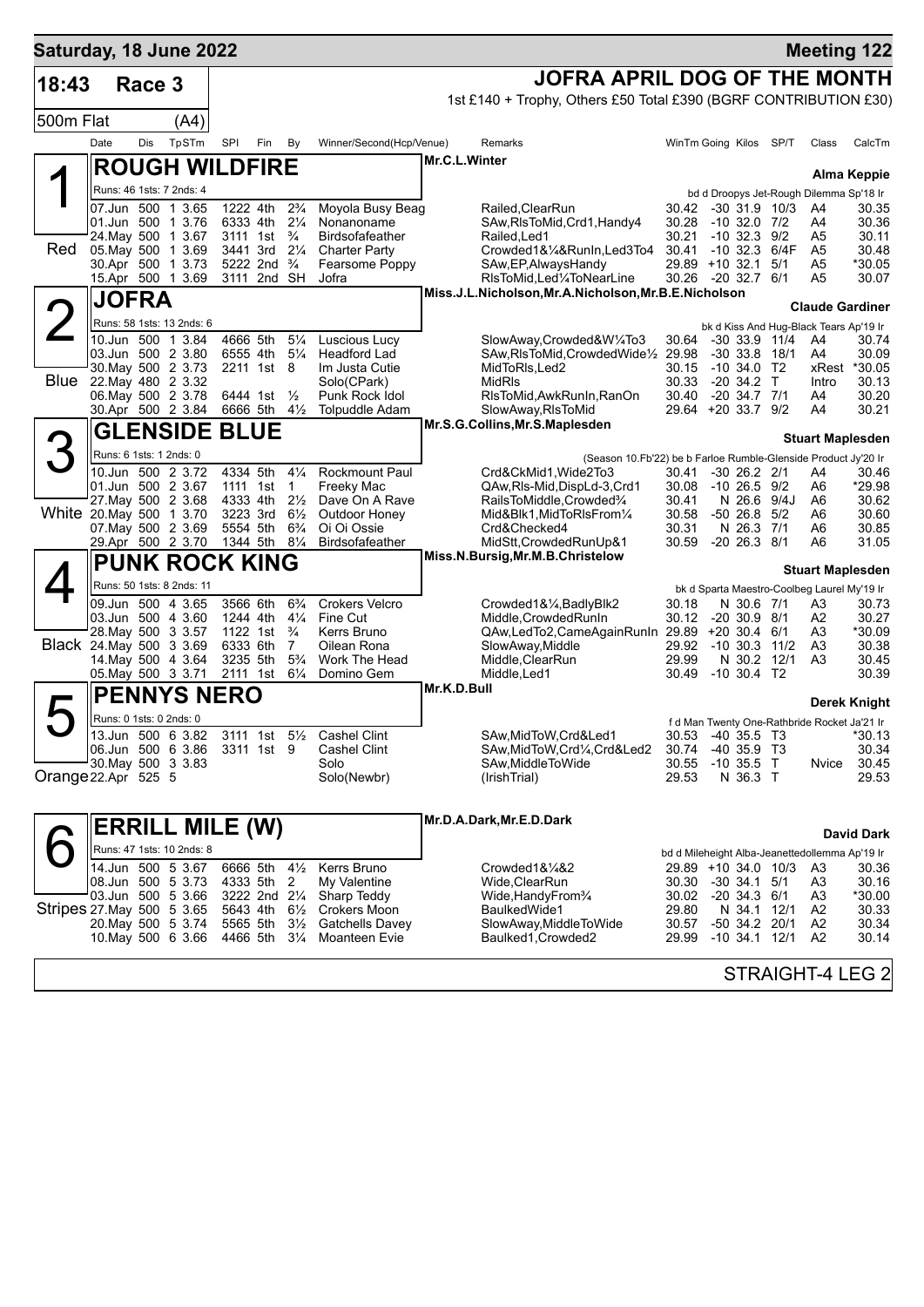| Saturday, 18 June 2022    |                                                                                       |        |       |                                        |                                        |                                  |                                                                               |                                                                                                                       |                                                                 |               |                                  |                            |                                  | <b>Meeting 122</b>     |
|---------------------------|---------------------------------------------------------------------------------------|--------|-------|----------------------------------------|----------------------------------------|----------------------------------|-------------------------------------------------------------------------------|-----------------------------------------------------------------------------------------------------------------------|-----------------------------------------------------------------|---------------|----------------------------------|----------------------------|----------------------------------|------------------------|
| 18:58                     |                                                                                       | Race 4 |       |                                        |                                        |                                  |                                                                               | CHIPPING AWAY JANUARY DOG OF THE MONTH                                                                                |                                                                 |               |                                  |                            |                                  |                        |
|                           |                                                                                       |        |       |                                        |                                        |                                  |                                                                               | 1st £150 + Trophy, 2nd £60, Others £55 Total £430 (BGRF CONTRIBUTION £30)                                             |                                                                 |               |                                  |                            |                                  |                        |
| 695m Flat                 |                                                                                       |        | (S3)  |                                        |                                        |                                  |                                                                               |                                                                                                                       |                                                                 |               |                                  |                            |                                  |                        |
|                           | Date                                                                                  | Dis    | TpSTm | SPI                                    | Fin                                    | By                               | Winner/Second(Hcp/Venue)                                                      | Remarks                                                                                                               | WinTm Going Kilos                                               |               |                                  | SP/T                       | Class                            | CalcTm                 |
|                           | <b>RILEYS WISH</b>                                                                    |        |       |                                        |                                        |                                  |                                                                               | Mr.T.Cooper, Miss.G.L.Davidson, Mr.D.J.Staddon                                                                        |                                                                 |               |                                  |                            |                                  | <b>Gemma Davidson</b>  |
|                           | Runs: 42 1sts: 4 2nds: 5                                                              |        |       |                                        |                                        |                                  |                                                                               | (Season 04.Ap'20) bk b Droopys Nidge-Magical Prentiss Mr'18 Ir                                                        |                                                                 |               |                                  |                            |                                  |                        |
|                           | 09.Jun 695 1 15.09 3665 3rd                                                           |        |       |                                        |                                        | $5\frac{3}{4}$                   | <b>Mandingos Magpie</b>                                                       | Blk&Ck1,CrdMid3,RanOn                                                                                                 | 42.98                                                           |               | N 28.0 2/1                       |                            | S3                               | 43.44                  |
|                           | 02.Jun 695 1 14.99 2665 3rd<br>26. May 695 2 14.52 5444 3rd                           |        |       |                                        |                                        | 6<br>$1\frac{1}{2}$              | Sampson Rocket<br>Walk On Dave                                                | Crowded1&5&RunIn,Baulked2 42.65<br>RIsToMid, RanOn                                                                    | 42.77                                                           |               | $-1528.09/2$<br>$-30$ 27.9 $7/1$ |                            | S <sub>2</sub><br>S <sub>2</sub> | 42.99<br>*42.58        |
| Red                       | 19. May 500 6 Scr                                                                     |        |       | 6664 3rd                               |                                        | $1\frac{1}{2}$                   | Ballyphilip Fab(R2)                                                           | SAw, CrdMiddle4, RanOn                                                                                                | 30.71                                                           |               | $-20$ 28.1 $7/2$                 |                            | Hcp                              | 30.62                  |
|                           | 10. May 500 2 3.87<br>05. May 500 1 3.84                                              |        |       | 6665 4th                               | 6666 4th 2 <sup>3</sup> / <sub>4</sub> | $2\frac{1}{2}$                   | Insane Fly<br>Roll On Ruby                                                    | SAw, Mid To RIs, RanOn<br>Mid&Checked1, RanOnLate                                                                     | 30.12<br>30.23                                                  |               | $-10$ 28.3 $9/2$                 | N 28.8 13/8F A4            | A4                               | 30.23<br>30.46         |
|                           | <b>GATCHELLS STORM</b>                                                                |        |       |                                        |                                        |                                  |                                                                               | Mr.D.G.Mannings                                                                                                       |                                                                 |               |                                  |                            |                                  |                        |
|                           | Runs: 85 1sts: 19 2nds: 13                                                            |        |       |                                        |                                        |                                  |                                                                               |                                                                                                                       |                                                                 |               |                                  |                            |                                  | <b>Claude Gardiner</b> |
|                           | 09.Jun 695 3 14.62 1113 3rd                                                           |        |       |                                        |                                        | $3\frac{1}{4}$                   | Slippery Maia                                                                 | Led2To5                                                                                                               | (Spayed Nv'21) bkw b Laughil Duke-Royal Power Oc'17 Ir<br>42.82 |               | $-1529.67/2$                     |                            | S2                               | 42.93                  |
|                           | 31. May 500 3 3.65 2222 1st 3 <sup>3</sup> / <sub>4</sub>                             |        |       |                                        |                                        |                                  | Sophies Ace                                                                   | Middle,Led4                                                                                                           | 30.35                                                           | -10 30.0 9/4F |                                  |                            | A4                               | 30.25                  |
| Blue                      | 19. May 695 2 14.69 3443 2nd Hd<br>12.May 695 3 14.81 4111 1st                        |        |       |                                        |                                        | 2                                | Walk On Dave<br><b>Ballymac Quest</b>                                         | Wide&ChallengedRunIn<br>Middle,Led¼                                                                                   | 42.69<br>42.94                                                  |               | N 29.4 7/1<br>N 29.3 5/2         |                            | S2<br>S3                         | *42.71<br>42.94        |
|                           | 05. May 695 3 14.93 4544 4th                                                          |        |       |                                        |                                        |                                  | 111⁄4 Dromulton Daisy                                                         | Crowded $1828\%$                                                                                                      | 42.41                                                           |               | $-1529.69/1$                     |                            | S <sub>2</sub>                   | 43.15                  |
|                           | 26.Apr 500 3 3.71 4465 5th                                                            |        |       |                                        |                                        | $9\frac{3}{4}$                   | Glengar Bomber                                                                | Crowded1, Baulked1/4<br>Miss.T.L.Thomson                                                                              | 29.84                                                           |               |                                  | N 29.5 11/2                | A4                               | 30.61                  |
|                           | <b>KATA CALYPSO</b>                                                                   |        |       |                                        |                                        |                                  |                                                                               |                                                                                                                       |                                                                 |               |                                  |                            |                                  | Jason Heath            |
|                           | Runs: 45 1sts: 9 2nds: 4                                                              |        |       |                                        |                                        |                                  |                                                                               | (Season 08.Au'21) wbk b Droopys Sydney-Garfiney Bolt Au'19 Br                                                         |                                                                 |               |                                  |                            |                                  |                        |
|                           | 09.Jun 695 3 15.04 5554 5th<br>02.Jun 695 3 14.69 4222 2nd 11/4                       |        |       |                                        |                                        | 8                                | <b>Mandingos Magpie</b><br>Adachi Lil Kim                                     | Crowded2&3&6<br>Challenged6, Crowded RunIn                                                                            | 42.98<br>42.75                                                  |               | N 33.8 4/1<br>-15 33.7           | 3/1                        | S3<br>S3                         | 43.63<br>*42.70        |
|                           | 28. May 500 6 Scr                                                                     |        |       | 5556 5th                               |                                        | $4\frac{3}{4}$                   | Insane Barney(R2)                                                             | Crowded2&3                                                                                                            | 30.34 +20 32.9 11/4                                             |               |                                  |                            | Hcp                              | 30.92                  |
| White 24. May 500 4 3.72  |                                                                                       |        |       | 5444 2nd 11/4                          |                                        |                                  | Insane Tyson                                                                  | Middle, Crowded1, RanOn                                                                                               | 30.12                                                           |               | $-10$ 32.8 $7/1$                 |                            | A3                               | 30.13                  |
|                           | 19. May 695 3 15.22 5666 6th<br>12. May 695 4 15.07 6664 4th                          |        |       |                                        |                                        | 10<br>$3\frac{1}{4}$             | <b>Ballymac Quest</b><br>Gatchells Storm                                      | BadlyBaulked2<br>Crd1&3,Blk2,RanOnLate                                                                                | 42.80<br>42.94                                                  |               |                                  | N 33.3 6/5F<br>N 33.8 7/4F | S3<br>S3                         | 43.60<br>43.20         |
|                           | <b>DROOPYS PRIZE</b>                                                                  |        |       |                                        |                                        |                                  |                                                                               | Mr.S.J.Eason                                                                                                          |                                                                 |               |                                  |                            |                                  |                        |
|                           | Runs: 89 1sts: 14 2nds: 12                                                            |        |       |                                        |                                        |                                  |                                                                               | (Season 31.Ja'22) bd b Coolavanny Jap-Droopys Keisha Nv'17 Ir                                                         |                                                                 |               |                                  |                            |                                  | Jason Heath            |
|                           | 09.Jun 695 4 14.84 5532 2nd 11/2                                                      |        |       |                                        |                                        |                                  | Slippery Maia                                                                 | SlowAway, Crowded3                                                                                                    | 42.82 -15 28.0 20/1                                             |               |                                  |                            | S <sub>2</sub>                   | $*42.79$               |
|                           | 01.Jun 500 4 R1                                                                       |        |       | 4445 4th                               |                                        | 8                                | Kentucky Tiger(R12)                                                           | Middle, ClearRun                                                                                                      | 29.78                                                           |               | N 28.5 6/1                       |                            | Hcp                              | 30.51                  |
|                           | 26. May 500 4 3.75<br>Black 20. May 500 4 3.74                                        |        |       | 3455 6th<br>2666 5th                   |                                        | $9\frac{1}{2}$<br>$8\frac{3}{4}$ | Oi Oi Ossie<br>Dapper Lad                                                     | Middle, Baulked1<br>Middle, Baulked1                                                                                  | 30.50<br>30.59                                                  |               | $-5028.63/1$                     | $-5028.812/1$              | A5<br>A5                         | 30.77<br>30.79         |
|                           | 10 May 500 4 3.73                                                                     |        |       | 5555 5th                               |                                        |                                  | 10 <sup>1</sup> / <sub>2</sub> Rogue Venom                                    | Crowded1&1/4&2, MidToRIs                                                                                              | 30.06                                                           |               |                                  | $-10$ 28.3 $11/2$          | A4                               | 30.80                  |
|                           | 03. May 500 3 3.66                                                                    |        |       | 2331 1st                               |                                        | Nk                               | Glassmoss Tammy                                                               | Crowded1, Led%<br>Mr.R.J.Edwards, Mr.S.M.Mccann, Mr.M.W.Miles, Mr.R.J.Shearly                                         | 30.41                                                           |               | N 28.3 5/2                       |                            | A5                               | 30.41                  |
|                           |                                                                                       |        |       |                                        |                                        |                                  | <b>KILLEACLE AMELIA (W)</b>                                                   |                                                                                                                       |                                                                 |               |                                  |                            |                                  | Gemma Davidson         |
|                           | Runs: 54 1sts: 9 2nds: 8<br>09.Jun 695 6 14.76 2444 4th 3 <sup>3</sup> / <sub>4</sub> |        |       |                                        |                                        |                                  |                                                                               | (Season Unknown) bd b Droopys Jet-Bramble Bonnie Ja'19 Ir<br>MidToWide, Led1To2, Crowded 42.82 -15 27.4 4/1 S2 *42.98 |                                                                 |               |                                  |                            |                                  |                        |
|                           |                                                                                       |        |       |                                        |                                        |                                  | Slippery Maia<br>02.Jun 695 6 14.59 4334 4th 7 <sup>3</sup> /4 Sampson Rocket | Crowded2&6&RunIn                                                                                                      | 42.65 -15 27.6 2/1                                              |               |                                  |                            | S <sub>2</sub>                   | 43.13                  |
|                           | 24. May 500 6 3.74                                                                    |        |       | 5556 6th                               |                                        | 8                                | Woodmancote Jess                                                              | CrowdedRunUp&¼&RunIn                                                                                                  | 29.69                                                           | -10 27.2 9/2  |                                  |                            | A1                               | 30.22                  |
| Orange 17. May 500 5 3.72 | 07. May 714 5 24.20 6666 6th                                                          |        |       | 3522 1st                               |                                        | $\frac{1}{2}$                    | Insane Chef<br>163⁄4 Bombardier(Cryfd)                                        | Crowded1, Led Run In, Mid-W<br>Crd1&7&8,MidToWide                                                                     | 29.77 +10 27.1<br>45.54                                         |               |                                  | 6/1<br>N 27.6 40/1         | A2<br>OR <sub>1</sub>            | 29.87<br>46.88         |
|                           | 30.Apr 714 5 23.67 2223 4th                                                           |        |       |                                        |                                        | 11                               | Burgess Hannah (Cryfd)                                                        | BmpRnUp, EP, 2nd From 1To 5                                                                                           | 45.62 +30 27.6 18/1                                             |               |                                  |                            | OR.                              | 46.79                  |
|                           |                                                                                       |        |       |                                        |                                        |                                  | <b>CLAIRKEITH BONNY (W)</b>                                                   | Mr.R.L.K.Lynn, Ms.G.C.Woodroffe                                                                                       |                                                                 |               |                                  |                            |                                  | <b>Claude Gardiner</b> |
|                           | Runs: 95 1sts: 13 2nds: 13                                                            |        |       |                                        |                                        |                                  |                                                                               | (Season 13.Au'20) bdw b Tyrur Big Mike-Droopys Achieve Nv'17 Ir                                                       |                                                                 |               |                                  |                            |                                  |                        |
|                           | 11.Jun 695 6 14.88 1333 2nd 2                                                         |        |       |                                        |                                        |                                  | Pocket Pard                                                                   | QAw,Crd2&1/4,RanOn                                                                                                    | 43.31 -30 28.0 4/1                                              |               |                                  |                            | S3                               | 43.17                  |
|                           | 02.Jun 695 5 15.03 2666 5th<br>26. May 695 5 14.92 5444 3rd                           |        |       |                                        |                                        | - 10<br>$\overline{1}$           | Adachi Lil Kim<br><b>Tornaroy Tillie</b>                                      | Crowded2&5<br>MidToW, Crd2, RanOn                                                                                     | 42.75<br>43.24                                                  | -15 28.4 12/1 | $-30$ 28.7 $4/1$                 |                            | S <sub>3</sub><br>S3             | 43.41<br>*43.02        |
| Stripes 17 May 500 6 3.60 |                                                                                       |        |       | 1245 3rd $6\frac{1}{2}$                |                                        |                                  | <b>Forever Memories</b>                                                       | QAw, Wide, Led To 1/4                                                                                                 | 30.10 +10 29.0 5/2                                              |               |                                  |                            | A6                               | 30.73                  |
|                           | 10. May 500 6 3.65                                                                    |        |       | 1222 3rd 5 <sup>3</sup> / <sub>4</sub> |                                        |                                  | Insane Kiwi                                                                   | QAw,Crowded1/2To3/4                                                                                                   | 30.21                                                           |               |                                  | $-10$ 28.6 $12/1$          | A5                               | 30.58                  |
|                           | 03. May 500 6 3.62 1112 3rd 1/2                                                       |        |       |                                        |                                        |                                  | <b>Droopys Prize</b>                                                          | QuickAway,LedTo3/4                                                                                                    | 30.41                                                           |               | N 28.2 9/2                       |                            | A5                               | 30.45                  |
|                           |                                                                                       |        |       |                                        |                                        |                                  |                                                                               |                                                                                                                       |                                                                 |               |                                  |                            |                                  | STRAIGHT-4 LEG 3       |
|                           |                                                                                       |        |       |                                        |                                        |                                  |                                                                               |                                                                                                                       |                                                                 |               |                                  |                            |                                  |                        |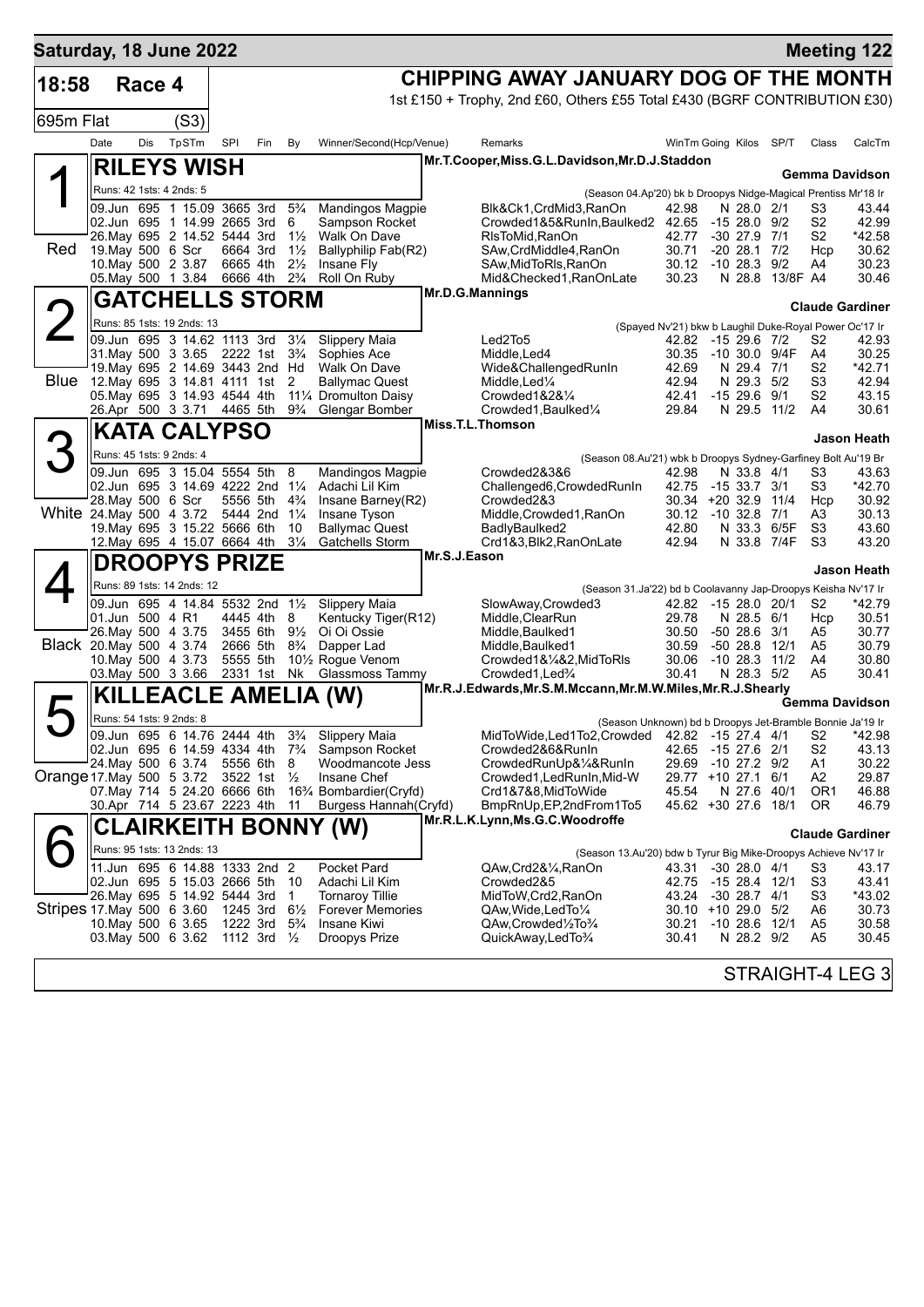| SLIPPERY STAR JANUARY BITCH OF THE MONTH<br>19:18<br>Race 5<br>1st £160 + Trophy, Others £55 Total £435 (BGRF CONTRIBUTION £30)<br>500m Flat<br>(A2)<br>TpSTm<br>Dis<br>SPI<br>Winner/Second(Hcp/Venue)<br>Date<br>Fin<br>By<br>Remarks<br>WinTm Going Kilos SP/T<br>Class<br>CalcTm<br><b>Wellott Syndicate</b><br><b>WELLOTT TOMMY</b><br>Jason Heath<br>Runs: 49 1sts: 9 2nds: 12<br>bk d Confident Rankin-Rocking Ruby Jy'19 Ir<br>10.Jun 500 2 3.75<br>3666 5th<br>$5\frac{1}{4}$<br>Insane Tyson<br>30.39<br>$-30$ 34.5 11/4<br>Railed, Badly Baulked 1<br>A2<br>30.38<br>04.Jun 500 1 3.69<br>4333 1st<br>Nk<br><b>Quarterland Holi</b><br>RIsToMid, LedNearLine<br>-30 34.5 2/1F A3<br>30.08<br>27. May 500 2 3.66<br>2111 4th<br>4<br>EP, RIsToMid, SoonLedTo4<br>30.00<br>$-10, 34.9, 11/4$<br><b>Typhoid Mary</b><br>A3<br><b>Red</b><br>20. May 500 2 3.68<br>3222 2nd 1 <sup>3</sup> / <sub>4</sub><br><b>Forest Mel</b><br>RIsToMid, Crowded&Led1To1/4<br>30.60<br>-40 34.5 11/8F A3<br>14 May 500 2 3.63<br>2nd <sub>1</sub><br>2111<br>Work The Head<br>EP, RIsToMid, SoonLedToNrLn<br>29.99<br>N 34.1<br>6/4F<br>A <sub>3</sub><br>30.07<br>06.Apr 500 1 3.61<br>*29.81<br>1111 2nd $\frac{1}{2}$<br>EP, RIsToMid, SoonLedToNrLn<br>30.17<br>$-40, 34.0, 5/2$<br>A2<br>Soul Intention<br><b>Sharp Lads</b><br><b>SHARP JOSH</b><br>$\overline{2}$<br><b>Seamus Cahill</b><br>Runs: 18 1sts: 5 2nds: 2<br>bk d Droopys Buick-Ballinakil Biddy Sp'20 Br<br>11.Jun 500 3 3.62<br><b>SH</b><br>Droopys Mabel<br>3111 1st<br>EarlyPace, Middle, SoonLed<br>$-20$ 30.8 $7/2$<br>30.09<br>A3<br>29.89<br>04.Jun 500 2 3.65<br>3222 5th<br>$2\frac{3}{4}$<br><b>Wellott Tommy</b><br>RIsToMid, ClearRun<br>30.38<br>$-30$ 30.9 $3/1$<br>A3<br>25. May 500 2 3.74<br>6554 5th<br>6<br>Zazzeras Turk<br>SAw, Crowded & CkWide 1, Crd4<br>29.91<br>$-20$ 31.1 $7/1$<br>A3<br>Blue<br>17 May 500 2 3.63<br>3465 6th<br>10<br>Fine Cut<br>RIsToMid, Stb&BBaulked1/4<br>29.91 +10 31.6 2/1F<br>A <sub>3</sub><br>30.82<br>11/8F A5<br>10. May 500 2 3.62<br>3111 1st<br>$3\frac{1}{2}$<br><b>Birdsofafeather</b><br>EP, MidToRails, LedRunUp<br>29.95<br>$-10,31.8$<br>27.Apr 500 2 3.68<br>5544 6th<br>$6\frac{1}{4}$<br>Imahappyladdie<br>Crowded1<br>29.93<br>N 31.8 7/2<br>A5<br>Mr.S.D.Talbot<br>TOLPUDDLE ADAM<br>З<br><b>Patrick Browne</b><br>Runs: 51 1sts: 12 2nds: 11<br>bkw d Laughil Blake-Tolpuddle Mist Mr'19 Ir<br>1333 1st 1/2<br>07.Jun 500 3 3.63<br><b>Rising Amber</b><br>Middle, Led Run In<br>$-10, 30.5, 8/1$<br>30.10<br>A3<br>31 May 500 3 3.64<br>2366 6th<br>13% Zenas Stopher<br>Crowded <sup>1</sup> / <sub>4</sub> , Baulked 2& <sup>1</sup> / <sub>2</sub><br>30.03<br>$-10,30.8,6/1$<br>A3<br>24. May 500 3 3.60<br>2222 1st<br>SH<br><b>Crystal Puma</b><br>Middle, Led RunIn<br>30.13<br>$-10, 30.4, 6/1$<br>30.03<br>A3<br>White 17 May 500 4 3.82<br>6655 5th<br>$6\frac{1}{4}$<br>Seasonsblokidoki<br>BlkRunUp, Crowded1/4<br>29.98 +10 30.3 11/4<br>A <sub>3</sub><br>07. May 500 4 3.74<br>4566 6th<br>171⁄4 Over It Now<br>CrowdedRunUp, BBlk1&Stb1/4<br>29.95<br>N 30.6 4/1<br>A3<br>30.Apr 500 3 3.62 2111 1st 1 <sup>3</sup> / <sub>4</sub><br>Cooly Oyster<br>EP, Middle, Led1<br>29.64 +20 30.4 11/4J A4<br>*29.84<br>Mr.B.W.Firkins,Mr.M.J.Firkins<br><b>CLONGEEL SHOW</b><br><b>Belinda Green</b><br>Runs: 13 1sts: 1 2nds: 7<br>bk d Droopys Sydney-Clongeel Bingo Nv'19 Ir<br>10.Jun 500 3 3.67<br>1111 2nd SH<br>30.39<br>-30 34.0 11/10FA2<br>Insane Tyson<br>EP, Middle, Led To Near Line<br>30.10<br>02.Jun 500 3 3.61<br>3111 2nd 1<br>Landenstown King<br>EPace,SoonLedToRunIn<br>30.13 -10 34.0 4/1<br>30.12<br>A2<br>27. May 500 3 3.61<br>4566 6th<br>10¾ Crokers Moon<br>Baulked1, Crowded3<br>29.80<br>N 34.1 11/4<br>A2<br>Black 20 May 500 3 3.62<br>2111 6th 4<br>EP, Middle, Led 1 To Run In, Blk<br>30.57<br>$-50$ 34.2 $7/2$<br>A <sub>2</sub><br>30.38<br>Gatchells Davey<br>09. May 500 3 3.67<br>Solo<br>Middle<br>30.26<br>$-20, 33.5$ T<br>*30.06<br>Solo<br>Middle<br>02. May 285 3<br>16.51<br>$-533.1$ T<br>xLame 16.46<br><b>The Chip Leaders</b><br><b>INSANE TRADER (W)</b><br>Д<br>George Andreas<br>Runs: 7 1sts: 0 2nds: 0<br>bk d Droopys Sydney-Madam On Theway Jy'19 Ir<br>11.Jun 500 5 3.65<br>3555 6th 121/4 Insane Josh<br>Baulked1, Badly Baulked <sup>1/4</sup><br>30.15 -20 35.0 6/1 A2 30.94<br>MidWide, SAw, Crd1&1/4<br>29. May 450 6 1.12 6543 4th 7 <sup>3</sup> / <sub>4</sub><br>Al Capone(CPark)<br>27.47 -10 34.7 11/2<br>0R<br>22. May 450 6 1.01<br>Decisive Giovani(CPark)<br>$-2033.9$<br>27.84<br>4553 3rd<br>$2\frac{3}{4}$<br>MidWide, EP, Crd2&4<br>27.82<br>11/1<br>0R<br>Orange 15 May 480 6 3.15<br>Yassoo Pikachu(CPark)<br>29.39<br>N 33.9 T2<br>29.46<br>1111 2nd $\frac{3}{4}$<br>QAw,MidWide,LedToRnIn<br>Intro<br>10. May 500 4 3.69<br>$-10$ 33.9 $7/2$<br>6433 5th 3½<br>Rathcoole Rocco<br>SAw,EP,Chl&Crd4,MidToRls<br>29.97<br>A2<br>Solo<br><b>MiddleToRails</b><br>$-10$ 34.2 T<br>14.Apr 500 4 3.68<br>29.92<br>Mrs.A.R.Keppie<br>GLENGAR CRUISIN (W)<br>Alma Keppie<br>Runs: 15 1sts: 2 2nds: 2<br>bk d Ballymac Best-Droopys Smasher Ap'20 Ir<br>14.Jun 500 5 3.71<br>6544 3rd<br>$1\frac{3}{4}$<br><b>Sheriff Cain</b><br>MidToWide,Crowded2<br>29.85<br>N 35.0 4/1<br>A2<br>29.88<br>08.Jun 500 5 3.71<br>5665 4th 4 <sup>3</sup> / <sub>4</sub><br>Sharp Teddy<br>BadlyBaulked1<br>$-10$ 35.0 5/2F<br>A2<br>30.16<br>28. May 500 4 3.78<br>1222 2nd 2<br>Helsinki Jet<br>Wide, ClearRun<br>29.80<br>N 35.1<br>T2<br>Stripes 17. May 285 6<br>1-1- 1st $3\frac{1}{2}$<br>Ragtime Jack<br>Wide, AlwaysLed<br>16.72<br>N 34.6<br>T2<br>xLame 16.72<br>26.Mar 500 4 3.80<br>6666 6th<br>$6\frac{3}{4}$<br>Clairekeith Remy<br>SlowAway, Wide<br>29.37<br>N 33.9<br>14/1<br>0R<br>23.Mar 500 5 3.75<br>6654 2nd <sup>3</sup> / <sub>4</sub><br>Aldebaran<br>SAw,Wide,RanOnLate<br>29.81<br>N 34.4 3/1<br>A1<br>29.87<br>STRAIGHT-4 LEG 4 | Saturday, 18 June 2022 |  |  |  |  |  |  | <b>Meeting 122</b> |
|------------------------------------------------------------------------------------------------------------------------------------------------------------------------------------------------------------------------------------------------------------------------------------------------------------------------------------------------------------------------------------------------------------------------------------------------------------------------------------------------------------------------------------------------------------------------------------------------------------------------------------------------------------------------------------------------------------------------------------------------------------------------------------------------------------------------------------------------------------------------------------------------------------------------------------------------------------------------------------------------------------------------------------------------------------------------------------------------------------------------------------------------------------------------------------------------------------------------------------------------------------------------------------------------------------------------------------------------------------------------------------------------------------------------------------------------------------------------------------------------------------------------------------------------------------------------------------------------------------------------------------------------------------------------------------------------------------------------------------------------------------------------------------------------------------------------------------------------------------------------------------------------------------------------------------------------------------------------------------------------------------------------------------------------------------------------------------------------------------------------------------------------------------------------------------------------------------------------------------------------------------------------------------------------------------------------------------------------------------------------------------------------------------------------------------------------------------------------------------------------------------------------------------------------------------------------------------------------------------------------------------------------------------------------------------------------------------------------------------------------------------------------------------------------------------------------------------------------------------------------------------------------------------------------------------------------------------------------------------------------------------------------------------------------------------------------------------------------------------------------------------------------------------------------------------------------------------------------------------------------------------------------------------------------------------------------------------------------------------------------------------------------------------------------------------------------------------------------------------------------------------------------------------------------------------------------------------------------------------------------------------------------------------------------------------------------------------------------------------------------------------------------------------------------------------------------------------------------------------------------------------------------------------------------------------------------------------------------------------------------------------------------------------------------------------------------------------------------------------------------------------------------------------------------------------------------------------------------------------------------------------------------------------------------------------------------------------------------------------------------------------------------------------------------------------------------------------------------------------------------------------------------------------------------------------------------------------------------------------------------------------------------------------------------------------------------------------------------------------------------------------------------------------------------------------------------------------------------------------------------------------------------------------------------------------------------------------------------------------------------------------------------------------------------------------------------------------------------------------------------------------------------------------------------------------------------------------------------------------------------------------------------------------------------------------------------------------------------------------------------------------------------------------------------------------------------------------------------------------------------------------------------------------------------------------------------------------------------------------------------------------------------------------------------------------------------------------------------------------------------------------------------------------------------------------------------------------------------------------------------------------------------------------------------------------------------------------------------|------------------------|--|--|--|--|--|--|--------------------|
|                                                                                                                                                                                                                                                                                                                                                                                                                                                                                                                                                                                                                                                                                                                                                                                                                                                                                                                                                                                                                                                                                                                                                                                                                                                                                                                                                                                                                                                                                                                                                                                                                                                                                                                                                                                                                                                                                                                                                                                                                                                                                                                                                                                                                                                                                                                                                                                                                                                                                                                                                                                                                                                                                                                                                                                                                                                                                                                                                                                                                                                                                                                                                                                                                                                                                                                                                                                                                                                                                                                                                                                                                                                                                                                                                                                                                                                                                                                                                                                                                                                                                                                                                                                                                                                                                                                                                                                                                                                                                                                                                                                                                                                                                                                                                                                                                                                                                                                                                                                                                                                                                                                                                                                                                                                                                                                                                                                                                                                                                                                                                                                                                                                                                                                                                                                                                                                                                                                                                                        |                        |  |  |  |  |  |  |                    |
|                                                                                                                                                                                                                                                                                                                                                                                                                                                                                                                                                                                                                                                                                                                                                                                                                                                                                                                                                                                                                                                                                                                                                                                                                                                                                                                                                                                                                                                                                                                                                                                                                                                                                                                                                                                                                                                                                                                                                                                                                                                                                                                                                                                                                                                                                                                                                                                                                                                                                                                                                                                                                                                                                                                                                                                                                                                                                                                                                                                                                                                                                                                                                                                                                                                                                                                                                                                                                                                                                                                                                                                                                                                                                                                                                                                                                                                                                                                                                                                                                                                                                                                                                                                                                                                                                                                                                                                                                                                                                                                                                                                                                                                                                                                                                                                                                                                                                                                                                                                                                                                                                                                                                                                                                                                                                                                                                                                                                                                                                                                                                                                                                                                                                                                                                                                                                                                                                                                                                                        |                        |  |  |  |  |  |  |                    |
|                                                                                                                                                                                                                                                                                                                                                                                                                                                                                                                                                                                                                                                                                                                                                                                                                                                                                                                                                                                                                                                                                                                                                                                                                                                                                                                                                                                                                                                                                                                                                                                                                                                                                                                                                                                                                                                                                                                                                                                                                                                                                                                                                                                                                                                                                                                                                                                                                                                                                                                                                                                                                                                                                                                                                                                                                                                                                                                                                                                                                                                                                                                                                                                                                                                                                                                                                                                                                                                                                                                                                                                                                                                                                                                                                                                                                                                                                                                                                                                                                                                                                                                                                                                                                                                                                                                                                                                                                                                                                                                                                                                                                                                                                                                                                                                                                                                                                                                                                                                                                                                                                                                                                                                                                                                                                                                                                                                                                                                                                                                                                                                                                                                                                                                                                                                                                                                                                                                                                                        |                        |  |  |  |  |  |  |                    |
|                                                                                                                                                                                                                                                                                                                                                                                                                                                                                                                                                                                                                                                                                                                                                                                                                                                                                                                                                                                                                                                                                                                                                                                                                                                                                                                                                                                                                                                                                                                                                                                                                                                                                                                                                                                                                                                                                                                                                                                                                                                                                                                                                                                                                                                                                                                                                                                                                                                                                                                                                                                                                                                                                                                                                                                                                                                                                                                                                                                                                                                                                                                                                                                                                                                                                                                                                                                                                                                                                                                                                                                                                                                                                                                                                                                                                                                                                                                                                                                                                                                                                                                                                                                                                                                                                                                                                                                                                                                                                                                                                                                                                                                                                                                                                                                                                                                                                                                                                                                                                                                                                                                                                                                                                                                                                                                                                                                                                                                                                                                                                                                                                                                                                                                                                                                                                                                                                                                                                                        |                        |  |  |  |  |  |  |                    |
|                                                                                                                                                                                                                                                                                                                                                                                                                                                                                                                                                                                                                                                                                                                                                                                                                                                                                                                                                                                                                                                                                                                                                                                                                                                                                                                                                                                                                                                                                                                                                                                                                                                                                                                                                                                                                                                                                                                                                                                                                                                                                                                                                                                                                                                                                                                                                                                                                                                                                                                                                                                                                                                                                                                                                                                                                                                                                                                                                                                                                                                                                                                                                                                                                                                                                                                                                                                                                                                                                                                                                                                                                                                                                                                                                                                                                                                                                                                                                                                                                                                                                                                                                                                                                                                                                                                                                                                                                                                                                                                                                                                                                                                                                                                                                                                                                                                                                                                                                                                                                                                                                                                                                                                                                                                                                                                                                                                                                                                                                                                                                                                                                                                                                                                                                                                                                                                                                                                                                                        |                        |  |  |  |  |  |  |                    |
|                                                                                                                                                                                                                                                                                                                                                                                                                                                                                                                                                                                                                                                                                                                                                                                                                                                                                                                                                                                                                                                                                                                                                                                                                                                                                                                                                                                                                                                                                                                                                                                                                                                                                                                                                                                                                                                                                                                                                                                                                                                                                                                                                                                                                                                                                                                                                                                                                                                                                                                                                                                                                                                                                                                                                                                                                                                                                                                                                                                                                                                                                                                                                                                                                                                                                                                                                                                                                                                                                                                                                                                                                                                                                                                                                                                                                                                                                                                                                                                                                                                                                                                                                                                                                                                                                                                                                                                                                                                                                                                                                                                                                                                                                                                                                                                                                                                                                                                                                                                                                                                                                                                                                                                                                                                                                                                                                                                                                                                                                                                                                                                                                                                                                                                                                                                                                                                                                                                                                                        |                        |  |  |  |  |  |  |                    |
|                                                                                                                                                                                                                                                                                                                                                                                                                                                                                                                                                                                                                                                                                                                                                                                                                                                                                                                                                                                                                                                                                                                                                                                                                                                                                                                                                                                                                                                                                                                                                                                                                                                                                                                                                                                                                                                                                                                                                                                                                                                                                                                                                                                                                                                                                                                                                                                                                                                                                                                                                                                                                                                                                                                                                                                                                                                                                                                                                                                                                                                                                                                                                                                                                                                                                                                                                                                                                                                                                                                                                                                                                                                                                                                                                                                                                                                                                                                                                                                                                                                                                                                                                                                                                                                                                                                                                                                                                                                                                                                                                                                                                                                                                                                                                                                                                                                                                                                                                                                                                                                                                                                                                                                                                                                                                                                                                                                                                                                                                                                                                                                                                                                                                                                                                                                                                                                                                                                                                                        |                        |  |  |  |  |  |  | 30.52              |
|                                                                                                                                                                                                                                                                                                                                                                                                                                                                                                                                                                                                                                                                                                                                                                                                                                                                                                                                                                                                                                                                                                                                                                                                                                                                                                                                                                                                                                                                                                                                                                                                                                                                                                                                                                                                                                                                                                                                                                                                                                                                                                                                                                                                                                                                                                                                                                                                                                                                                                                                                                                                                                                                                                                                                                                                                                                                                                                                                                                                                                                                                                                                                                                                                                                                                                                                                                                                                                                                                                                                                                                                                                                                                                                                                                                                                                                                                                                                                                                                                                                                                                                                                                                                                                                                                                                                                                                                                                                                                                                                                                                                                                                                                                                                                                                                                                                                                                                                                                                                                                                                                                                                                                                                                                                                                                                                                                                                                                                                                                                                                                                                                                                                                                                                                                                                                                                                                                                                                                        |                        |  |  |  |  |  |  | 30.23              |
|                                                                                                                                                                                                                                                                                                                                                                                                                                                                                                                                                                                                                                                                                                                                                                                                                                                                                                                                                                                                                                                                                                                                                                                                                                                                                                                                                                                                                                                                                                                                                                                                                                                                                                                                                                                                                                                                                                                                                                                                                                                                                                                                                                                                                                                                                                                                                                                                                                                                                                                                                                                                                                                                                                                                                                                                                                                                                                                                                                                                                                                                                                                                                                                                                                                                                                                                                                                                                                                                                                                                                                                                                                                                                                                                                                                                                                                                                                                                                                                                                                                                                                                                                                                                                                                                                                                                                                                                                                                                                                                                                                                                                                                                                                                                                                                                                                                                                                                                                                                                                                                                                                                                                                                                                                                                                                                                                                                                                                                                                                                                                                                                                                                                                                                                                                                                                                                                                                                                                                        |                        |  |  |  |  |  |  | 30.35              |
|                                                                                                                                                                                                                                                                                                                                                                                                                                                                                                                                                                                                                                                                                                                                                                                                                                                                                                                                                                                                                                                                                                                                                                                                                                                                                                                                                                                                                                                                                                                                                                                                                                                                                                                                                                                                                                                                                                                                                                                                                                                                                                                                                                                                                                                                                                                                                                                                                                                                                                                                                                                                                                                                                                                                                                                                                                                                                                                                                                                                                                                                                                                                                                                                                                                                                                                                                                                                                                                                                                                                                                                                                                                                                                                                                                                                                                                                                                                                                                                                                                                                                                                                                                                                                                                                                                                                                                                                                                                                                                                                                                                                                                                                                                                                                                                                                                                                                                                                                                                                                                                                                                                                                                                                                                                                                                                                                                                                                                                                                                                                                                                                                                                                                                                                                                                                                                                                                                                                                                        |                        |  |  |  |  |  |  |                    |
|                                                                                                                                                                                                                                                                                                                                                                                                                                                                                                                                                                                                                                                                                                                                                                                                                                                                                                                                                                                                                                                                                                                                                                                                                                                                                                                                                                                                                                                                                                                                                                                                                                                                                                                                                                                                                                                                                                                                                                                                                                                                                                                                                                                                                                                                                                                                                                                                                                                                                                                                                                                                                                                                                                                                                                                                                                                                                                                                                                                                                                                                                                                                                                                                                                                                                                                                                                                                                                                                                                                                                                                                                                                                                                                                                                                                                                                                                                                                                                                                                                                                                                                                                                                                                                                                                                                                                                                                                                                                                                                                                                                                                                                                                                                                                                                                                                                                                                                                                                                                                                                                                                                                                                                                                                                                                                                                                                                                                                                                                                                                                                                                                                                                                                                                                                                                                                                                                                                                                                        |                        |  |  |  |  |  |  |                    |
|                                                                                                                                                                                                                                                                                                                                                                                                                                                                                                                                                                                                                                                                                                                                                                                                                                                                                                                                                                                                                                                                                                                                                                                                                                                                                                                                                                                                                                                                                                                                                                                                                                                                                                                                                                                                                                                                                                                                                                                                                                                                                                                                                                                                                                                                                                                                                                                                                                                                                                                                                                                                                                                                                                                                                                                                                                                                                                                                                                                                                                                                                                                                                                                                                                                                                                                                                                                                                                                                                                                                                                                                                                                                                                                                                                                                                                                                                                                                                                                                                                                                                                                                                                                                                                                                                                                                                                                                                                                                                                                                                                                                                                                                                                                                                                                                                                                                                                                                                                                                                                                                                                                                                                                                                                                                                                                                                                                                                                                                                                                                                                                                                                                                                                                                                                                                                                                                                                                                                                        |                        |  |  |  |  |  |  |                    |
|                                                                                                                                                                                                                                                                                                                                                                                                                                                                                                                                                                                                                                                                                                                                                                                                                                                                                                                                                                                                                                                                                                                                                                                                                                                                                                                                                                                                                                                                                                                                                                                                                                                                                                                                                                                                                                                                                                                                                                                                                                                                                                                                                                                                                                                                                                                                                                                                                                                                                                                                                                                                                                                                                                                                                                                                                                                                                                                                                                                                                                                                                                                                                                                                                                                                                                                                                                                                                                                                                                                                                                                                                                                                                                                                                                                                                                                                                                                                                                                                                                                                                                                                                                                                                                                                                                                                                                                                                                                                                                                                                                                                                                                                                                                                                                                                                                                                                                                                                                                                                                                                                                                                                                                                                                                                                                                                                                                                                                                                                                                                                                                                                                                                                                                                                                                                                                                                                                                                                                        |                        |  |  |  |  |  |  |                    |
|                                                                                                                                                                                                                                                                                                                                                                                                                                                                                                                                                                                                                                                                                                                                                                                                                                                                                                                                                                                                                                                                                                                                                                                                                                                                                                                                                                                                                                                                                                                                                                                                                                                                                                                                                                                                                                                                                                                                                                                                                                                                                                                                                                                                                                                                                                                                                                                                                                                                                                                                                                                                                                                                                                                                                                                                                                                                                                                                                                                                                                                                                                                                                                                                                                                                                                                                                                                                                                                                                                                                                                                                                                                                                                                                                                                                                                                                                                                                                                                                                                                                                                                                                                                                                                                                                                                                                                                                                                                                                                                                                                                                                                                                                                                                                                                                                                                                                                                                                                                                                                                                                                                                                                                                                                                                                                                                                                                                                                                                                                                                                                                                                                                                                                                                                                                                                                                                                                                                                                        |                        |  |  |  |  |  |  | 30.29              |
|                                                                                                                                                                                                                                                                                                                                                                                                                                                                                                                                                                                                                                                                                                                                                                                                                                                                                                                                                                                                                                                                                                                                                                                                                                                                                                                                                                                                                                                                                                                                                                                                                                                                                                                                                                                                                                                                                                                                                                                                                                                                                                                                                                                                                                                                                                                                                                                                                                                                                                                                                                                                                                                                                                                                                                                                                                                                                                                                                                                                                                                                                                                                                                                                                                                                                                                                                                                                                                                                                                                                                                                                                                                                                                                                                                                                                                                                                                                                                                                                                                                                                                                                                                                                                                                                                                                                                                                                                                                                                                                                                                                                                                                                                                                                                                                                                                                                                                                                                                                                                                                                                                                                                                                                                                                                                                                                                                                                                                                                                                                                                                                                                                                                                                                                                                                                                                                                                                                                                                        |                        |  |  |  |  |  |  | 30.20              |
|                                                                                                                                                                                                                                                                                                                                                                                                                                                                                                                                                                                                                                                                                                                                                                                                                                                                                                                                                                                                                                                                                                                                                                                                                                                                                                                                                                                                                                                                                                                                                                                                                                                                                                                                                                                                                                                                                                                                                                                                                                                                                                                                                                                                                                                                                                                                                                                                                                                                                                                                                                                                                                                                                                                                                                                                                                                                                                                                                                                                                                                                                                                                                                                                                                                                                                                                                                                                                                                                                                                                                                                                                                                                                                                                                                                                                                                                                                                                                                                                                                                                                                                                                                                                                                                                                                                                                                                                                                                                                                                                                                                                                                                                                                                                                                                                                                                                                                                                                                                                                                                                                                                                                                                                                                                                                                                                                                                                                                                                                                                                                                                                                                                                                                                                                                                                                                                                                                                                                                        |                        |  |  |  |  |  |  | *29.85             |
|                                                                                                                                                                                                                                                                                                                                                                                                                                                                                                                                                                                                                                                                                                                                                                                                                                                                                                                                                                                                                                                                                                                                                                                                                                                                                                                                                                                                                                                                                                                                                                                                                                                                                                                                                                                                                                                                                                                                                                                                                                                                                                                                                                                                                                                                                                                                                                                                                                                                                                                                                                                                                                                                                                                                                                                                                                                                                                                                                                                                                                                                                                                                                                                                                                                                                                                                                                                                                                                                                                                                                                                                                                                                                                                                                                                                                                                                                                                                                                                                                                                                                                                                                                                                                                                                                                                                                                                                                                                                                                                                                                                                                                                                                                                                                                                                                                                                                                                                                                                                                                                                                                                                                                                                                                                                                                                                                                                                                                                                                                                                                                                                                                                                                                                                                                                                                                                                                                                                                                        |                        |  |  |  |  |  |  | 30.41              |
|                                                                                                                                                                                                                                                                                                                                                                                                                                                                                                                                                                                                                                                                                                                                                                                                                                                                                                                                                                                                                                                                                                                                                                                                                                                                                                                                                                                                                                                                                                                                                                                                                                                                                                                                                                                                                                                                                                                                                                                                                                                                                                                                                                                                                                                                                                                                                                                                                                                                                                                                                                                                                                                                                                                                                                                                                                                                                                                                                                                                                                                                                                                                                                                                                                                                                                                                                                                                                                                                                                                                                                                                                                                                                                                                                                                                                                                                                                                                                                                                                                                                                                                                                                                                                                                                                                                                                                                                                                                                                                                                                                                                                                                                                                                                                                                                                                                                                                                                                                                                                                                                                                                                                                                                                                                                                                                                                                                                                                                                                                                                                                                                                                                                                                                                                                                                                                                                                                                                                                        |                        |  |  |  |  |  |  |                    |
|                                                                                                                                                                                                                                                                                                                                                                                                                                                                                                                                                                                                                                                                                                                                                                                                                                                                                                                                                                                                                                                                                                                                                                                                                                                                                                                                                                                                                                                                                                                                                                                                                                                                                                                                                                                                                                                                                                                                                                                                                                                                                                                                                                                                                                                                                                                                                                                                                                                                                                                                                                                                                                                                                                                                                                                                                                                                                                                                                                                                                                                                                                                                                                                                                                                                                                                                                                                                                                                                                                                                                                                                                                                                                                                                                                                                                                                                                                                                                                                                                                                                                                                                                                                                                                                                                                                                                                                                                                                                                                                                                                                                                                                                                                                                                                                                                                                                                                                                                                                                                                                                                                                                                                                                                                                                                                                                                                                                                                                                                                                                                                                                                                                                                                                                                                                                                                                                                                                                                                        |                        |  |  |  |  |  |  |                    |
|                                                                                                                                                                                                                                                                                                                                                                                                                                                                                                                                                                                                                                                                                                                                                                                                                                                                                                                                                                                                                                                                                                                                                                                                                                                                                                                                                                                                                                                                                                                                                                                                                                                                                                                                                                                                                                                                                                                                                                                                                                                                                                                                                                                                                                                                                                                                                                                                                                                                                                                                                                                                                                                                                                                                                                                                                                                                                                                                                                                                                                                                                                                                                                                                                                                                                                                                                                                                                                                                                                                                                                                                                                                                                                                                                                                                                                                                                                                                                                                                                                                                                                                                                                                                                                                                                                                                                                                                                                                                                                                                                                                                                                                                                                                                                                                                                                                                                                                                                                                                                                                                                                                                                                                                                                                                                                                                                                                                                                                                                                                                                                                                                                                                                                                                                                                                                                                                                                                                                                        |                        |  |  |  |  |  |  | 30.00              |
|                                                                                                                                                                                                                                                                                                                                                                                                                                                                                                                                                                                                                                                                                                                                                                                                                                                                                                                                                                                                                                                                                                                                                                                                                                                                                                                                                                                                                                                                                                                                                                                                                                                                                                                                                                                                                                                                                                                                                                                                                                                                                                                                                                                                                                                                                                                                                                                                                                                                                                                                                                                                                                                                                                                                                                                                                                                                                                                                                                                                                                                                                                                                                                                                                                                                                                                                                                                                                                                                                                                                                                                                                                                                                                                                                                                                                                                                                                                                                                                                                                                                                                                                                                                                                                                                                                                                                                                                                                                                                                                                                                                                                                                                                                                                                                                                                                                                                                                                                                                                                                                                                                                                                                                                                                                                                                                                                                                                                                                                                                                                                                                                                                                                                                                                                                                                                                                                                                                                                                        |                        |  |  |  |  |  |  | 31.04              |
|                                                                                                                                                                                                                                                                                                                                                                                                                                                                                                                                                                                                                                                                                                                                                                                                                                                                                                                                                                                                                                                                                                                                                                                                                                                                                                                                                                                                                                                                                                                                                                                                                                                                                                                                                                                                                                                                                                                                                                                                                                                                                                                                                                                                                                                                                                                                                                                                                                                                                                                                                                                                                                                                                                                                                                                                                                                                                                                                                                                                                                                                                                                                                                                                                                                                                                                                                                                                                                                                                                                                                                                                                                                                                                                                                                                                                                                                                                                                                                                                                                                                                                                                                                                                                                                                                                                                                                                                                                                                                                                                                                                                                                                                                                                                                                                                                                                                                                                                                                                                                                                                                                                                                                                                                                                                                                                                                                                                                                                                                                                                                                                                                                                                                                                                                                                                                                                                                                                                                                        |                        |  |  |  |  |  |  | 30.58              |
|                                                                                                                                                                                                                                                                                                                                                                                                                                                                                                                                                                                                                                                                                                                                                                                                                                                                                                                                                                                                                                                                                                                                                                                                                                                                                                                                                                                                                                                                                                                                                                                                                                                                                                                                                                                                                                                                                                                                                                                                                                                                                                                                                                                                                                                                                                                                                                                                                                                                                                                                                                                                                                                                                                                                                                                                                                                                                                                                                                                                                                                                                                                                                                                                                                                                                                                                                                                                                                                                                                                                                                                                                                                                                                                                                                                                                                                                                                                                                                                                                                                                                                                                                                                                                                                                                                                                                                                                                                                                                                                                                                                                                                                                                                                                                                                                                                                                                                                                                                                                                                                                                                                                                                                                                                                                                                                                                                                                                                                                                                                                                                                                                                                                                                                                                                                                                                                                                                                                                                        |                        |  |  |  |  |  |  | 31.33              |
|                                                                                                                                                                                                                                                                                                                                                                                                                                                                                                                                                                                                                                                                                                                                                                                                                                                                                                                                                                                                                                                                                                                                                                                                                                                                                                                                                                                                                                                                                                                                                                                                                                                                                                                                                                                                                                                                                                                                                                                                                                                                                                                                                                                                                                                                                                                                                                                                                                                                                                                                                                                                                                                                                                                                                                                                                                                                                                                                                                                                                                                                                                                                                                                                                                                                                                                                                                                                                                                                                                                                                                                                                                                                                                                                                                                                                                                                                                                                                                                                                                                                                                                                                                                                                                                                                                                                                                                                                                                                                                                                                                                                                                                                                                                                                                                                                                                                                                                                                                                                                                                                                                                                                                                                                                                                                                                                                                                                                                                                                                                                                                                                                                                                                                                                                                                                                                                                                                                                                                        |                        |  |  |  |  |  |  |                    |
|                                                                                                                                                                                                                                                                                                                                                                                                                                                                                                                                                                                                                                                                                                                                                                                                                                                                                                                                                                                                                                                                                                                                                                                                                                                                                                                                                                                                                                                                                                                                                                                                                                                                                                                                                                                                                                                                                                                                                                                                                                                                                                                                                                                                                                                                                                                                                                                                                                                                                                                                                                                                                                                                                                                                                                                                                                                                                                                                                                                                                                                                                                                                                                                                                                                                                                                                                                                                                                                                                                                                                                                                                                                                                                                                                                                                                                                                                                                                                                                                                                                                                                                                                                                                                                                                                                                                                                                                                                                                                                                                                                                                                                                                                                                                                                                                                                                                                                                                                                                                                                                                                                                                                                                                                                                                                                                                                                                                                                                                                                                                                                                                                                                                                                                                                                                                                                                                                                                                                                        |                        |  |  |  |  |  |  |                    |
|                                                                                                                                                                                                                                                                                                                                                                                                                                                                                                                                                                                                                                                                                                                                                                                                                                                                                                                                                                                                                                                                                                                                                                                                                                                                                                                                                                                                                                                                                                                                                                                                                                                                                                                                                                                                                                                                                                                                                                                                                                                                                                                                                                                                                                                                                                                                                                                                                                                                                                                                                                                                                                                                                                                                                                                                                                                                                                                                                                                                                                                                                                                                                                                                                                                                                                                                                                                                                                                                                                                                                                                                                                                                                                                                                                                                                                                                                                                                                                                                                                                                                                                                                                                                                                                                                                                                                                                                                                                                                                                                                                                                                                                                                                                                                                                                                                                                                                                                                                                                                                                                                                                                                                                                                                                                                                                                                                                                                                                                                                                                                                                                                                                                                                                                                                                                                                                                                                                                                                        |                        |  |  |  |  |  |  |                    |
|                                                                                                                                                                                                                                                                                                                                                                                                                                                                                                                                                                                                                                                                                                                                                                                                                                                                                                                                                                                                                                                                                                                                                                                                                                                                                                                                                                                                                                                                                                                                                                                                                                                                                                                                                                                                                                                                                                                                                                                                                                                                                                                                                                                                                                                                                                                                                                                                                                                                                                                                                                                                                                                                                                                                                                                                                                                                                                                                                                                                                                                                                                                                                                                                                                                                                                                                                                                                                                                                                                                                                                                                                                                                                                                                                                                                                                                                                                                                                                                                                                                                                                                                                                                                                                                                                                                                                                                                                                                                                                                                                                                                                                                                                                                                                                                                                                                                                                                                                                                                                                                                                                                                                                                                                                                                                                                                                                                                                                                                                                                                                                                                                                                                                                                                                                                                                                                                                                                                                                        |                        |  |  |  |  |  |  |                    |
|                                                                                                                                                                                                                                                                                                                                                                                                                                                                                                                                                                                                                                                                                                                                                                                                                                                                                                                                                                                                                                                                                                                                                                                                                                                                                                                                                                                                                                                                                                                                                                                                                                                                                                                                                                                                                                                                                                                                                                                                                                                                                                                                                                                                                                                                                                                                                                                                                                                                                                                                                                                                                                                                                                                                                                                                                                                                                                                                                                                                                                                                                                                                                                                                                                                                                                                                                                                                                                                                                                                                                                                                                                                                                                                                                                                                                                                                                                                                                                                                                                                                                                                                                                                                                                                                                                                                                                                                                                                                                                                                                                                                                                                                                                                                                                                                                                                                                                                                                                                                                                                                                                                                                                                                                                                                                                                                                                                                                                                                                                                                                                                                                                                                                                                                                                                                                                                                                                                                                                        |                        |  |  |  |  |  |  | 30.66              |
|                                                                                                                                                                                                                                                                                                                                                                                                                                                                                                                                                                                                                                                                                                                                                                                                                                                                                                                                                                                                                                                                                                                                                                                                                                                                                                                                                                                                                                                                                                                                                                                                                                                                                                                                                                                                                                                                                                                                                                                                                                                                                                                                                                                                                                                                                                                                                                                                                                                                                                                                                                                                                                                                                                                                                                                                                                                                                                                                                                                                                                                                                                                                                                                                                                                                                                                                                                                                                                                                                                                                                                                                                                                                                                                                                                                                                                                                                                                                                                                                                                                                                                                                                                                                                                                                                                                                                                                                                                                                                                                                                                                                                                                                                                                                                                                                                                                                                                                                                                                                                                                                                                                                                                                                                                                                                                                                                                                                                                                                                                                                                                                                                                                                                                                                                                                                                                                                                                                                                                        |                        |  |  |  |  |  |  |                    |
|                                                                                                                                                                                                                                                                                                                                                                                                                                                                                                                                                                                                                                                                                                                                                                                                                                                                                                                                                                                                                                                                                                                                                                                                                                                                                                                                                                                                                                                                                                                                                                                                                                                                                                                                                                                                                                                                                                                                                                                                                                                                                                                                                                                                                                                                                                                                                                                                                                                                                                                                                                                                                                                                                                                                                                                                                                                                                                                                                                                                                                                                                                                                                                                                                                                                                                                                                                                                                                                                                                                                                                                                                                                                                                                                                                                                                                                                                                                                                                                                                                                                                                                                                                                                                                                                                                                                                                                                                                                                                                                                                                                                                                                                                                                                                                                                                                                                                                                                                                                                                                                                                                                                                                                                                                                                                                                                                                                                                                                                                                                                                                                                                                                                                                                                                                                                                                                                                                                                                                        |                        |  |  |  |  |  |  |                    |
|                                                                                                                                                                                                                                                                                                                                                                                                                                                                                                                                                                                                                                                                                                                                                                                                                                                                                                                                                                                                                                                                                                                                                                                                                                                                                                                                                                                                                                                                                                                                                                                                                                                                                                                                                                                                                                                                                                                                                                                                                                                                                                                                                                                                                                                                                                                                                                                                                                                                                                                                                                                                                                                                                                                                                                                                                                                                                                                                                                                                                                                                                                                                                                                                                                                                                                                                                                                                                                                                                                                                                                                                                                                                                                                                                                                                                                                                                                                                                                                                                                                                                                                                                                                                                                                                                                                                                                                                                                                                                                                                                                                                                                                                                                                                                                                                                                                                                                                                                                                                                                                                                                                                                                                                                                                                                                                                                                                                                                                                                                                                                                                                                                                                                                                                                                                                                                                                                                                                                                        |                        |  |  |  |  |  |  |                    |
|                                                                                                                                                                                                                                                                                                                                                                                                                                                                                                                                                                                                                                                                                                                                                                                                                                                                                                                                                                                                                                                                                                                                                                                                                                                                                                                                                                                                                                                                                                                                                                                                                                                                                                                                                                                                                                                                                                                                                                                                                                                                                                                                                                                                                                                                                                                                                                                                                                                                                                                                                                                                                                                                                                                                                                                                                                                                                                                                                                                                                                                                                                                                                                                                                                                                                                                                                                                                                                                                                                                                                                                                                                                                                                                                                                                                                                                                                                                                                                                                                                                                                                                                                                                                                                                                                                                                                                                                                                                                                                                                                                                                                                                                                                                                                                                                                                                                                                                                                                                                                                                                                                                                                                                                                                                                                                                                                                                                                                                                                                                                                                                                                                                                                                                                                                                                                                                                                                                                                                        |                        |  |  |  |  |  |  |                    |
|                                                                                                                                                                                                                                                                                                                                                                                                                                                                                                                                                                                                                                                                                                                                                                                                                                                                                                                                                                                                                                                                                                                                                                                                                                                                                                                                                                                                                                                                                                                                                                                                                                                                                                                                                                                                                                                                                                                                                                                                                                                                                                                                                                                                                                                                                                                                                                                                                                                                                                                                                                                                                                                                                                                                                                                                                                                                                                                                                                                                                                                                                                                                                                                                                                                                                                                                                                                                                                                                                                                                                                                                                                                                                                                                                                                                                                                                                                                                                                                                                                                                                                                                                                                                                                                                                                                                                                                                                                                                                                                                                                                                                                                                                                                                                                                                                                                                                                                                                                                                                                                                                                                                                                                                                                                                                                                                                                                                                                                                                                                                                                                                                                                                                                                                                                                                                                                                                                                                                                        |                        |  |  |  |  |  |  |                    |
|                                                                                                                                                                                                                                                                                                                                                                                                                                                                                                                                                                                                                                                                                                                                                                                                                                                                                                                                                                                                                                                                                                                                                                                                                                                                                                                                                                                                                                                                                                                                                                                                                                                                                                                                                                                                                                                                                                                                                                                                                                                                                                                                                                                                                                                                                                                                                                                                                                                                                                                                                                                                                                                                                                                                                                                                                                                                                                                                                                                                                                                                                                                                                                                                                                                                                                                                                                                                                                                                                                                                                                                                                                                                                                                                                                                                                                                                                                                                                                                                                                                                                                                                                                                                                                                                                                                                                                                                                                                                                                                                                                                                                                                                                                                                                                                                                                                                                                                                                                                                                                                                                                                                                                                                                                                                                                                                                                                                                                                                                                                                                                                                                                                                                                                                                                                                                                                                                                                                                                        |                        |  |  |  |  |  |  | 27.99              |
|                                                                                                                                                                                                                                                                                                                                                                                                                                                                                                                                                                                                                                                                                                                                                                                                                                                                                                                                                                                                                                                                                                                                                                                                                                                                                                                                                                                                                                                                                                                                                                                                                                                                                                                                                                                                                                                                                                                                                                                                                                                                                                                                                                                                                                                                                                                                                                                                                                                                                                                                                                                                                                                                                                                                                                                                                                                                                                                                                                                                                                                                                                                                                                                                                                                                                                                                                                                                                                                                                                                                                                                                                                                                                                                                                                                                                                                                                                                                                                                                                                                                                                                                                                                                                                                                                                                                                                                                                                                                                                                                                                                                                                                                                                                                                                                                                                                                                                                                                                                                                                                                                                                                                                                                                                                                                                                                                                                                                                                                                                                                                                                                                                                                                                                                                                                                                                                                                                                                                                        |                        |  |  |  |  |  |  |                    |
|                                                                                                                                                                                                                                                                                                                                                                                                                                                                                                                                                                                                                                                                                                                                                                                                                                                                                                                                                                                                                                                                                                                                                                                                                                                                                                                                                                                                                                                                                                                                                                                                                                                                                                                                                                                                                                                                                                                                                                                                                                                                                                                                                                                                                                                                                                                                                                                                                                                                                                                                                                                                                                                                                                                                                                                                                                                                                                                                                                                                                                                                                                                                                                                                                                                                                                                                                                                                                                                                                                                                                                                                                                                                                                                                                                                                                                                                                                                                                                                                                                                                                                                                                                                                                                                                                                                                                                                                                                                                                                                                                                                                                                                                                                                                                                                                                                                                                                                                                                                                                                                                                                                                                                                                                                                                                                                                                                                                                                                                                                                                                                                                                                                                                                                                                                                                                                                                                                                                                                        |                        |  |  |  |  |  |  | 30.16              |
|                                                                                                                                                                                                                                                                                                                                                                                                                                                                                                                                                                                                                                                                                                                                                                                                                                                                                                                                                                                                                                                                                                                                                                                                                                                                                                                                                                                                                                                                                                                                                                                                                                                                                                                                                                                                                                                                                                                                                                                                                                                                                                                                                                                                                                                                                                                                                                                                                                                                                                                                                                                                                                                                                                                                                                                                                                                                                                                                                                                                                                                                                                                                                                                                                                                                                                                                                                                                                                                                                                                                                                                                                                                                                                                                                                                                                                                                                                                                                                                                                                                                                                                                                                                                                                                                                                                                                                                                                                                                                                                                                                                                                                                                                                                                                                                                                                                                                                                                                                                                                                                                                                                                                                                                                                                                                                                                                                                                                                                                                                                                                                                                                                                                                                                                                                                                                                                                                                                                                                        |                        |  |  |  |  |  |  | *29.82             |
|                                                                                                                                                                                                                                                                                                                                                                                                                                                                                                                                                                                                                                                                                                                                                                                                                                                                                                                                                                                                                                                                                                                                                                                                                                                                                                                                                                                                                                                                                                                                                                                                                                                                                                                                                                                                                                                                                                                                                                                                                                                                                                                                                                                                                                                                                                                                                                                                                                                                                                                                                                                                                                                                                                                                                                                                                                                                                                                                                                                                                                                                                                                                                                                                                                                                                                                                                                                                                                                                                                                                                                                                                                                                                                                                                                                                                                                                                                                                                                                                                                                                                                                                                                                                                                                                                                                                                                                                                                                                                                                                                                                                                                                                                                                                                                                                                                                                                                                                                                                                                                                                                                                                                                                                                                                                                                                                                                                                                                                                                                                                                                                                                                                                                                                                                                                                                                                                                                                                                                        |                        |  |  |  |  |  |  |                    |
|                                                                                                                                                                                                                                                                                                                                                                                                                                                                                                                                                                                                                                                                                                                                                                                                                                                                                                                                                                                                                                                                                                                                                                                                                                                                                                                                                                                                                                                                                                                                                                                                                                                                                                                                                                                                                                                                                                                                                                                                                                                                                                                                                                                                                                                                                                                                                                                                                                                                                                                                                                                                                                                                                                                                                                                                                                                                                                                                                                                                                                                                                                                                                                                                                                                                                                                                                                                                                                                                                                                                                                                                                                                                                                                                                                                                                                                                                                                                                                                                                                                                                                                                                                                                                                                                                                                                                                                                                                                                                                                                                                                                                                                                                                                                                                                                                                                                                                                                                                                                                                                                                                                                                                                                                                                                                                                                                                                                                                                                                                                                                                                                                                                                                                                                                                                                                                                                                                                                                                        |                        |  |  |  |  |  |  |                    |
|                                                                                                                                                                                                                                                                                                                                                                                                                                                                                                                                                                                                                                                                                                                                                                                                                                                                                                                                                                                                                                                                                                                                                                                                                                                                                                                                                                                                                                                                                                                                                                                                                                                                                                                                                                                                                                                                                                                                                                                                                                                                                                                                                                                                                                                                                                                                                                                                                                                                                                                                                                                                                                                                                                                                                                                                                                                                                                                                                                                                                                                                                                                                                                                                                                                                                                                                                                                                                                                                                                                                                                                                                                                                                                                                                                                                                                                                                                                                                                                                                                                                                                                                                                                                                                                                                                                                                                                                                                                                                                                                                                                                                                                                                                                                                                                                                                                                                                                                                                                                                                                                                                                                                                                                                                                                                                                                                                                                                                                                                                                                                                                                                                                                                                                                                                                                                                                                                                                                                                        |                        |  |  |  |  |  |  | 30.00              |
|                                                                                                                                                                                                                                                                                                                                                                                                                                                                                                                                                                                                                                                                                                                                                                                                                                                                                                                                                                                                                                                                                                                                                                                                                                                                                                                                                                                                                                                                                                                                                                                                                                                                                                                                                                                                                                                                                                                                                                                                                                                                                                                                                                                                                                                                                                                                                                                                                                                                                                                                                                                                                                                                                                                                                                                                                                                                                                                                                                                                                                                                                                                                                                                                                                                                                                                                                                                                                                                                                                                                                                                                                                                                                                                                                                                                                                                                                                                                                                                                                                                                                                                                                                                                                                                                                                                                                                                                                                                                                                                                                                                                                                                                                                                                                                                                                                                                                                                                                                                                                                                                                                                                                                                                                                                                                                                                                                                                                                                                                                                                                                                                                                                                                                                                                                                                                                                                                                                                                                        |                        |  |  |  |  |  |  | *29.96             |
|                                                                                                                                                                                                                                                                                                                                                                                                                                                                                                                                                                                                                                                                                                                                                                                                                                                                                                                                                                                                                                                                                                                                                                                                                                                                                                                                                                                                                                                                                                                                                                                                                                                                                                                                                                                                                                                                                                                                                                                                                                                                                                                                                                                                                                                                                                                                                                                                                                                                                                                                                                                                                                                                                                                                                                                                                                                                                                                                                                                                                                                                                                                                                                                                                                                                                                                                                                                                                                                                                                                                                                                                                                                                                                                                                                                                                                                                                                                                                                                                                                                                                                                                                                                                                                                                                                                                                                                                                                                                                                                                                                                                                                                                                                                                                                                                                                                                                                                                                                                                                                                                                                                                                                                                                                                                                                                                                                                                                                                                                                                                                                                                                                                                                                                                                                                                                                                                                                                                                                        |                        |  |  |  |  |  |  |                    |
|                                                                                                                                                                                                                                                                                                                                                                                                                                                                                                                                                                                                                                                                                                                                                                                                                                                                                                                                                                                                                                                                                                                                                                                                                                                                                                                                                                                                                                                                                                                                                                                                                                                                                                                                                                                                                                                                                                                                                                                                                                                                                                                                                                                                                                                                                                                                                                                                                                                                                                                                                                                                                                                                                                                                                                                                                                                                                                                                                                                                                                                                                                                                                                                                                                                                                                                                                                                                                                                                                                                                                                                                                                                                                                                                                                                                                                                                                                                                                                                                                                                                                                                                                                                                                                                                                                                                                                                                                                                                                                                                                                                                                                                                                                                                                                                                                                                                                                                                                                                                                                                                                                                                                                                                                                                                                                                                                                                                                                                                                                                                                                                                                                                                                                                                                                                                                                                                                                                                                                        |                        |  |  |  |  |  |  | 29.91              |
|                                                                                                                                                                                                                                                                                                                                                                                                                                                                                                                                                                                                                                                                                                                                                                                                                                                                                                                                                                                                                                                                                                                                                                                                                                                                                                                                                                                                                                                                                                                                                                                                                                                                                                                                                                                                                                                                                                                                                                                                                                                                                                                                                                                                                                                                                                                                                                                                                                                                                                                                                                                                                                                                                                                                                                                                                                                                                                                                                                                                                                                                                                                                                                                                                                                                                                                                                                                                                                                                                                                                                                                                                                                                                                                                                                                                                                                                                                                                                                                                                                                                                                                                                                                                                                                                                                                                                                                                                                                                                                                                                                                                                                                                                                                                                                                                                                                                                                                                                                                                                                                                                                                                                                                                                                                                                                                                                                                                                                                                                                                                                                                                                                                                                                                                                                                                                                                                                                                                                                        |                        |  |  |  |  |  |  |                    |
|                                                                                                                                                                                                                                                                                                                                                                                                                                                                                                                                                                                                                                                                                                                                                                                                                                                                                                                                                                                                                                                                                                                                                                                                                                                                                                                                                                                                                                                                                                                                                                                                                                                                                                                                                                                                                                                                                                                                                                                                                                                                                                                                                                                                                                                                                                                                                                                                                                                                                                                                                                                                                                                                                                                                                                                                                                                                                                                                                                                                                                                                                                                                                                                                                                                                                                                                                                                                                                                                                                                                                                                                                                                                                                                                                                                                                                                                                                                                                                                                                                                                                                                                                                                                                                                                                                                                                                                                                                                                                                                                                                                                                                                                                                                                                                                                                                                                                                                                                                                                                                                                                                                                                                                                                                                                                                                                                                                                                                                                                                                                                                                                                                                                                                                                                                                                                                                                                                                                                                        |                        |  |  |  |  |  |  |                    |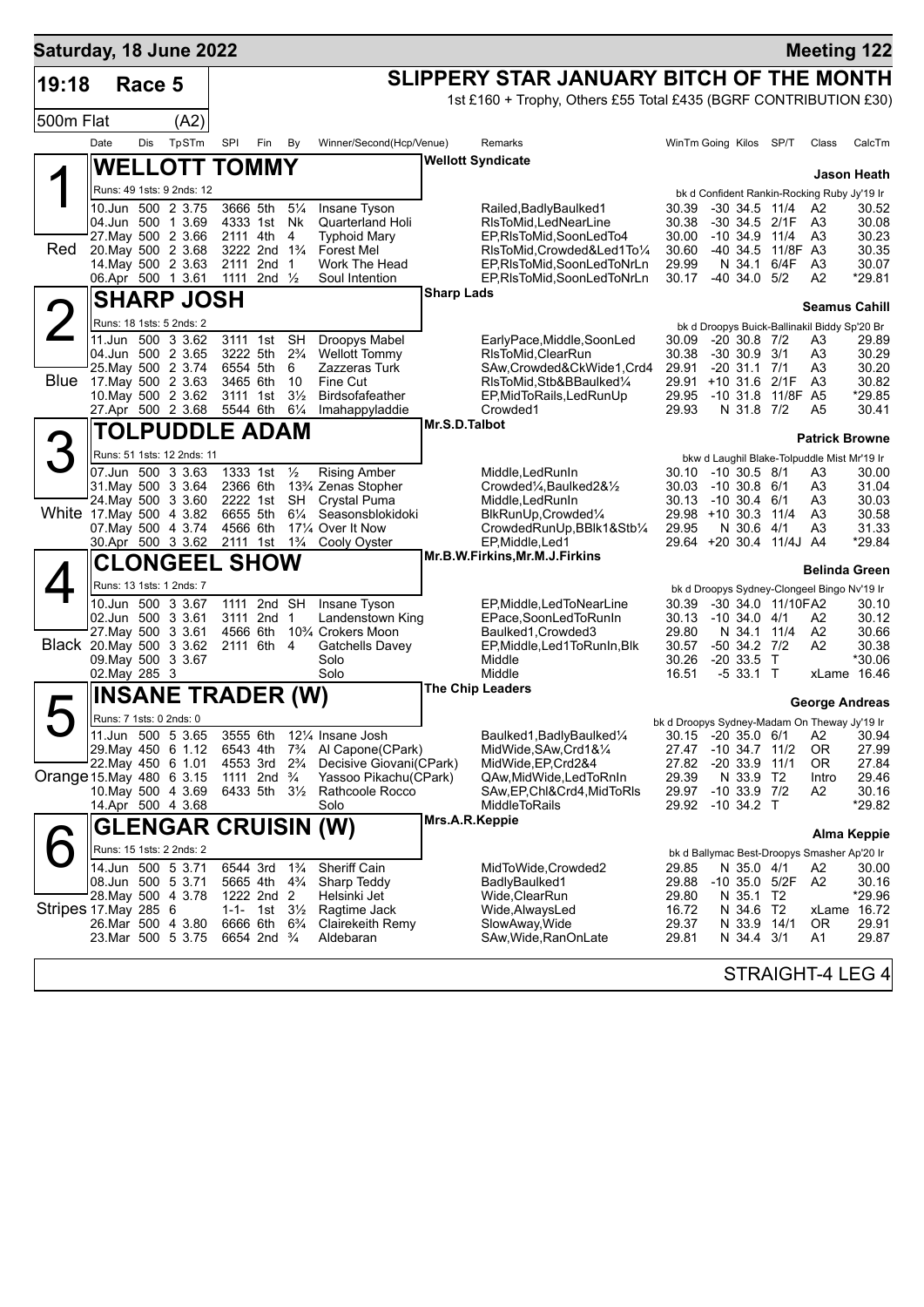| Saturday, 18 June 2022    |                              |        |                                          |                      |                                        |                                  |                                                               |                     |                                                                                                              |                                                       |                  |                                  |                                      |                                              | <b>Meeting 122</b>    |
|---------------------------|------------------------------|--------|------------------------------------------|----------------------|----------------------------------------|----------------------------------|---------------------------------------------------------------|---------------------|--------------------------------------------------------------------------------------------------------------|-------------------------------------------------------|------------------|----------------------------------|--------------------------------------|----------------------------------------------|-----------------------|
| 19:36                     |                              | Race 6 |                                          |                      |                                        |                                  |                                                               |                     | BRITANIA ALICE FEBRUARY DOG OF THE MONTH<br>1st £130 + Trophy, Others £45 Total £355 (BGRF CONTRIBUTION £30) |                                                       |                  |                                  |                                      |                                              |                       |
| 500m Flat                 |                              |        | (A6)                                     |                      |                                        |                                  |                                                               |                     |                                                                                                              |                                                       |                  |                                  |                                      |                                              |                       |
|                           | Date                         | Dis    | TpSTm                                    | SPI                  | Fin                                    | By                               | Winner/Second(Hcp/Venue)                                      |                     | Remarks                                                                                                      | WinTm Going Kilos                                     |                  |                                  | SP/T                                 | Class                                        | CalcTm                |
|                           |                              |        | <b>JOHNNY ROCKER</b>                     |                      |                                        |                                  |                                                               | Mr.J.Muller         |                                                                                                              |                                                       |                  |                                  |                                      | <b>Norah McEllistrim</b>                     |                       |
|                           |                              |        | Runs: 1 1sts: 0 2nds: 0                  |                      |                                        |                                  |                                                               |                     |                                                                                                              |                                                       |                  |                                  |                                      | bd d Kinloch Brae-Mays Fiddlefadle Oc'20 Ir  |                       |
|                           |                              |        | 11.Jun 500 1 3.73                        |                      | 3222 4th 41/2                          |                                  | Galaxyfarfaraway                                              |                     | EP, Railed, Crowded4                                                                                         | 30.31                                                 |                  | $-20, 30.4, 7/1$                 |                                      | A5                                           | 30.48                 |
|                           |                              |        | 30. May 500 1 3.72<br>21. May 500 1 3.84 |                      | 3223 3rd 9                             |                                  | Solo<br><b>Typhoid Mary</b>                                   |                     | Railed<br>Railed, ClearRun                                                                                   | 30.36<br>30.25                                        |                  | $-10, 30.1$ T<br>$-40, 30.1, 73$ |                                      | xWtVr                                        | *30.26<br>30.57       |
| Red                       |                              |        | 16. May 500 1 3.80                       |                      | 3333 3rd $5\frac{1}{2}$                |                                  | Luscious Lucy                                                 |                     | SlowAway, Railed                                                                                             | 30.19                                                 |                  | $-20, 30.0, 73$                  |                                      |                                              | 30.44                 |
|                           | 18.Apr 285 3<br>25.Mar 525 4 |        |                                          |                      | 1st $7$                                |                                  | Solo<br>Moorstown Robbie(Clnml)                               |                     | Railed<br>(IrishTrial)                                                                                       | 17.21<br>29.64                                        |                  | $-531.5$ T<br>N 32.2 T2          |                                      | Nvice                                        | 17.16<br>29.64        |
|                           |                              |        | <b>INSANE LAURA</b>                      |                      |                                        |                                  |                                                               | <b>Mr.G.Andreas</b> |                                                                                                              |                                                       |                  |                                  |                                      |                                              |                       |
|                           |                              |        | Runs: 0 1sts: 0 2nds: 0                  |                      |                                        |                                  |                                                               |                     |                                                                                                              |                                                       |                  |                                  |                                      | George Andreas                               |                       |
|                           | 22.Apr                       |        |                                          |                      |                                        |                                  | NAME CHANGED from                                             |                     | (Season Unknown) bkw b Droopys Sydney-Shrewd Clover De'20 Ir<br><b>Final Clover</b>                          |                                                       |                  |                                  |                                      |                                              |                       |
|                           |                              |        | 08.Jun 500 2 3.83<br>04.Jun 500 2 3.76   |                      | 3331 1st $4\frac{3}{4}$                |                                  | Insane Diablo<br>12 <sup>1</sup> / <sub>4</sub> Insane Diablo |                     | SAw, Led <sup>3</sup> / <sub>4</sub> , WRunIn, MidToRIs                                                      | 30.73                                                 |                  | -40 26.3 T3<br>$-40, 26.4$       | - T3                                 |                                              | 30.33                 |
| Blue                      |                              |        | 30. May 500 2 3.74                       | 2111 1st             | 2111 1st 7                             |                                  | Insane Diablo                                                 |                     | Baulked&Led1, MidToWide<br>EP, MidToRIs, SnLed, WRunIn                                                       | 30.88<br>30.30                                        |                  | $-10, 26.3$ T3                   |                                      |                                              | 30.48<br>*30.20       |
|                           | 23. May 285 5                |        |                                          | $2 - 2 -$            |                                        | 2nd $2\frac{1}{4}$               | Insane Lena                                                   |                     | Middle, WideRunIn, CIrRun                                                                                    | 17.23                                                 | $-20, 26.6$      |                                  | T <sub>2</sub>                       |                                              | 17.21                 |
|                           | 18. May 285 5                |        |                                          |                      | 2-2- 1st $1\frac{1}{2}$                |                                  | Insane Diablo                                                 | Mr.T.Kavanagh       | MidToW, Rails&Led2                                                                                           | 17.11                                                 |                  | N 26.5 T2                        |                                      | Nvice                                        | 17.11                 |
| З                         |                              |        | <b>KNOCKAREE BULLET</b>                  |                      |                                        |                                  |                                                               |                     |                                                                                                              |                                                       |                  |                                  |                                      |                                              | Jason Heath           |
|                           |                              |        | Runs: 65 1sts: 9 2nds: 8                 | 6566 3rd             |                                        | $1\frac{1}{4}$                   | <b>Enchanted Sioux</b>                                        |                     |                                                                                                              |                                                       |                  |                                  |                                      | be d Droopys Roddick-Spirit Secrets Jn'18 Ir |                       |
|                           |                              |        | 10.Jun 500 3 3.82<br>03.Jun 500 3 3.78   |                      | 5565 5th                               | -4                               | Kereight Ava                                                  |                     | Middle, Crowded 2, RanOn<br>MiddleToRails, ClearRun                                                          | 30.60<br>30.75                                        |                  |                                  | $-30$ 33.8 12/1<br>$-30$ 33.7 $10/1$ | A6<br>A5                                     | 30.41<br>30.77        |
|                           |                              |        | 28. May 500 3 3.75                       | 4666 6th             |                                        | $6\frac{3}{4}$                   | <b>Flyaway Connie</b>                                         |                     | Middle, Baulked1                                                                                             | $30.10 + 2033.86/1$                                   |                  |                                  |                                      | A5                                           | 30.84                 |
| White 21.May 500 3 3.72   |                              |        | 17. May 500 3 3.77                       | 5432 5th<br>5666 6th |                                        | $7\frac{1}{2}$<br>$5\frac{1}{2}$ | <b>Crokers Velcro</b><br>Mandingos Flyer                      |                     | Crowded2, Baulked3/4<br>Middle, Crowded1                                                                     | 30.27<br>$30.03 + 10.33.6$ 8/1                        | $-10$ 33.5 8/1   |                                  |                                      | A4<br>A4                                     | 30.78<br>30.55        |
|                           |                              |        | 29. Mar 500 3 3.75                       |                      | 5342 1st                               | $\frac{3}{4}$                    | Fearsome Timmy                                                |                     | Crowded2, LedRunIn                                                                                           | 30.23                                                 |                  | N 32.9 6/1                       |                                      | A4                                           | *30.23                |
|                           |                              |        | <b>PAIGE GIRL</b>                        |                      |                                        |                                  |                                                               | Mr.N.Friar          |                                                                                                              |                                                       |                  |                                  |                                      |                                              | <b>Tony Taylor</b>    |
|                           |                              |        | Runs: 25 1sts: 4 2nds: 4                 |                      |                                        |                                  |                                                               |                     |                                                                                                              | (Season Unknown) bd b Eden The Kid-Swift Ali Ap'20 Ir |                  |                                  |                                      |                                              |                       |
|                           |                              |        | 11.Jun 500 2 3.74                        | 3433 1st             |                                        | $1\frac{3}{4}$                   | Talktomenow                                                   |                     | Middle, Crowded1, Led4                                                                                       | 30.73                                                 |                  | $-20$ 28.1 $9/2$                 |                                      | A7                                           | 30.53                 |
|                           |                              |        | 07.Jun 500 2 3.83<br>25. May 500 2 3.75  | 5444 4th<br>5664 5th |                                        | $5\frac{3}{4}$<br>2              | Outa Markham<br><b>Grandsons Spirit</b>                       |                     | CrowdedWide1, RIsToMid<br>Crd&Mid1,Crowded2,Wide1/2                                                          | 30.38<br>30.59                                        | -10 27.8 5/2J    |                                  | -20 27.8 11/2                        | A7<br>A7                                     | 30.74<br>30.55        |
| Black 18. May 500 3 3.82  |                              |        |                                          |                      | 5666 3rd 2 <sup>3</sup> / <sub>4</sub> |                                  | <b>Ballybough Rory</b>                                        |                     | CrdStt&2, Middle                                                                                             | 30.55                                                 |                  | N 27.7                           | 5/1                                  | A7                                           | 30.78                 |
|                           |                              |        | 13. May 500 2 3.76                       |                      | 4222 3rd                               | 3                                | <b>Brannock Tiger</b>                                         |                     | Middle, Crowded1                                                                                             | 30.54                                                 |                  |                                  | -20 27.8 2/1F                        | A7                                           | 30.57                 |
|                           |                              |        | 12.Apr 500 3 3.66                        | 1111                 | 2nd $\frac{3}{4}$                      |                                  | <b>Ballybough Rory</b>                                        |                     | EP,LedToRunIn<br><b>Space Monkey Mafia</b>                                                                   | $30.13 + 1027.35$                                     |                  |                                  |                                      | A8                                           | *30.30                |
|                           |                              |        | <b>ANTIGUA SHORE</b>                     |                      |                                        |                                  |                                                               |                     |                                                                                                              |                                                       |                  |                                  |                                      |                                              | <b>Belinda Green</b>  |
|                           |                              |        | Runs: 8 1sts: 2 2nds: 0                  |                      |                                        |                                  |                                                               |                     | (Season Unknown) wbe b Magical Bale-Away Shelly Au'20 Ir                                                     |                                                       |                  |                                  |                                      |                                              |                       |
|                           |                              |        | 10.Jun 500 5 3.71<br>01.Jun 500 4 3.77   | 5555 5th             | 3655 6th 5                             |                                  | <b>Enchanted Sioux</b><br>161/ <sub>2</sub> Glenside Blue     |                     | Crd&CkW1, Wide&CrdRunIn 30.60 -30 30.0 6/1 A6 30.70<br>Middle, Badly Bumped 1                                | 30.08                                                 |                  | $-10, 30.5, 9/2$                 |                                      | A6                                           | 31.30                 |
|                           |                              |        | 21. May 500 4 3.65                       | 1555 6th             |                                        | $5\frac{1}{4}$                   | <b>Crystal Anton</b>                                          |                     | Crowded1                                                                                                     | 30.29                                                 |                  |                                  | $-10$ 29.9 $15/8$                    | A6                                           | 30.62                 |
| Orange 11 May 500 4 3.66  |                              |        |                                          | 2333 3rd             |                                        | $1\frac{3}{4}$                   | Imahappychappie                                               |                     | MidToW, ClearRun                                                                                             | 30.19                                                 |                  | N 29.6                           | 7/1                                  | A6                                           | *30.34                |
|                           |                              |        | 04. May 500 3 3.68<br>29.Apr 500 3 3.73  |                      | 2221 1st $\frac{3}{4}$<br>4533 1st     | -1                               | Ballybough Rory<br>Wellott Ruby                               |                     | Chl <sup>3</sup> ⁄ <sub>4</sub> ,LedNearLine<br>BlkW¼,MidToWideFr2,Led4                                      | 30.47<br>30.66                                        |                  | N 29.4<br>$-2028.97/2$           | 13/8F A7                             | A8                                           | 30.47<br>30.46        |
|                           |                              |        |                                          |                      |                                        |                                  | YASSOO CHOO CHOO (W)                                          | Mr.G.Andreas        |                                                                                                              |                                                       |                  |                                  |                                      |                                              |                       |
|                           |                              |        | Runs: 9 1sts: 2 2nds: 2                  |                      |                                        |                                  |                                                               |                     |                                                                                                              |                                                       |                  |                                  |                                      | bk d Dorotas Wildcat-Cornflower Sal Oc'20 Ir | <b>George Andreas</b> |
|                           | 11.Jun 285 6                 |        |                                          | $2 - 2 -$            | 1st                                    | $\frac{3}{4}$                    | Rahina Nippy                                                  |                     | SAw, Mid To Wide, RanOn                                                                                      | 17.02 -15 30.0 T2                                     |                  |                                  |                                      |                                              | 16.87                 |
|                           |                              |        | 01.Jun 500 5 3.73                        |                      | 4666 6th DIS                           |                                  | Glenside Blue                                                 |                     | BadlyBumped&Fell1                                                                                            | 30.08                                                 | $-10$ 30.2 $9/4$ |                                  |                                      | A6                                           | 0.00                  |
| Stripes 17 May 500 6 3.79 |                              |        | 24. May 500 5 3.73                       |                      | 6433 2nd SH<br>6522 2nd $\frac{1}{2}$  |                                  | <b>Glenduff Savvi</b><br>Centre Fold                          |                     | CrowdedRunIn, RanOn<br>SAw, EP, Railed& Crd 1/4, RanOn                                                       | 30.47 -10 30.2 2/1F<br>30.10 +10 30.2 7/2             |                  |                                  |                                      | A6<br>A6                                     | 30.38<br>*30.24       |
|                           |                              |        | 11 May 500 5 3.80                        |                      | 6443 3rd 21/4                          |                                  | <b>Slippy Bruno</b>                                           |                     | SAw,WideRnUp,Crd1&3⁄4                                                                                        | 30.41                                                 |                  | $-10,30.0,7/2$                   |                                      | A6                                           | 30.47                 |
|                           |                              |        | 06. May 500 5 3.88                       |                      | 5434 4th 41/ <sub>2</sub>              |                                  | <b>Flyaway Connie</b>                                         |                     | W&CrdRunUp,Crowded1&RunIn30.50                                                                               |                                                       |                  | $-20, 30.5, 4/1$                 |                                      | A6                                           | 30.66                 |
|                           |                              |        |                                          |                      |                                        |                                  |                                                               |                     |                                                                                                              |                                                       |                  |                                  |                                      |                                              |                       |

PICK-6 JACKPOT LEG 1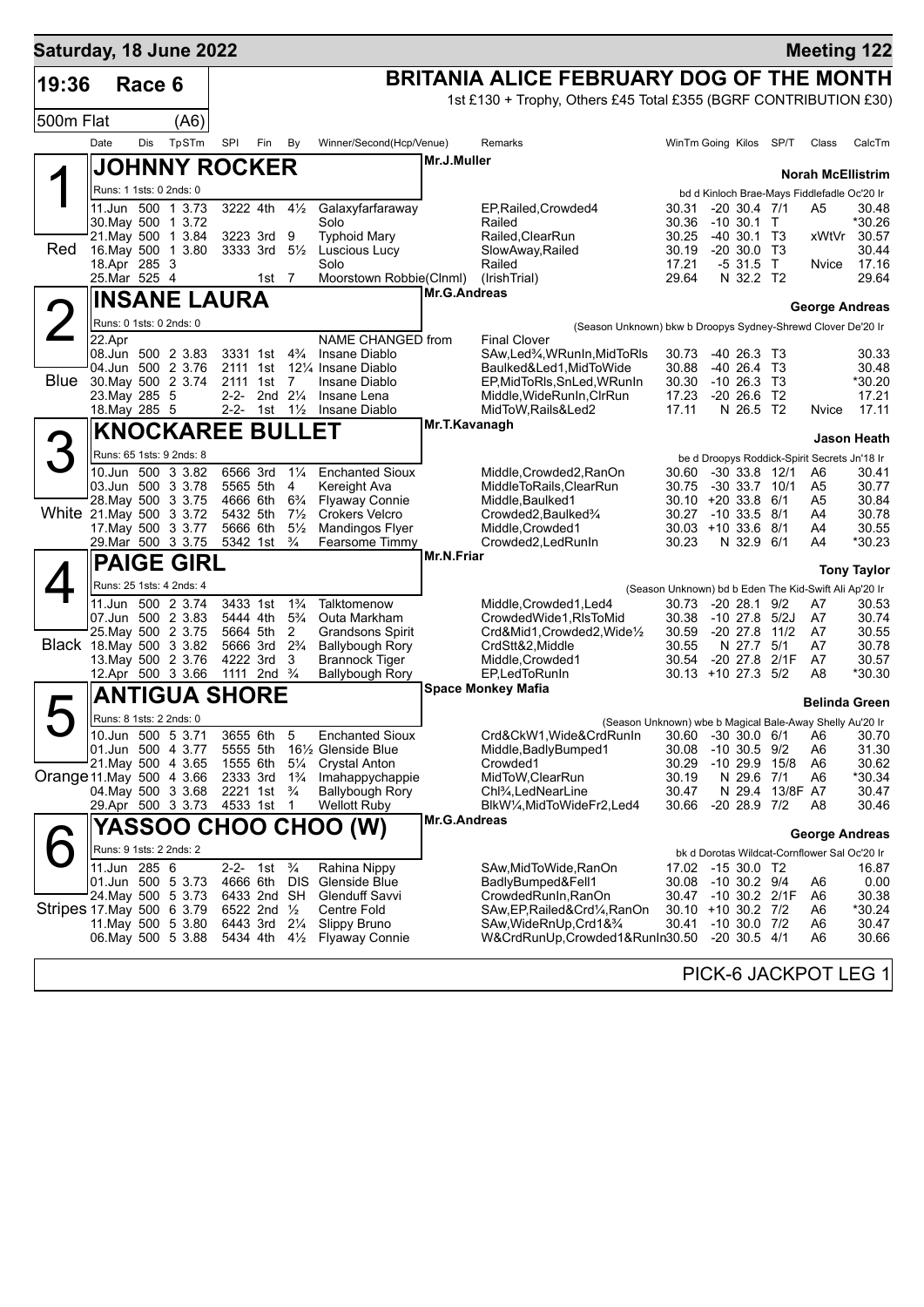| Saturday, 18 June 2022   |               |        |                                                    |          |                                                                  |                                |                                                     |                |                                                                       |                                                           |                                            |                 |      |                         | <b>Meeting 122</b> |
|--------------------------|---------------|--------|----------------------------------------------------|----------|------------------------------------------------------------------|--------------------------------|-----------------------------------------------------|----------------|-----------------------------------------------------------------------|-----------------------------------------------------------|--------------------------------------------|-----------------|------|-------------------------|--------------------|
| 19:56                    |               | Race 7 |                                                    |          |                                                                  |                                |                                                     |                | <b>MAIREADS TED DECEMBER DOG OF THE MONTH</b>                         |                                                           |                                            |                 |      |                         |                    |
|                          |               |        |                                                    |          |                                                                  |                                |                                                     |                | 1st £150 + Trophy, Others £50 Total £400 (BGRF CONTRIBUTION £30)      |                                                           |                                            |                 |      |                         |                    |
| 500m Flat                |               |        | (A3)                                               |          |                                                                  |                                |                                                     |                |                                                                       |                                                           |                                            |                 |      |                         |                    |
|                          | Date          | Dis    | TpSTm                                              | SPI      | Fin                                                              | By                             | Winner/Second(Hcp/Venue)                            |                | Remarks                                                               |                                                           | WinTm Going Kilos                          | SP/T            |      | Class                   | CalcTm             |
|                          |               |        | <b>BALLYMAC ELLIE</b>                              |          |                                                                  |                                |                                                     |                | <b>The Canine Collective</b>                                          |                                                           |                                            |                 |      | <b>Belinda Green</b>    |                    |
|                          |               |        | Runs: 23 1sts: 5 2nds: 3                           |          |                                                                  |                                |                                                     |                | (Season Unknown) bk b Ballymac Anton-Jamaica Joy Jy'20 Ir             |                                                           |                                            |                 |      |                         |                    |
|                          |               |        | 14.Jun 500 1 3.82                                  |          | 4444 5th                                                         | 6                              | Lexis Lace                                          |                | SAw, Railed, Clear Run                                                | 29.81                                                     |                                            | N 27.8 5/2      |      | A3                      | 30.28              |
|                          |               |        | 21. May 714 3 23.60 4222 4th<br>12. May 500 1 3.76 | 5553 4th |                                                                  |                                | 151⁄4 Blue Tick Jenny(Cryfd)<br>31/4 Roseville Jane |                | Crd1,2ndFrom2To8<br>Railed, ClearRun                                  | 29.78                                                     | 45.27 +30 27.5 9/1                         | N 27.6 5/2      |      | ΟR<br>А2                | 46.79<br>30.04     |
| Red                      |               |        | 06. May 500 1 3.72                                 |          | 6333 2nd 2                                                       |                                | Sharp Butch                                         |                | Railed, Crowded1                                                      | 29.98                                                     | -20 27.2 7/2                               |                 |      | А2                      | 29.94              |
|                          |               |        | 28.Apr 500 1 3.74                                  |          | 5445 3rd                                                         | $4\frac{1}{2}$                 | Ower Boy Rio                                        |                | CrowdedRunUp&1,RanOn                                                  |                                                           | 29.78 +10 27.3                             |                 | 9/4F | A2                      | 30.25              |
|                          |               |        | 22.Apr 500 1 3.74                                  |          | 6433 2nd 31/4                                                    |                                | Glengar Bandit                                      | Mrs.T.J.Cahill | SlowAway, Railed, RanOn                                               |                                                           | 30.03 -40 27.3 8/1                         |                 |      | A2                      | *29.90             |
|                          |               |        | <b>GET ON HILDA</b>                                |          |                                                                  |                                |                                                     |                |                                                                       |                                                           |                                            |                 |      | <b>Seamus Cahill</b>    |                    |
| $\angle$                 |               |        | Runs: 15 1sts: 4 2nds: 2                           |          |                                                                  |                                |                                                     |                | (Season Unknown) bk b Droopys Buick-Ballinakil Biddy Sp'20 Br         |                                                           |                                            |                 |      |                         |                    |
|                          |               |        | 11.Jun 500 2 3.69<br>03.Jun 500 2 3.67             | 4666 5th | 4565 5th                                                         | 11<br>6                        | Insane Josh<br>Fine Cut                             |                | Crowded2,Bumped1/4<br>Middle, Crowded 1&3                             | 30.12                                                     | 30.15 -20 27.5 12/1<br>-20 27.1            | 4/1             |      | A2<br>A2                | 30.84<br>30.40     |
|                          |               |        | 26. May 500 3 3.61                                 |          | 1111 1st                                                         | $\frac{1}{2}$                  | Crossfield Mya                                      |                | QAw, ALed, RIsToMid, WRunIn                                           | 30.34                                                     | $-40$ 26.9 $11/2$                          |                 |      | A3                      | *29.94             |
| Blue                     |               |        | 20. May 500 3 3.70                                 | 4444 5th |                                                                  | $3\frac{1}{4}$                 | <b>Forest Mel</b>                                   |                | Middle, Baulked 1&2                                                   | 30.60                                                     | $-40$ 27.3 $3/1$                           |                 |      | A3                      | 30.44              |
|                          |               |        | 13. May 500 2 3.66                                 |          | 1211 1st<br>2222 2nd 11/4                                        | $4\frac{1}{4}$                 | Laravoulta Shot                                     |                | MidToRIs, Led2, WideRunIn                                             | 30.24                                                     | $-20$ 27.2 $5/2$                           | N 26.9 15/8F A4 |      | A4                      | 30.04              |
|                          |               |        | 03. May 500 2 3.67                                 |          |                                                                  |                                | <b>Bluestar Gold</b>                                |                | EP, Challenged&Crd2<br>Mr.S.Maplesden, Mr.K. Walton                   | 30.07                                                     |                                            |                 |      |                         | 30.18              |
| 3                        |               |        | <b>MOYOLA BUSY BEAG</b>                            |          |                                                                  |                                |                                                     |                |                                                                       |                                                           |                                            |                 |      | <b>Stuart Maplesden</b> |                    |
|                          |               |        | Runs: 13 1sts: 3 2nds: 0                           |          |                                                                  |                                |                                                     |                |                                                                       | (FalseHt 30.Ja'22) bk b Droopys Jet-Moyola Inion De'19 Ir |                                            |                 |      |                         |                    |
|                          |               |        | 11.Jun 500 4 3.74<br>07.Jun 500 3 3.83             |          | 6333 3rd<br>5663 1st                                             | $2\frac{1}{2}$<br>$\mathbf{1}$ | Sharp Josh<br>Punkrock Rampage                      |                | MidToRIs, Crowded RunUp<br>SAw, CrdW1, RanOn, WonWell                 | 30.09<br>30.42                                            | $-20$ 28.2 $8/1$<br>$-30$ 28.5 $9/2$       |                 |      | A3<br>A4                | *30.09<br>30.12    |
|                          |               |        | 31. May 500 2 3.71                                 |          | 3221 1st 61/4                                                    |                                | <b>Insane Mrs</b>                                   |                | Crowded&Led3,Clear <sup>3</sup> /4                                    | 30.24                                                     | -10 28.5 5/2F                              |                 |      | A6                      | 30.14              |
| White 21. May 500 3 3.78 |               |        |                                                    |          | 3222 4th 71/4                                                    |                                | <b>Rising Amber</b>                                 |                | MiddleToRails, ClearRun                                               | 30.08                                                     | -10 28.3                                   |                 | 10/1 | A6                      | 30.56              |
|                          | 09. May 285 3 |        | 16. May 500 3 3.69                                 |          | 2223 3rd 6 <sup>3</sup> / <sub>4</sub><br>2-1- 1st $\frac{3}{4}$ |                                | <b>Whitings Ghost</b><br>Killeacle Naomi            |                | RailsToMiddle,Crowded1&3<br>RIsToMid, Led <sup>1</sup> / <sub>2</sub> | 30.08<br>17.09                                            | $-20$ 28.7 T3<br>$-1028.8$ T2              |                 |      | xWtVr<br>xLame 16.99    | 30.43              |
|                          |               |        | <b>IMAHAPPYLADDIE</b>                              |          |                                                                  |                                |                                                     | Mr.D.Goldfinch |                                                                       |                                                           |                                            |                 |      |                         |                    |
|                          |               |        | Runs: 19 1sts: 5 2nds: 4                           |          |                                                                  |                                |                                                     |                |                                                                       |                                                           |                                            |                 |      | <b>Claude Gardiner</b>  |                    |
|                          |               |        | 09.Jun 500 3 3.65                                  |          | 2232 2nd 21/2                                                    |                                | <b>Crokers Velcro</b>                               |                | Middle, ClearRun                                                      | 30.18                                                     | bk d Droopys Noah-Droopys Alice Au'20 Ir   | N 29.3 2/1F     |      | - A3                    | 30.38              |
|                          |               |        | 01.Jun 500 3 3.65                                  |          | 3433 6th                                                         | $3\frac{3}{4}$                 | Classy Ranger                                       |                | Middle, Blk1/4, Wide1/2                                               | 30.12                                                     |                                            | N 29.4 5/2      |      | A3                      | 30.41              |
|                          |               |        | 27. May 500 3 3.55                                 |          | 1111 1st 2                                                       |                                | Laravoulta Shot                                     |                | QAw, Middle, Always Led                                               | 29.98                                                     |                                            | N 29.4 11/4C A4 |      |                         | 29.98              |
| Black 22. May 480 4 3.25 |               |        | 15. May 480 3 3.22                                 |          | 4443 6th 81/4<br>2222 3rd                                        | $6\frac{3}{4}$                 | Coonough Bridge(CPark)<br>Seomra Harbour(CPark)     |                | Mid, Stb2<br>Mid, W1/4, EvCh                                          | 29.53<br>29.23                                            | -20 29.2 11/1                              | N 29.5 T3       |      | OR.<br>Intro            | 29.98<br>29.77     |
|                          |               |        | 27.Apr 500 4 3.50                                  |          | 1111 1st 11/ <sub>2</sub>                                        |                                | Insane Jagger                                       |                | VQAw, Middle, AlwaysLed                                               | 29.93                                                     |                                            | N 29.4 7/1      |      | A5                      | *29.93             |
|                          |               |        | <b>MAIREADS TED (W)</b>                            |          |                                                                  |                                |                                                     | Mr.D.J.Jenkins |                                                                       |                                                           |                                            |                 |      |                         |                    |
| $\blacktriangleright$    |               |        | Runs: 65 1sts: 10 2nds: 8                          |          |                                                                  |                                |                                                     |                |                                                                       |                                                           |                                            |                 |      |                         | Derek Knight       |
|                          |               |        | 10.Jun 500 6 3.62                                  |          |                                                                  |                                | 1344 3rd 21/4 Insane Jagger                         |                | MidToWide.Crowded1.RanOn 30.25 -30 32.9 4/1 A3 30.13                  |                                                           | bk d Kinloch Brae-Maireads Shauna My'18 Ir |                 |      |                         |                    |
|                          |               |        | 03.Jun 500 5 3.67                                  |          | 2565 5th                                                         | $3\frac{3}{4}$                 | Sheriff Cain                                        |                | MiddleToWide,CrowdedRunIn                                             | 30.27                                                     | $-30$ 32.6 $8/1$                           |                 |      | A <sub>3</sub>          | 30.28              |
| Orange 11 May 500 6 3.59 |               |        | 28. May 500 6 3.55                                 | 2355 6th | 1344 3rd                                                         | $1\frac{3}{4}$<br>8            | Insane Chef                                         |                | QAw, Wide, Crowded1<br>MidToW, Crowded RunIn                          | 29.56                                                     | 29.59 +20 32.8 7/1                         | N 33.0 8/1      |      | A2<br>A2                | 29.94<br>30.19     |
|                          |               |        | 04. May 500 5 3.62                                 |          | 1666 4th                                                         | $3\frac{1}{2}$                 | Maireads Lion<br>Movinit                            |                | Crowded1                                                              | 30.04                                                     | $-10$ 33.1 $7/2$                           |                 |      | A2                      | 30.23              |
|                          |               |        | 30 Mar 500 6 3.60                                  |          | 1232 1st                                                         | $1\frac{1}{2}$                 | Glengar Pink                                        |                | QAw,Crowded1,LedRunIn                                                 | 29.97                                                     | -10 32.8 11/8F A2                          |                 |      |                         | *29.87             |
|                          |               |        | <b>FAST BOWLER (W)</b>                             |          |                                                                  |                                |                                                     |                | Mr.M.Collins, Mr.A.C. Woods                                           |                                                           |                                            |                 |      | <b>Jamie Kingsley</b>   |                    |
|                          |               |        | Runs: 43 1sts: 8 2nds: 9                           |          |                                                                  |                                |                                                     |                |                                                                       |                                                           | bk d Skywalker Rory-Corrin Cilla Au'19 Ir  |                 |      |                         |                    |
|                          |               |        | 11.Jun 500 6 3.67                                  |          | 4454 4th                                                         | $3\frac{1}{4}$                 | Sharp Josh                                          |                | Wide, ClearRun                                                        | 30.09                                                     | -20 35.3 7/4F                              |                 |      | A3                      | 30.14              |
|                          |               |        | 04.Jun 500 6 3.78                                  |          | 5555 3rd                                                         | $\overline{1}$                 | <b>Wellott Tommy</b>                                |                | Wide, Clear Run                                                       | 30.38                                                     | $-30$ 35.5 $5/2$                           |                 |      | A3                      | 30.15              |
|                          |               |        | 30 May 500 6 3.73                                  |          | 1222 2nd 31/4                                                    |                                | Can We Pretend                                      |                | MidToW,ClearRun                                                       | 29.85                                                     | $-10$ 35.5 T2                              |                 |      |                         | 30.01              |
| Stripes 23. May 285 6    |               |        | 26.Apr 500 6 3.68                                  |          | 5332 2nd 1                                                       |                                | Solo<br>Spill The Beans                             |                | Wide<br>Middle <sup>3</sup> / <sub>4</sub> , Chl&Crd4                 | 16.98<br>30.71                                            | -20 35.9 T                                 | N 35.7 11/4J A2 |      | xLame 16.78             | 30.79              |
|                          |               |        | 30.Mar 500 6 3.62                                  |          | 1111 1st Nk                                                      |                                | Clongeel Ozzie                                      |                | AlwaysLed, Wide                                                       | 29.95                                                     | $-10, 36.0, 3/1$                           |                 |      | A3                      | *29.85             |
|                          |               |        |                                                    |          |                                                                  |                                |                                                     |                |                                                                       |                                                           |                                            |                 |      |                         |                    |
|                          |               |        |                                                    |          |                                                                  |                                |                                                     |                |                                                                       |                                                           | PICK-6 JACKPOT LEG 2                       |                 |      |                         |                    |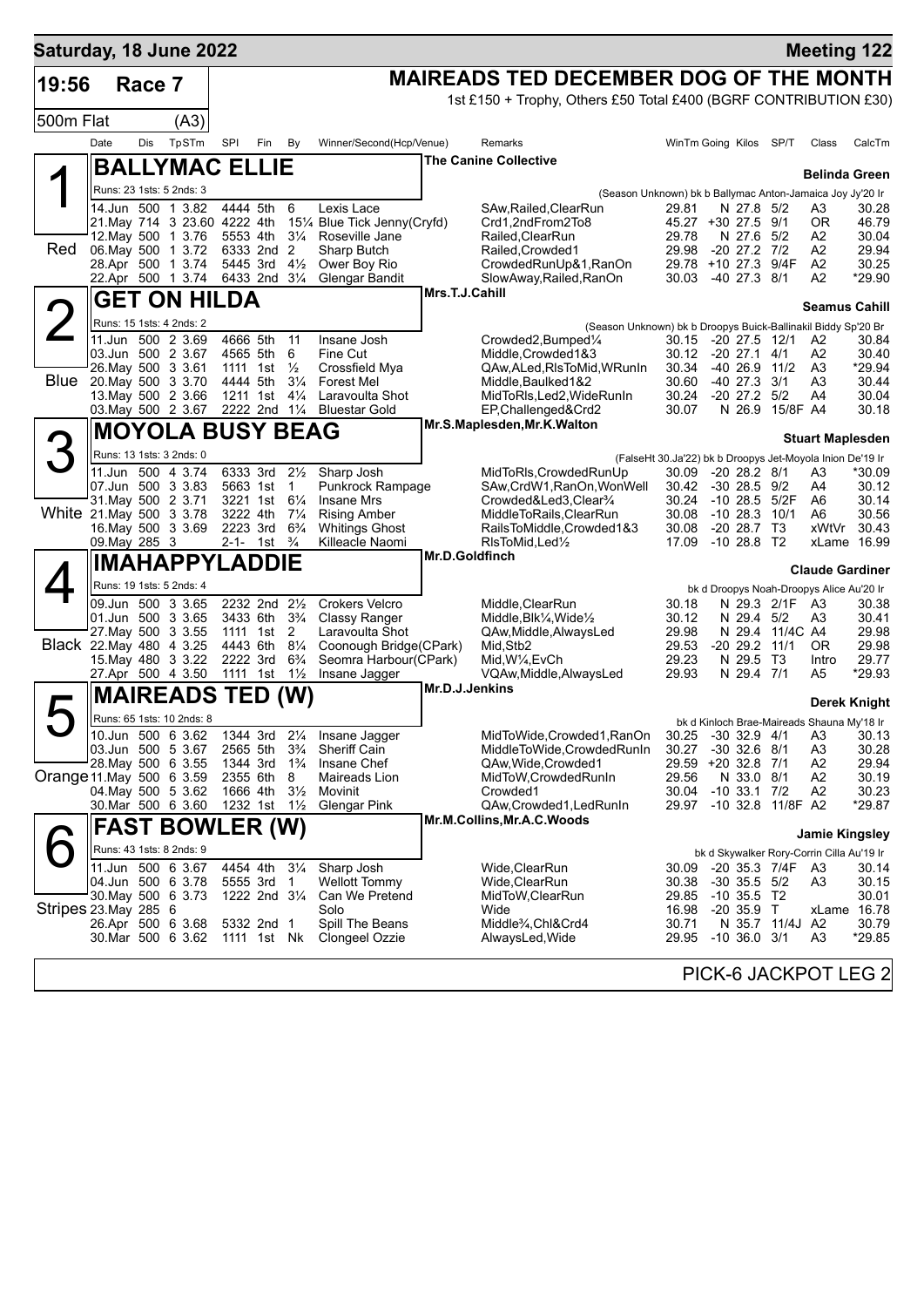| Saturday, 18 June 2022 |                               |        |                                        |                   |                                                  |                     |                                                                                                            |                                                                                      |                                                          |                                            |                    |                                                   | <b>Meeting 122</b>                  |
|------------------------|-------------------------------|--------|----------------------------------------|-------------------|--------------------------------------------------|---------------------|------------------------------------------------------------------------------------------------------------|--------------------------------------------------------------------------------------|----------------------------------------------------------|--------------------------------------------|--------------------|---------------------------------------------------|-------------------------------------|
| 20:17                  |                               | Race 8 |                                        |                   |                                                  |                     |                                                                                                            | THE MARK McDONNELL FOR CHAIR APPEAL                                                  |                                                          |                                            |                    |                                                   |                                     |
|                        |                               |        |                                        |                   |                                                  |                     |                                                                                                            | 1st £125 + Trophy, 2nd £45, Others £40 Total £330 (BGRF CONTRIBUTION £30)            |                                                          |                                            |                    |                                                   |                                     |
| 285m Flat              |                               |        | (D2)                                   |                   |                                                  |                     |                                                                                                            |                                                                                      |                                                          |                                            |                    |                                                   |                                     |
|                        | Date                          | Dis    | TpSTm                                  | SPI               | Fin                                              | By                  | Winner/Second(Hcp/Venue)                                                                                   | Remarks                                                                              | WinTm Going Kilos SP/T                                   |                                            |                    | Class                                             | CalcTm                              |
|                        |                               |        | <b>SENAHEL SPLIT</b>                   |                   |                                                  |                     |                                                                                                            | <b>Stophers Racing Syndicate</b>                                                     |                                                          |                                            |                    |                                                   | <b>Gemma Davidson</b>               |
|                        |                               |        | Runs: 30 1sts: 7 2nds: 9               |                   |                                                  |                     |                                                                                                            |                                                                                      | (Season Unknown) bk b Laughil Blake-Senahel Jen Ja'19 Ir |                                            |                    |                                                   |                                     |
|                        | 07.Jun 285 2                  |        |                                        |                   | 2-2- 2nd $1\frac{1}{2}$                          |                     | Glengar Belle                                                                                              | Crowded1.RailsToMiddle                                                               | 16.66                                                    |                                            | -5 26.9 7/4F       | D2                                                | $*16.74$                            |
|                        | 31.Mav 285 1<br>24. May 285   |        | -1                                     | 1-3-              | 2nd 1<br>2-1- 1st $8\frac{1}{2}$                 |                     | <b>Skyblues Best</b><br><b>Sheriffs Magic</b>                                                              | Baulked1, RanOn, Railed<br>Railed, SoonLed                                           | 16.81<br>16.96                                           | -5 27.0                                    | -5 27.1 10/3<br>T2 | D <sub>2</sub>                                    | 16.84<br>16.91                      |
| Red                    | 16.May 60                     |        | 3                                      |                   |                                                  |                     | Solo                                                                                                       | (Handslip)                                                                           |                                                          | N 27.5 T                                   |                    | xLame                                             |                                     |
|                        |                               |        | 26.Mar 380 1 3.52                      | 1355 4th          |                                                  | $6\frac{1}{4}$      | Cluendarby Pearl(Cryfd)<br>18. Mar 380 2 3.80 6444 4th 8 <sup>3</sup> / <sub>4</sub> Free Style Sue(Cryfd) | Disp-Ck&Crd1,Crd2&3<br>SAw, Crd3                                                     | 23.62<br>23.42 +10 27.2 9/4                              | N 26.9                                     | 15/8F A4           | A4                                                | 24.12<br>24.22                      |
|                        |                               |        | <b>SKYWALKER CLIFF</b>                 |                   |                                                  |                     |                                                                                                            | Mr.T.Cooper, Miss.G.L.Davidson, Mr.D.J.Staddon                                       |                                                          |                                            |                    |                                                   |                                     |
|                        |                               |        | Runs: 49 1sts: 11 2nds: 9              |                   |                                                  |                     |                                                                                                            |                                                                                      |                                                          |                                            |                    | bk d Skywalker Puma-Skywalker Alice Jy'18 Ir      | <b>Gemma Davidson</b>               |
|                        | 09.Jun 285 1                  |        |                                        | 3-2-              | 3rd $1\frac{1}{2}$                               |                     | <b>Lightfoot Cindy</b>                                                                                     | Rails, Crowded1                                                                      | 16.89                                                    | $-530.0$ T <sub>3</sub>                    |                    |                                                   | 16.97                               |
|                        | 23. May 285 1<br>16. May 60   |        | 3                                      |                   | 2-1- 1st                                         | 5                   | Read The Leaves<br>Solo                                                                                    | RailsToMiddle,SoonLed<br>(Handslip)                                                  | 16.96                                                    | $-20$ 30.2 T3<br>N 30.2 T                  |                    | xLame                                             | $*16.76$                            |
| <b>Blue</b>            | 04.Feb 380                    |        | 1 3.62                                 | 4444 4th          |                                                  | $6\frac{3}{4}$      | In The Present(Cryfd)                                                                                      | Crd1,RIs                                                                             | 23.61 +10 31.0 5/1                                       |                                            |                    | A3                                                | 24.25                               |
|                        |                               |        | 29.Jan 380 2 3.67<br>22.Jan 380 2 3.69 | 2444 5th          | 5555 5th                                         | $3\frac{3}{4}$<br>3 | Chubbys Sonic(Cryfd)<br>Budgearnie(Cryfd)                                                                  | Crd1&1/4&2<br>Crd <sub>4</sub> ,Rls                                                  | 24.28<br>23.73 +10 30.6 9/4                              | $-10$ 30.2 $9/2$                           |                    | A3<br>A3                                          | 24.47<br>24.06                      |
|                        |                               |        | <b>SPORTING CANARY</b>                 |                   |                                                  |                     |                                                                                                            | <b>Mr.J.Newington</b>                                                                |                                                          |                                            |                    |                                                   |                                     |
| З                      |                               |        | Runs: 44 1sts: 8 2nds: 14              |                   |                                                  |                     |                                                                                                            |                                                                                      |                                                          |                                            |                    |                                                   | <b>Claude Gardiner</b>              |
|                        | 11.Jun 285 3                  |        |                                        |                   | $3-1$ - 1st $2\frac{3}{4}$                       |                     | Milan Sam                                                                                                  | (Season 25.Jy'21) bkw b Laughil Blake-Silver Charm Ja'19 Ir<br>EarlyPace,Middle,Led1 | 16.71                                                    | $-10$ 31.8 $7/1$                           |                    | D3                                                | *16.61                              |
|                        | 06.Jun 285 3                  |        |                                        |                   |                                                  |                     | Solo                                                                                                       | <b>MiddleToRails</b>                                                                 | 17.13                                                    | $-2032.3$ T                                |                    |                                                   | 16.93                               |
| White 23. May 285 4    | 30. May 285 2                 |        |                                        |                   | 2-1- 1st $\frac{3}{4}$<br>1-1- 1st $\frac{1}{2}$ |                     | Gemini Rose<br><b>Punk Rock Mutley</b>                                                                     | Crd&DispLd1To2,LedRunIn<br>QAw, Middle, Always Led, Crd1                             | 17.15<br>17.31                                           | $-532.6$ T <sub>2</sub><br>$-20, 32.6, 13$ |                    |                                                   | 17.10<br>17.11                      |
|                        | 16. May 285 3                 |        |                                        |                   |                                                  |                     | Solo                                                                                                       | SAw, Rails To Middle                                                                 | 17.48                                                    | $-10$ 32.2 T                               |                    | xSsn                                              | 17.38                               |
|                        |                               |        | 05. Mar 500 3 3 63 3111 2nd 1/2        |                   |                                                  |                     | Chanceme Pancy                                                                                             | EP, Led 1 To Run In<br><b>Super Suter Syndicate</b>                                  | 30.28                                                    | $-20$ 32.4 $7/2$                           |                    | A4                                                | 30.13                               |
|                        |                               |        | <b>LE SCARGOT</b>                      |                   |                                                  |                     |                                                                                                            |                                                                                      |                                                          |                                            |                    |                                                   | Jamie Kingsley                      |
|                        | 14.Jun 285 4                  |        | Runs: 36 1sts: 6 2nds: 5               | $4 - 5 -$         | 5th                                              | $\overline{4}$      | Glengar Belle                                                                                              | CrowdedWide1                                                                         | 16.67                                                    | N 36.4 6/1                                 |                    | be d Romeo Recruit-Droopys Harbour Sp'19 Ir<br>D1 | 16.99                               |
|                        | 02.Jun 285 3                  |        |                                        | 6-6-              | 6th                                              | 10                  | Precede                                                                                                    | BaulkedWide&Bmp1/2,Crd2                                                              | 16.50                                                    | $-5$ 35.5 8/1                              |                    | D1                                                | 17.25                               |
| Black 05. May 285 4    |                               |        | 15. May 480 4 3.28                     | 2236 6th<br>6-6-  | 5th                                              | $5\frac{1}{4}$      | 12 <sup>3</sup> / <sub>4</sub> Lenson Doctor(CPark)<br><b>Pocket Elvis</b>                                 | MidWide, Faded<br>SlowAway, WideFrom <sup>1/2</sup>                                  | 29.25<br>16.53                                           | N 36.1 8/1<br>$-5,36.1$                    | 9/2                | ΟR<br>D1                                          | 30.27<br>16.90                      |
|                        | 21.Apr 285 4                  |        |                                        | $2 - 5 -$         | 5th                                              | $8\frac{1}{2}$      | <b>Pocket Elvis</b>                                                                                        | Bumped&Checked1                                                                      | 16.35 +10 35.9 12/1                                      |                                            |                    | D1                                                | 17.13                               |
|                        | 14.Apr 285 3                  |        |                                        | 4-1-              | 1st                                              | $\mathbf 1$         | Marlfield Glen                                                                                             | EarlyPace,LedRunUp<br>Mrs.T.J.Cahill                                                 | 16.49                                                    | $-10$ 35.8 $4/1$                           |                    | D1                                                | *16.39                              |
|                        |                               |        | <b>GET ON TOMMY (W)</b>                |                   |                                                  |                     |                                                                                                            |                                                                                      |                                                          |                                            |                    |                                                   | <b>Seamus Cahill</b>                |
|                        |                               |        | Runs: 98 1sts: 15 2nds: 13             |                   |                                                  |                     |                                                                                                            |                                                                                      |                                                          |                                            |                    | bd d Droopys Nidge-Ballinakil Biddy Fb'18 Br      |                                     |
|                        | 07.Jun 285 6<br>27. May 285 6 |        |                                        | $4 - 6 -$<br>1-2- | 3rd<br>2nd $3\frac{1}{4}$                        | $4\frac{3}{4}$      | Glengar Belle<br>Mineola Lion                                                                              | Wide, Crowded 2, RanOn<br>QAw, Wide, Led To 1/2                                      | 16.56                                                    | N 35.0 3/1                                 |                    | D <sub>2</sub>                                    | 16.66 -5 35.0 9/2 D2 17.00<br>16.82 |
|                        | 17. May 285 6                 |        |                                        | 3-5-              | 5th                                              | $3\frac{1}{4}$      | Gentle Change                                                                                              | Wide,ClearRun                                                                        | 16.51                                                    | $+5$ 35.0 9/2                              |                    | D <sub>2</sub>                                    | 16.82                               |
| Orange 10.May 285 6    | 03. May 285 5                 |        |                                        | $1 - 3 -$<br>4-3- | 3rd<br>3rd                                       | 4<br>$1\frac{1}{2}$ | Headford Lad<br>Sharp Sam                                                                                  | QAw, Wide, ClearRun<br>Wide,Crowded½&2                                               | 16.49<br>16.72                                           | -5 35.0 20/1<br>N 35.1 16/1                |                    | D1<br>D1                                          | 16.76<br>16.85                      |
|                        | 19.Apr 285 5                  |        |                                        | $1 - 1 -$         | 2nd $\frac{1}{2}$                                |                     | <b>Hunters Smokey</b>                                                                                      | QAw,Wide,LedToRnIn,Crd                                                               | 16.82                                                    |                                            | $-20$ 35.4 10/1    | D1                                                | $*16.67$                            |
|                        |                               |        |                                        |                   |                                                  |                     | <b>PUNKROCK MYSTERY (W)</b>                                                                                | Mr.S.A.J.Boyden, Mr.M.B.Christelow, Mr.A.E.O'Shaughnessy                             |                                                          |                                            |                    |                                                   | <b>Stuart Maplesden</b>             |
|                        |                               |        | Runs: 57 1sts: 9 2nds: 8               |                   |                                                  |                     |                                                                                                            | (Season Unknown) bd b Ballymac Best-Ballymac Blue Sp'18 Ir                           |                                                          |                                            |                    |                                                   |                                     |
|                        | 03.Jun 285 6<br>27. May 285 6 |        |                                        | 6-3-              | 3-1- 1st $\frac{1}{2}$<br>4th                    | $3\frac{3}{4}$      | Insane Luke<br>Riverside Heart                                                                             | VeryWideRunUp,Led1<br>Crowded1, Wide                                                 | 16.90 -15 28.2 11/4<br>16.79                             | -5 28.2 11/4                               |                    | D3<br>D <sub>3</sub>                              | *16.75<br>17.05                     |
|                        | 21. May 285 6                 |        |                                        |                   | 3-1- 1st 1                                       |                     | Dinner Kyriagou                                                                                            | EarlyPace, Wide, Led1                                                                | 16.82                                                    | -5 27.8 9/4                                |                    | D4                                                | 16.77                               |
| Stripes 17 May 285 5   | 13. May 285 6                 |        |                                        | 6-2-<br>5-3-      | 2nd $2\frac{1}{4}$<br>3rd $2\frac{1}{4}$         |                     | Quarterland Karl<br><b>Beach Diggers</b>                                                                   | SAw,VeryWide1,RanOn<br>SlowAway, Wide                                                | 16.65<br>16.88                                           | +5 28.2 5/2                                | $-10$ 28.3 $4/7F$  | D4<br>D4                                          | 16.88<br>16.96                      |
|                        | 07. May 285 6                 |        |                                        | 3-1-              | 2nd Nk                                           |                     | <b>Quarterland Karl</b>                                                                                    | EP, Wide, Led 1 To Run In                                                            | 16.84                                                    |                                            | N 28.0 11/10FD4    |                                                   | 16.87                               |
|                        |                               |        |                                        |                   |                                                  |                     |                                                                                                            |                                                                                      |                                                          |                                            |                    |                                                   |                                     |
|                        |                               |        |                                        |                   |                                                  |                     |                                                                                                            |                                                                                      |                                                          |                                            |                    |                                                   | PICK-6 JACKPOT LEG 3                |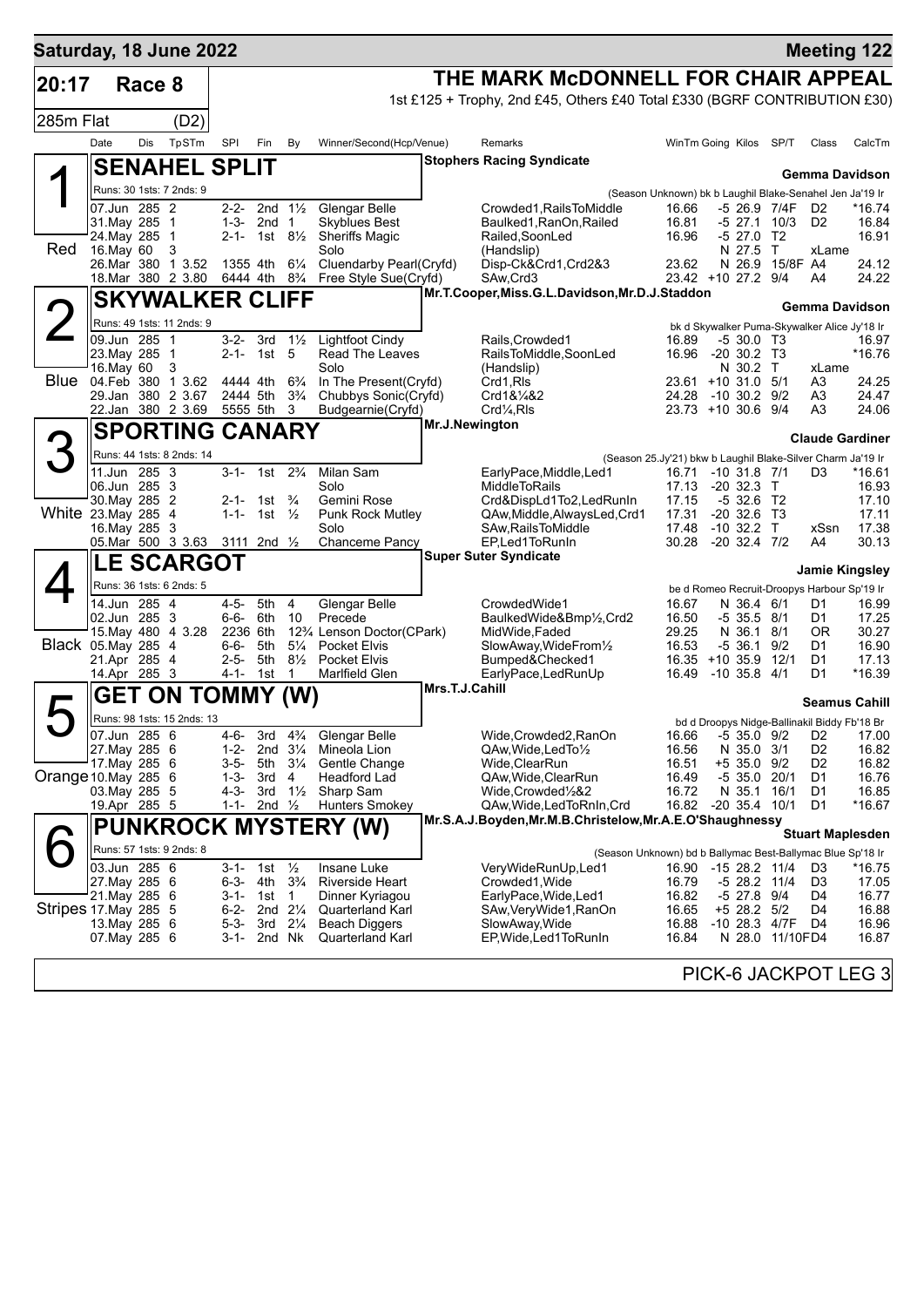| Saturday, 18 June 2022     |                  |        |                                          |          |                                        |                                  |                                                         |                                                                                               |                                                          |                                     |                                  |                                                  | <b>Meeting 122</b>       |
|----------------------------|------------------|--------|------------------------------------------|----------|----------------------------------------|----------------------------------|---------------------------------------------------------|-----------------------------------------------------------------------------------------------|----------------------------------------------------------|-------------------------------------|----------------------------------|--------------------------------------------------|--------------------------|
| 20:38                      |                  | Race 9 |                                          |          |                                        |                                  |                                                         | CANDOLIM CRACKER FEBRUARY BITCH OF THE MONTH                                                  |                                                          |                                     |                                  |                                                  |                          |
|                            |                  |        |                                          |          |                                        |                                  |                                                         | 1st £100 + Trophy, Others £40 Total £300 (BGRF CONTRIBUTION £30)                              |                                                          |                                     |                                  |                                                  |                          |
| 500m Flat                  |                  |        | (A11)                                    |          |                                        |                                  |                                                         |                                                                                               |                                                          |                                     |                                  |                                                  |                          |
|                            | Date             | Dis    | TpSTm                                    | SPI      | Fin                                    | By                               | Winner/Second(Hcp/Venue)                                | Remarks                                                                                       | WinTm Going Kilos SP/T                                   |                                     |                                  | Class                                            | CalcTm                   |
|                            |                  |        | <b>FARLOE DELTA</b>                      |          |                                        |                                  |                                                         | <b>Fletchwood Racing</b>                                                                      |                                                          |                                     |                                  |                                                  | <b>Alma Keppie</b>       |
|                            |                  |        | Runs: 61 1sts: 7 2nds: 16                |          |                                        |                                  |                                                         |                                                                                               |                                                          |                                     |                                  | bk d Droopys Buick-Vanstones Jet Au'18 Ir        |                          |
|                            |                  |        | 10.Jun 500 1 3.77                        |          | 3322 3rd                               | $5\frac{1}{4}$                   | <b>Punk Rock Hobbit</b>                                 | Railed.Crowded2                                                                               | 30.73                                                    | $-30$ 33.3 $4/1$                    |                                  | A10                                              | 30.85                    |
|                            | 28. May 500 1 R7 |        | 04.Jun 500 1 3.80                        |          | 4221 2nd SH<br>2111 4th                | $2\frac{1}{4}$                   | Fletchwood Co Co<br>Insane Barney(R2)                   | Railed.Led3ToNearLine<br>EP,Led1ToRunIn,Baulked                                               | 31.38<br>30.34 +20 33.3 4/1                              | $-30$ 33.3 $9/4$                    |                                  | A10<br>Hcp                                       | 31.09<br>31.28           |
| Red                        |                  |        | 21. May 500 1 3.81                       | 4344 4th |                                        | $7\frac{1}{2}$                   | Sly Girl                                                | Baulked2, Crowded3                                                                            | 30.60                                                    |                                     | $-10$ 33.3 $10/3$                | A10                                              | 31.10                    |
|                            |                  |        | 17. May 500 1 3.76                       |          | 6322 2nd                               | $\overline{1}$                   | Oilean Tess                                             | Railed, Handy From 2                                                                          | $30.37 + 10.336$                                         |                                     | 6/1                              | A10                                              | *30.56                   |
|                            |                  |        | 07. May 500 1 3.76                       |          | 5222 3rd                               | $4\frac{1}{4}$                   | Misfit Blonde                                           | Railed, ClearRun<br>The Golden Girls Syndicate                                                | 30.62                                                    | N 33.3 9/2                          |                                  | A10                                              | 30.96                    |
|                            | <b>ROLO</b>      |        |                                          |          |                                        |                                  |                                                         |                                                                                               |                                                          |                                     |                                  |                                                  | <b>Norah McEllistrim</b> |
|                            |                  |        | Runs: 36 1sts: 3 2nds: 8                 |          |                                        |                                  |                                                         |                                                                                               | (Season 23.Jn'21) bk b Droopys Jet-Bayside Rolo Fb'19 Ir |                                     |                                  |                                                  |                          |
|                            |                  |        | 08.Jun 500 2 3.74<br>31. May 500 2 3.72  |          | 1222 2nd 1/2<br>2555 5th               | 3                                | Insane Pair<br>Kentucky Rossi                           | LedRunInToNearLine<br>MiddleRunUp, Crowded1&1/4                                               | 31.39<br>31.24                                           | -10 27.6 9/2                        | $-20$ 27.5 11/2                  | A11<br>A11                                       | 31.23<br>31.39           |
|                            |                  |        | 21. May 500 2 3.74                       |          | 3555 5th 7 <sup>3</sup> / <sub>4</sub> |                                  | Sly Girl                                                | Baulked1&3                                                                                    | 30.60                                                    | -10 27.7                            | 20/1                             | A10                                              | 31.11                    |
| Blue                       |                  |        | 12. May 500 2 3.79<br>06. May 500 2 3.80 |          | 6442 1st DH<br>3333 2nd 21/4           |                                  | Harmsworthshaylo<br>Cushie Jade                         | Crowded1, LedNearLine<br>RailsToMiddle,Crowded1/4                                             | 31.08<br>31.18                                           | $-10$ 27.3 $8/1$<br>-20 27.7 7/2    |                                  | A11<br>A11                                       | *30.98<br>31.16          |
|                            |                  |        | 26.Apr 500 2 3.76                        |          | 3566 5th                               | 9                                | <b>Farloe Delta</b>                                     | Baulked&Ck2,Crowded3                                                                          | 30.81                                                    | N 28.0 10/1                         |                                  | A11                                              | 31.53                    |
|                            |                  |        | <b>REGAL JACKPOT</b>                     |          |                                        |                                  |                                                         | Mr.P.J.Littley, Mr.T.Matthews                                                                 |                                                          |                                     |                                  |                                                  |                          |
|                            |                  |        | Runs: 16 1sts: 2 2nds: 5                 |          |                                        |                                  |                                                         |                                                                                               |                                                          |                                     |                                  |                                                  | <b>Derek Knight</b>      |
|                            |                  |        | 11.Jun 500 4 3.74                        |          | 5333 3rd                               | Nk                               | Punkrocksiouxsie                                        | SAw, EP, Crowded 2, Chl Run In                                                                | 30.98                                                    | $-20$ 32.5 $5/1$                    |                                  | f d Pat C Sabbath-Droopys Tamera Ap'20 Br<br>A10 | *30.81                   |
|                            |                  |        | 04.Jun 500 2 3.77                        | 3333 3rd |                                        | $\frac{3}{4}$                    | Fletchwood Co Co                                        | Middle,Crowded&Ck1&3/4                                                                        | 31.38                                                    | $-30$ 32.3 $5/1$                    |                                  | A10                                              | 31.13                    |
| White 17 May 500 3 3.70    |                  |        | 27 May 500 3 3.77                        | 5544 5th | 5433 5th                               | $4\frac{3}{4}$                   | 10 <sup>3</sup> / <sub>4</sub> Shady Alf<br>Oilean Tess | Baulked1& <sup>3</sup> /4<br>Crowded <sup>1/4</sup>                                           | 31.00<br>30.37 +10 32.4 7/1                              | $-10$ 32.8 $11/4$                   |                                  | A10<br>A10                                       | 31.75<br>30.86           |
|                            |                  |        | 09. May 500 3 3.74                       |          |                                        |                                  | Solo                                                    | <b>MiddleToRails</b>                                                                          | 31.20                                                    | $-20, 32.5$                         | $\top$                           |                                                  | 31.00                    |
|                            | 02. May 285 3    |        |                                          |          |                                        |                                  | Solo                                                    | Middle<br>Mrs.T.J.Cahill                                                                      | 17.36                                                    | $-532.6$ T                          |                                  | xCgh                                             | 17.31                    |
|                            |                  |        | <b>SLIPPY BUMBLEBEE</b>                  |          |                                        |                                  |                                                         |                                                                                               |                                                          |                                     |                                  |                                                  | <b>Seamus Cahill</b>     |
|                            |                  |        | Runs: 22 1sts: 2 2nds: 1                 |          |                                        |                                  |                                                         | (Season Unknown) bk b Dorotas Wildcat-Droopys Achieve Fb'20 Ir                                |                                                          |                                     |                                  |                                                  |                          |
|                            |                  |        | 11.Jun 500 4 3.69                        |          | 1344 6th                               | $8\frac{1}{4}$                   | Kentucky Tiger                                          | QAw,Crowded2&3/4To4                                                                           | 31.31                                                    |                                     | $-20, 29.6, 10/3$                | A10                                              | 31.77                    |
|                            | 28. May 500 2 R7 |        | 04.Jun 500 3 3.71                        | 1555 5th | 1235 6th                               | $5\frac{3}{4}$<br>$5\frac{1}{4}$ | <b>Misfit Bijou</b><br>Insane Barney(R2)                | QuickAway,Crowded1&2<br>QAw, Baulked 3                                                        | 30.96<br>30.34 +20 28.9 11/2                             | $-30$ 29.0 $4/1$                    |                                  | A10<br>Hcp                                       | 31.12<br>31.52           |
| Black 24. May 500 4 3.74   |                  |        |                                          |          | 1555 4th                               | $3\frac{3}{4}$                   | Awordinedgeways                                         | BaulkedWide1, RanOnLate                                                                       | 30.79                                                    | $-10, 28.9, 5/1$                    |                                  | A10                                              | 30.97                    |
|                            |                  |        | 18. May 500 4 3.67<br>04. May 500 3 3.77 | 4554 3rd | 3443 2nd                               | SH<br>$3\frac{1}{4}$             | Text Tom<br><b>White One</b>                            | Middle, Blk1, FinWell<br>Crowded <sup>1</sup> / <sub>4</sub> , RanOn                          | 31.04<br>30.60                                           |                                     | N 29.1 7/4F<br>$-10$ 28.8 $11/2$ | A10<br>A10                                       | 31.05<br>*30.77          |
|                            |                  |        |                                          |          |                                        |                                  |                                                         | Mr.V.R.Vincent                                                                                |                                                          |                                     |                                  |                                                  |                          |
|                            |                  | LLY    | <b>GIRL</b>                              |          | (W)                                    |                                  |                                                         |                                                                                               |                                                          |                                     |                                  |                                                  | <b>Tony Taylor</b>       |
|                            |                  |        | Runs: 80 1sts: 8 2nds: 16                |          | 6665 3rd                               | $\mathbf{1}$                     | Insane Pair                                             | (Season 23.Fb'20) bk b Universal Dream-Universal Impact Au'17 Ir<br>VSAw, Wide, Finished Well |                                                          |                                     |                                  |                                                  |                          |
|                            |                  |        | 08.Jun 500 6 3.90<br>31. May 500 6 3.92  |          | 6666 4th 21/4                          |                                  | Kentucky Rossi                                          | VSAw, Wide, RanOnLate                                                                         | 31.39<br>31.24                                           | $-20$ 27.9 11/2<br>$-10$ 27.7 $6/1$ |                                  | A11<br>A11                                       | 31.28<br>31.32           |
|                            |                  |        | 23. May 500 6 3.88                       |          | 1222 2nd                               | 3                                | Droopys Pegasus                                         | MiddleToWide,ClearRun                                                                         | 30.84                                                    | $-40$ 28.1 T <sub>2</sub>           |                                  |                                                  | xLame *30.69             |
| Orange 29.Apr 500 2 R9     |                  |        | 19.Apr 500 5 3.88                        | 6554 1st | 2234 5th                               | $1\frac{3}{4}$                   | 10¼ Kerrs Lunch(R4)<br><b>Wolf From Door</b>            | MidToWide, BBlk4, CrdRunIn<br>SAw, Wide, Led Run In                                           | 30.33<br>31.69                                           | $-20$ 28.0 $7/1$                    | -50 27.9 11/4J A11               | Hcp                                              | 31.67<br>31.19           |
|                            |                  |        | 13.Apr 500 6 3.84                        |          | 6444 2nd 11/2                          |                                  | Misfit Blonde                                           | Wide,RanOn                                                                                    | 30.73                                                    | N 27.9 5/1                          |                                  | A11                                              | 30.86                    |
|                            |                  |        | <b>TEXT TOM</b>                          | (W)      |                                        |                                  |                                                         | Mr.J.W.Cumner                                                                                 |                                                          |                                     |                                  |                                                  |                          |
|                            |                  |        | Runs: 5 1sts: 1 2nds: 0                  |          |                                        |                                  |                                                         |                                                                                               |                                                          |                                     |                                  | bk d Magical Bale-Text A Friend Oc'20 Ir         | <b>Jamie Kingsley</b>    |
|                            |                  |        | 11.Jun 500 5 3.78                        |          | 3433 3rd                               | $6\frac{1}{4}$                   | <b>Kentucky Tiger</b>                                   | Wide&CrdRnUp&2,Crd¾To4                                                                        | 31.31                                                    |                                     | -20 31.7 11/4F A10               |                                                  | 31.62                    |
|                            |                  |        | 07.Jun 500 5 3.75                        |          | 5544 3rd                               | 4                                | <b>Lisneal Twister</b>                                  | MidToWide, Crowded4&RunIn                                                                     | 30.88                                                    | $-10$ 31.8 $4/1$                    |                                  | A10                                              | 31.11                    |
| Stripes 18. May 500 5 3.65 |                  |        | 01.Jun 500 5 3.81                        |          | 4555 4th 61/4<br>2222 1st              | SH                               | Yassoo Brother<br>Slippy Bumblebee                      | SAw, CrdRnUp, VWide <sup>1</sup> / <sub>4</sub> , Blk4<br>MidToW, CrdRnIn, LedNrLine          | 30.80<br>31.04                                           | N 31.7 10/1<br>N 30.8 7/1           |                                  | A9<br>A10                                        | 31.29<br>31.04           |
|                            |                  |        | 11 May 500 4 3.81                        |          | 5655 5th 71/2                          |                                  | Night Tango                                             | CrdWide1, Wide1/4To3                                                                          | 30.68                                                    | N 31.1 9/1                          |                                  | A10                                              | 31.29                    |
|                            |                  |        | 02. May 500 4 3.75                       |          |                                        |                                  | Solo                                                    | WideRunUp&RnIn, Middle                                                                        | 30.93                                                    | $-10$ 30.3 T                        |                                  |                                                  | *30.83                   |
|                            |                  |        |                                          |          |                                        |                                  |                                                         |                                                                                               |                                                          |                                     |                                  |                                                  | PICK-6 JACKPOT LEG 4     |
|                            |                  |        |                                          |          |                                        |                                  |                                                         |                                                                                               |                                                          |                                     |                                  |                                                  |                          |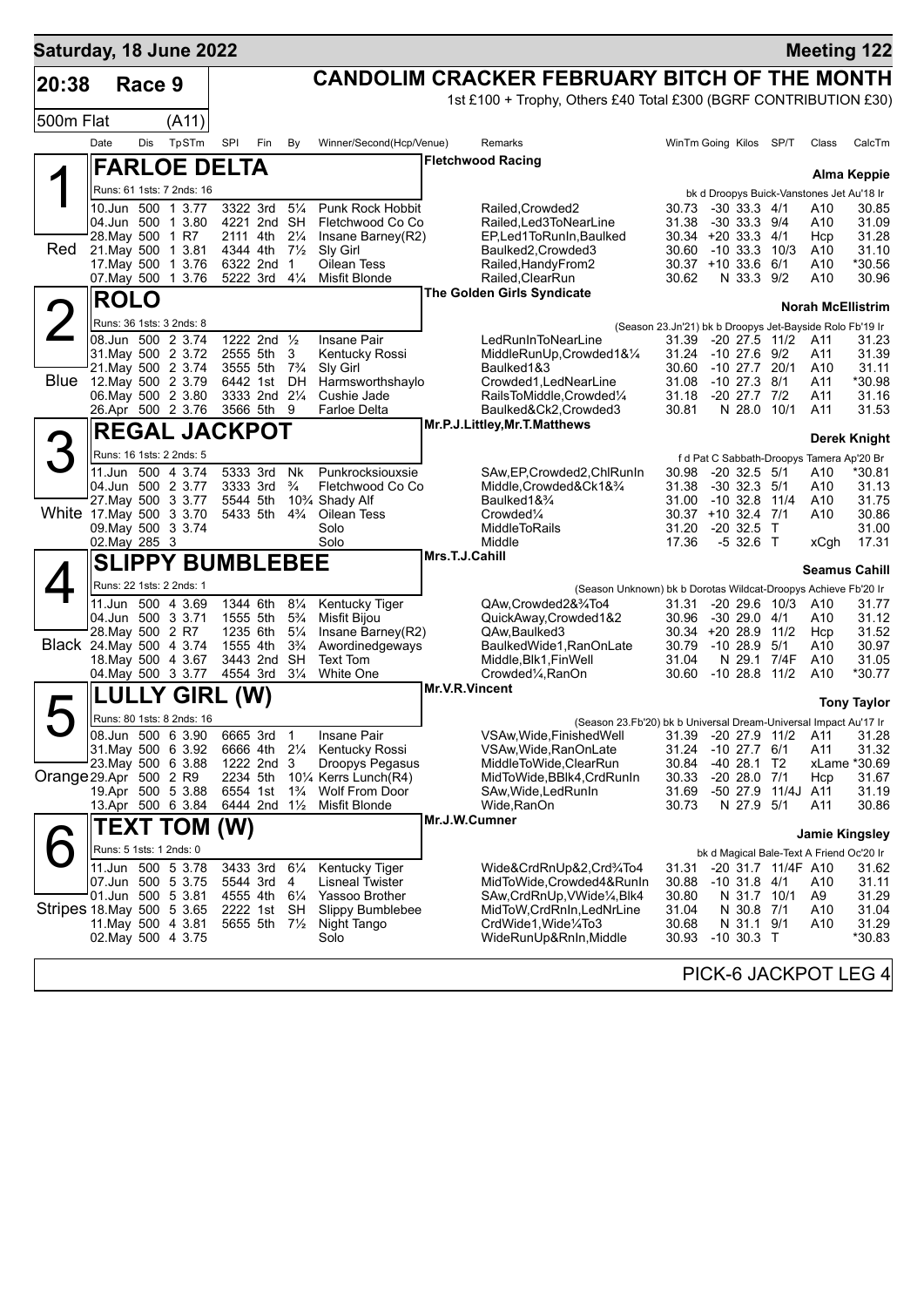| Saturday, 18 June 2022    |                          |     |                                          |                                                    |     |                                  |                                                            |                     |                                                                                                                       |                              |              |                                    |                         |                      | <b>Meeting 122</b>                                    |
|---------------------------|--------------------------|-----|------------------------------------------|----------------------------------------------------|-----|----------------------------------|------------------------------------------------------------|---------------------|-----------------------------------------------------------------------------------------------------------------------|------------------------------|--------------|------------------------------------|-------------------------|----------------------|-------------------------------------------------------|
| 20:54 Race 10             |                          |     |                                          |                                                    |     |                                  |                                                            |                     | MAIREADS LION NOVEMBER DOG OF THE MONTH                                                                               |                              |              |                                    |                         |                      |                                                       |
|                           |                          |     |                                          |                                                    |     |                                  |                                                            |                     | 1st £125 + Trophy, Others £45 Total £350 (BGRF CONTRIBUTION £30)                                                      |                              |              |                                    |                         |                      |                                                       |
| 500m Flat                 |                          |     | (A7)                                     |                                                    |     |                                  |                                                            |                     |                                                                                                                       |                              |              |                                    |                         |                      |                                                       |
|                           | Date                     | Dis | TpSTm                                    | <b>SPI</b>                                         | Fin | By                               | Winner/Second(Hcp/Venue)                                   |                     | Remarks                                                                                                               | WinTm Going Kilos SP/T       |              |                                    |                         | Class                | CalcTm                                                |
|                           |                          |     | <b>SHERIFF MAC</b>                       |                                                    |     |                                  |                                                            | <b>Wedge And Co</b> |                                                                                                                       |                              |              |                                    |                         |                      | <b>Stuart Maplesden</b>                               |
|                           |                          |     | Runs: 67 1sts: 9 2nds: 12                |                                                    |     |                                  |                                                            |                     |                                                                                                                       |                              |              |                                    |                         |                      | bd d Superior Product-Hather Garnet Jy'18 Ir          |
|                           |                          |     | 10.Jun 500 1 3.80                        | 4322 1st                                           |     | $1\frac{1}{4}$                   | Moyola Oir                                                 |                     | RailsToMiddle, RanOn                                                                                                  | 30.77                        |              |                                    | $-30$ 30.4 10/1         | A7                   | 30.47                                                 |
|                           |                          |     | 04.Jun 500 1 3.81<br>31. May 500 1 3.84  | 6433 1st SH<br>6533 4th                            |     | 6                                | Ascot Zoey<br>Punk Rock Stella                             |                     | SAw, Baulked <sup>3</sup> / <sub>4</sub> , RanOn<br>SAw, Railed, Crowded <sup>1/4</sup>                               | 31.20<br>30.34               |              | $-10$ 30.3 $5/1$                   | -30 30.0 15/8F A8       | A7                   | 30.90<br>30.71                                        |
| Red                       |                          |     | 25. May 500 1 3.87                       | 6433 3rd <sup>3</sup> / <sub>4</sub>               |     |                                  | <b>Grandsons Spirit</b>                                    |                     | SAw, RIsToMid, ChIFrom 4                                                                                              | 30.59                        |              | $-20$ 30.4 $9/2$                   |                         | A7                   | 30.45                                                 |
|                           |                          |     | 20. May 500 1 3.76<br>10. May 500 2 3.74 | 3222 2nd<br>4344 4th                               |     | $\overline{1}$<br>$3\frac{3}{4}$ | Glenside Major<br>Insane Barney                            |                     | RIsToMid, Crowded1, AHandy<br>RailsToMiddle, Crowded2                                                                 | 30.79<br>30.27               |              | $-50$ 30.6 6/1<br>$-10$ 30.3 $5/1$ |                         | A7<br>A7             | *30.38<br>30.47                                       |
|                           |                          |     | GLASSMOSS TAMMY                          |                                                    |     |                                  |                                                            | <b>Slow Away</b>    |                                                                                                                       |                              |              |                                    |                         |                      |                                                       |
|                           | Runs: 40 1sts: 5 2nds: 6 |     |                                          |                                                    |     |                                  |                                                            |                     |                                                                                                                       |                              |              |                                    |                         |                      | <b>David Dark</b>                                     |
|                           |                          |     | 14.Jun 500 1 3.85                        | 4533 3rd                                           |     | $7\frac{1}{4}$                   | Touchdown Taylor                                           |                     | SAw, Railed, Crowded 2                                                                                                | 30.20 +10 35.9 7/1           |              |                                    |                         | A6                   | bk d Candlelight King-Helenas Sally Ap'19 Ir<br>30.88 |
|                           |                          |     | 04.Jun 500 2 3.82                        | 6655 3rd                                           |     | $3\frac{1}{2}$                   | Yassoo Spike                                               |                     | SAw, Railed, Crowded 2, RanOn                                                                                         | 30.68                        |              | $-30$ 35.1 $6/1$                   |                         | A6                   | 30.67                                                 |
| Blue 25 May 500 1 3.80    |                          |     | 31. May 500 1 3.83                       | 6443 5th<br>5566 5th                               |     | $7\frac{1}{2}$                   | 101/4 Moyola Busy Beag<br>Usetheforce Luke                 |                     | SAw, Crowded 1, BlkW3, RIs<br>Railed.Crowded%                                                                         | 30.24<br>29.96               |              | $-10, 35.4, 3/1$<br>N 35.0 8/1     |                         | A6<br>A6             | 30.96<br>30.57                                        |
|                           |                          |     | 18. May 500 2 3.79                       | 6566 6th                                           |     | 8                                | <b>Charter Party</b>                                       |                     | SAw, Railed, Crowded 2&4                                                                                              | 29.91                        |              | N 34.9 6/1                         |                         | A5                   | 30.55                                                 |
|                           | 05.Apr 500 1 3.73        |     |                                          | 5333 2nd 21/2                                      |     |                                  | Sharp Josh                                                 |                     | Crowded3, RanOn<br>Mr.G.Dunsmure, Mr.D.S.Jolly                                                                        | 30.07                        |              | N 35.0 6/1                         |                         | A6                   | *30.27                                                |
|                           |                          |     | <b>ASCOT ZOEY</b>                        |                                                    |     |                                  |                                                            |                     |                                                                                                                       |                              |              |                                    |                         |                      | <b>David Dark</b>                                     |
|                           | Runs: 18 1sts: 4 2nds: 4 |     |                                          |                                                    |     |                                  |                                                            |                     | (Season Unknown) bk b Laughil Blake-Ascot Grace Ap'20 Ir                                                              |                              |              |                                    |                         |                      |                                                       |
|                           |                          |     | 10.Jun 500 4 3.69<br>04.Jun 500 4 3.69   | 2222 1st Nk<br>3211 2nd SH                         |     |                                  | Howareyabebe<br><b>Sheriff Mac</b>                         |                     | Middle, Led4<br>EP, Mid, Crd&Led1/4ToNrLn                                                                             | 30.87 -30 29.3 4/1<br>31.20  |              | -30 29.0 7/2                       |                         | A8<br>A8             | 30.57<br>30.91                                        |
|                           |                          |     | 28. May 500 2 3.68                       | 2433 3rd                                           |     | 9¾                               | Seans Spendy                                               |                     | Crowded1&¼,Blk¾&4                                                                                                     | $30.33 + 20.29.0$ 6/1        |              |                                    |                         | A8                   | 31.30                                                 |
| White 10 May 500 3 3.66   |                          |     |                                          | 1111 1st                                           |     | $1\frac{1}{4}$                   | Corrin Timmy                                               |                     | QAw, Middle, ALed                                                                                                     | 30.75<br>30.92 -20 29.2 3/1  | -10 29.4 3/1 |                                    |                         | A9<br>A <sub>9</sub> | 30.65<br>30.84                                        |
|                           |                          |     | 04. May 500 3 3.69<br>31.Mar 500 3 3.66  | 1112 3rd<br>1233 3rd                               |     | $1\frac{1}{2}$                   | Tyrap Jio<br>10 <sup>1</sup> / <sub>4</sub> Droopys Matrix |                     | QAw,LedTo3/4,Crd,CmAg<br>RailsToMiddle, ClearRun                                                                      | 29.81 -20 28.8 T3            |              |                                    |                         |                      | *30.43                                                |
|                           |                          |     | <b>YASSOO JET</b>                        |                                                    |     |                                  |                                                            | <b>Mr.G.Andreas</b> |                                                                                                                       |                              |              |                                    |                         |                      | George Andreas                                        |
|                           | Runs: 10 1sts: 1 2nds: 1 |     |                                          |                                                    |     |                                  |                                                            |                     |                                                                                                                       |                              |              |                                    |                         |                      | bk d Dorotas Wildcat-Cornflower Sal Oc'20 Ir          |
|                           | 07.Jun 500 3 3.79        |     |                                          | 4322 3rd                                           |     | $2\frac{3}{4}$                   | Outa Markham                                               |                     | CrowdedRunUp, Middle                                                                                                  | 30.38                        |              | $-1028.73/1$                       |                         | A7                   | 30.51                                                 |
|                           |                          |     | 01.Jun 500 3 3.74<br>27. May 500 3 3.75  | 5211 1st<br>5323 3rd                               |     | $5\frac{1}{4}$<br>$5\frac{1}{4}$ | Punk Rock Hobbit<br>Insane Sienna                          |                     | Middle, Led2, Clear4<br>Crowded1&1⁄4                                                                                  | 30.35<br>30.47               |              | $-1028.25/2$<br>N 28.5 9/2         |                         | A10<br>A9            | *30.25<br>30.90                                       |
| Black 21. May 500 4 3.79  |                          |     |                                          | 5544 5th                                           |     | $4\frac{1}{2}$                   | Corrin Timmy                                               |                     | Middle, Crowded1                                                                                                      | 30.82 -10 27.5 9/2           |              |                                    |                         | A9                   | 31.07                                                 |
|                           |                          |     | 17 May 500 4 3.74<br>10. May 500 4 3.76  | 6665 6th<br>6643 5th 51/4                          |     | $7\frac{1}{4}$                   | Seans Spendy<br>Ascot Zoey                                 |                     | SAw, Baulked Wide <sup>1/4</sup><br>Crowded1&2                                                                        | 30.43 +10 27.5 7/1           |              |                                    | 30.75 -10 27.6 11/4J A9 | A9                   | 31.12<br>31.06                                        |
|                           |                          |     |                                          |                                                    |     |                                  | CLAIRKEITH KAYLA (W)                                       |                     | Mr.R.L.K.Lynn,Ms.G.C.Woodroffe                                                                                        |                              |              |                                    |                         |                      |                                                       |
|                           |                          |     |                                          |                                                    |     |                                  |                                                            |                     |                                                                                                                       |                              |              |                                    |                         |                      | <b>Claude Gardiner</b>                                |
|                           | Runs: 40 1sts: 8 2nds: 4 |     | 11.Jun 500 6 3.65                        | 1111 4th 21/ <sub>2</sub>                          |     |                                  | Paige Girl                                                 |                     | (Season Unknown) bk b Laughil Blake-Go On Taylor Au'19 Ir<br>QAw, Wide, Led To 3/4, Crd Run In 30.73 - 20 25.8 5/1 A7 |                              |              |                                    |                         |                      | 30.73                                                 |
|                           | 04.Jun 500 6 3.63        |     |                                          | 1333 5th                                           |     | $7\frac{1}{4}$                   | Yassoo Spike                                               |                     | QAw, Wide, Crowded 3/4                                                                                                | 30.68                        |              | $-30$ 26.5 6/1                     |                         | A6                   | 30.96                                                 |
| Orange 19 May 500 6 3.64  | 25. May 500 5 3.64       |     |                                          | 1344 6th<br>1335 6th                               |     | $7\frac{3}{4}$<br>$5\frac{3}{4}$ | Usetheforce Luke<br><b>Slippery Lilly</b>                  |                     | Wide, Crowded4<br>Wide,ClearRun                                                                                       | 29.96<br>30.24               |              | N 26.7 12/1                        | N 26.7 11/2             | A6<br>A6             | 30.59<br>30.69                                        |
|                           |                          |     | 13. May 500 6 3.64                       | 1222 2nd 21/4                                      |     |                                  | Luminous Lad                                               |                     | QAw, Wide, Handy To 1/2                                                                                               | 30.58                        |              | $-30$ 26.7 $6/1$                   |                         | A6                   | 30.46                                                 |
|                           |                          |     | 29. Mar 500 6 3.60                       | 1333 3rd 4                                         |     |                                  | <b>Wheres Speedy</b>                                       |                     | Wide,ClearRun                                                                                                         | 30.05                        |              | N 26.9 3/1                         |                         | A7                   | *30.38                                                |
|                           |                          |     | <b>SEANS SPENDY (W)</b>                  |                                                    |     |                                  |                                                            |                     | Mr.R.P.Crockford, Mr.A.J.Taylor                                                                                       |                              |              |                                    |                         |                      | <b>Tony Taylor</b>                                    |
|                           |                          |     | Runs: 36 1sts: 5 2nds: 4                 |                                                    |     |                                  |                                                            |                     | (Season 10.Jn'21) bk b Confident Rankin-Lindas Supreme Jn'19 Ir                                                       |                              |              |                                    |                         |                      |                                                       |
|                           | 11.Jun 500 5 3.68        |     |                                          | 2345 3rd 21/4                                      |     |                                  | Paige Girl<br>Sesh Poets Angel                             |                     | EP, Baulked <sup>3</sup> / <sub>4</sub> , Crowded Run In                                                              | 30.73                        |              | $-2028.3572$                       |                         | A7                   | 30.72<br>$*30.47$                                     |
|                           |                          |     | 04.Jun 500 6 3.68<br>28. May 500 6 3.65  | 3533 3rd<br>1111 1st 9 <sup>1</sup> / <sub>2</sub> |     | 2                                | Jonaleens Pal                                              |                     | Wide,Crowded2<br>QAw,Wide,ALed,Crowded1                                                                               | 30.61<br>30.33 +20 28.3 9/4F |              | $-30$ 28.3 $3/1$                   |                         | A7<br>A8             | 30.53                                                 |
| Stripes 17 May 500 6 3.61 |                          |     |                                          | 2221 1st                                           |     | 3                                | Insane Julie                                               |                     | Wide,Led4                                                                                                             | $30.43 + 10.28.3$            |              |                                    | 11/8F A9                |                      | 30.53                                                 |
|                           |                          |     | 12. May 500 6 3.65<br>04. May 500 6 3.69 | 3234 5th<br>4334 5th                               |     | $1\frac{1}{2}$<br>3              | Drive Me Nuts<br>Pocket Baba                               |                     | Crowded1<br>Wide,Baulked4                                                                                             | 30.47<br>30.60               |              | N 28.3 4/1<br>N 28.4 9/2           |                         | A8<br>A <sub>8</sub> | 30.58<br>30.84                                        |
|                           |                          |     |                                          |                                                    |     |                                  |                                                            |                     |                                                                                                                       |                              |              |                                    |                         |                      |                                                       |
|                           |                          |     |                                          |                                                    |     |                                  |                                                            |                     |                                                                                                                       |                              |              |                                    |                         |                      | PICK-6 JACKPOT LEG 5                                  |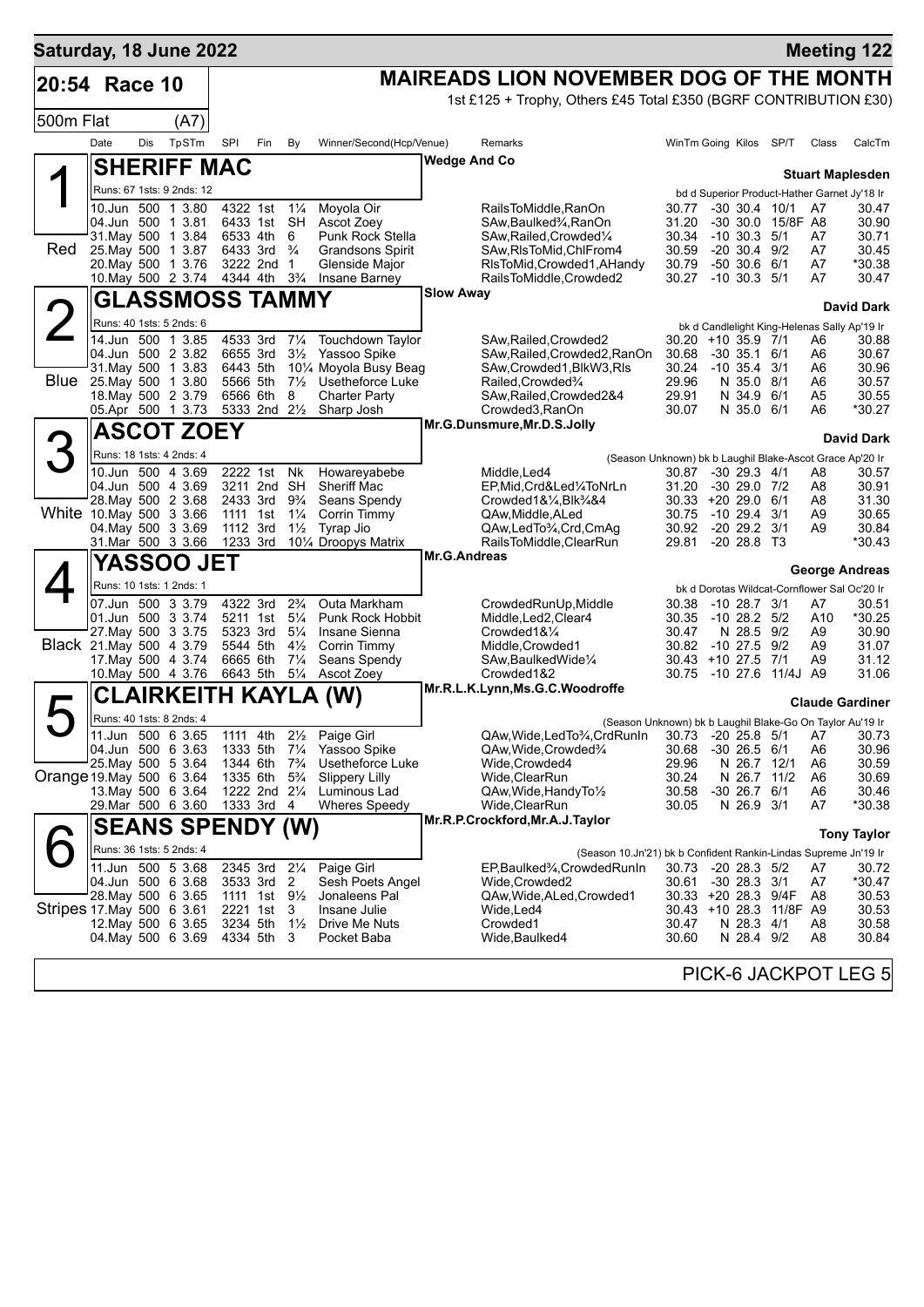| Saturday, 18 June 2022    |                                               |     |                           |                      |                                        |                                  |                                                       |                |                                                                                                         |                                               |                                               |             |             |                                              | <b>Meeting 122</b>     |
|---------------------------|-----------------------------------------------|-----|---------------------------|----------------------|----------------------------------------|----------------------------------|-------------------------------------------------------|----------------|---------------------------------------------------------------------------------------------------------|-----------------------------------------------|-----------------------------------------------|-------------|-------------|----------------------------------------------|------------------------|
| 21:12 Race 11             |                                               |     |                           |                      |                                        |                                  |                                                       |                | <b>ICAALS SOPHIE APRIL BITCH OF THE MONTH</b>                                                           |                                               |                                               |             |             |                                              |                        |
|                           |                                               |     |                           |                      |                                        |                                  |                                                       |                | 1st £135 + Trophy, Others £45 Total £360 (BGRF CONTRIBUTION £30)                                        |                                               |                                               |             |             |                                              |                        |
| 500m Flat                 |                                               |     | (A5)                      |                      |                                        |                                  |                                                       |                |                                                                                                         |                                               |                                               |             |             |                                              |                        |
|                           | Date                                          | Dis | TpSTm                     | SPI                  | Fin                                    | By                               | Winner/Second(Hcp/Venue)                              |                | Remarks                                                                                                 | WinTm Going Kilos                             |                                               |             | SP/T        | Class                                        | CalcTm                 |
|                           |                                               |     | <b>ENCHANTED SIOUX</b>    |                      |                                        |                                  |                                                       |                | Mr.K.R.Lindsay, Mr.S.Maplesden                                                                          |                                               |                                               |             |             | <b>Stuart Maplesden</b>                      |                        |
|                           | Runs: 37 1sts: 7 2nds: 7                      |     |                           |                      |                                        |                                  |                                                       |                | (Season 01.My'21) be b Eden The Kid-Hot Lips Susie Jn'19 Ir                                             |                                               |                                               |             |             |                                              |                        |
|                           | 10.Jun 500 1 3.75                             |     |                           |                      | 5111 1st 1                             |                                  | Hurry Up Harry                                        |                | EP, RIs To Mid, Led 1, Crd 1/4                                                                          | 30.60 -30 26.3 2/1                            |                                               |             |             | A6                                           | 30.30                  |
|                           | 03.Jun 500 1 3.82<br>28. May 500 1 3.70       |     |                           | 3111 2nd SH          | 5122 4th $4\frac{1}{2}$                |                                  | Get On Rosie<br>Completely Cleo                       |                | Railed.Crowded&Led1To2<br>EP, Railed, Led 1 To NrLine                                                   | 30.56 -20 26.4 2/1<br>30.17 +10 26.1 15/8F A6 |                                               |             |             | A6                                           | 30.73<br>30.28         |
| Red                       | 21. May 500 1 3.70                            |     |                           |                      | 4111 2nd $\frac{1}{2}$                 |                                  | <b>Crystal Anton</b>                                  |                | EP,Led1ToNearLine,Crd4                                                                                  | 30.29                                         | $-1025.98/1$                                  |             |             | A6                                           | *30.23                 |
|                           | 16. May 500 1 3.80                            |     |                           |                      | 3222 2nd 4 <sup>3</sup> / <sub>4</sub> |                                  | Glengar Holly                                         |                | Railed, Chl3/4, Crowded                                                                                 | 30.40                                         | $-20, 26.5, 13$                               |             |             |                                              | 30.59                  |
|                           | 09. May 285 1                                 |     |                           |                      | 2-2- 2nd 4                             |                                  | <b>Glengar Holly</b>                                  |                | SAw, Rails To Middle<br>Mr.B.W.Firkins, Mr.G.R. Whittington                                             | 16.71 -10 26.7 T2                             |                                               |             |             |                                              | xLame 16.94            |
|                           |                                               |     | <b>SPORTMANS PENNY</b>    |                      |                                        |                                  |                                                       |                |                                                                                                         |                                               |                                               |             |             | <b>Belinda Green</b>                         |                        |
|                           | Runs: 26 1sts: 2 2nds: 5<br>10.Jun 500 2 3.74 |     |                           | 4111 4th             |                                        |                                  |                                                       |                | (Ssn Suppressed) wf b Bull Run Bolt-Sportsmans Holly Mr'20 Ir                                           |                                               |                                               |             |             |                                              |                        |
|                           | 01.Jun 500 3 3.70                             |     |                           | 6433 5th             |                                        | 4<br>$\frac{3}{4}$               | <b>Ballyphilip Fab</b><br>Insane Red Card etc         |                | MidToRIs, Crowded&Led1To4<br>RIsToMid, Crd2, ChlRunIn                                                   | 30.63 -30 27.7 7/2<br>30.66 -10 27.7 16/1     |                                               |             |             | A5<br>A5                                     | 30.65<br>30.61         |
|                           | 24. May 500 2 3.73                            |     |                           | 6255 5th             |                                        | 8                                | <b>Watsons Avenue</b>                                 |                | Crowded1/4&2&3                                                                                          | 30.23                                         | $-1027.6$                                     |             | 8/1         | A4                                           | 30.77                  |
|                           | Blue 17 May 500 3 3.73<br>10. May 500 3 3.67  |     |                           | 6666 6th<br>2113 5th |                                        | $2\frac{3}{4}$                   | 11 <sup>3</sup> / <sub>4</sub> Boom Jet<br>Insane Fly |                | Crowded1&1/4, Baulked2<br>EP,SoonLedTo3                                                                 | 29.76 +10 27.5 7/1<br>30.12 -10 27.2 9/1      |                                               |             |             | A4<br>A4                                     | 30.80<br>*30.25        |
|                           | 05. May 500 2 3.68                            |     |                           | 3123 5th 3           |                                        |                                  | Roll On Ruby                                          |                | EarlyPace,Led¼To3                                                                                       | 30.23                                         |                                               | N 27.2 9/2  |             | A4                                           | 30.47                  |
|                           |                                               |     | <b>STOP THAT ZIGGY</b>    |                      |                                        |                                  |                                                       |                | Miss.G.L.Davidson                                                                                       |                                               |                                               |             |             | Gemma Davidson                               |                        |
|                           |                                               |     | Runs: 67 1sts: 8 2nds: 15 |                      |                                        |                                  |                                                       |                |                                                                                                         |                                               |                                               |             |             | bk d Aero Majestic-Razmataz Shadow Oc'17 Ir  |                        |
|                           | 02.Jun 500 3 3.79                             |     |                           |                      | 4332 2nd 21/2                          |                                  | Punk Rock Idol                                        |                | BaulkedRunUp, Crowded4                                                                                  | 30.38                                         | $-10$ 32.4 $9/2$                              |             |             | A5                                           | 30.49                  |
|                           | 26. May 500 6 Scr                             |     |                           |                      | 5555 4th 41/4                          |                                  | Kentucky Dream(R14)                                   |                | CrowdedRunUp&2&4,RanOn                                                                                  | 30.67                                         | $-30$ 32.5 $9/4$                              |             |             | Hcp                                          | 30.70                  |
| White 12. May 500 5 R2    | 19. May 500 3 3.85                            |     |                           |                      | 6553 3rd 2<br>4432 2nd 1/2             |                                  | Crossfield Mya<br>Droopys Glad(Scr)                   |                | SAw, Crowded 2&3, RanOn<br>Crd&LedRunInToNearLine                                                       | 30.03<br>30.09                                | $-10$ 32.5 $7/1$<br>$-10$ 32.2 $6/1$          |             |             | A4<br>Hcp                                    | *30.08<br>30.19        |
|                           | 03. May 500 3 3.80                            |     |                           | 5655 4th             |                                        | $5\frac{1}{2}$                   | <b>Bluestar Gold</b>                                  |                | Crowded1&3&4                                                                                            | 30.07                                         |                                               |             | N 32.6 11/2 | A4                                           | 30.52                  |
|                           | 27.Apr 500 3 3.71                             |     |                           |                      | 5455 6th 81/4                          |                                  | Fine Cut                                              |                | Crowded <sup>1</sup> / <sub>4</sub><br>Mr.M.P.Archer, Mr.A.R.A.Elliott, Mr.T.C.Matthews, Mr.R.J.Shearly | 30.03                                         |                                               |             | N 32.8 10/3 | A4                                           | 30.69                  |
|                           |                                               |     | <b>CLONGEEL MAPLE</b>     |                      |                                        |                                  |                                                       |                |                                                                                                         |                                               |                                               |             |             | Gemma Davidson                               |                        |
|                           | Runs: 3 1sts: 0 2nds: 1                       |     |                           |                      |                                        |                                  |                                                       |                | (Season Unknown) bk b Droopys Sydney-Rossroe Lady Ap'20 Ir                                              |                                               |                                               |             |             |                                              |                        |
|                           | 07.Jun 500 3 3.73<br>23. May 500 4 3.68       |     |                           | 5556 6th<br>1111 1st |                                        | $7\frac{3}{4}$<br>$1\frac{3}{4}$ | Glenside Bud<br><b>Rockmount Paul</b>                 |                | CrowdedRunUp&3,BaulkedW1<br>QAw, Middle, ALed, WideRunIn                                                | 30.35<br>30.39                                | $-40$ 25.7 $5/1$<br>$-40$ 25.8 T <sub>3</sub> |             |             | A5                                           | 30.58<br>*29.99        |
|                           | 16. May 285 3                                 |     |                           |                      | 2-2- 1st $1\frac{1}{4}$                |                                  | <b>Punkrock Peaches</b>                               |                | Middle, LedTo2                                                                                          | 17.06                                         | -10 25.6 T2                                   |             |             |                                              | 16.96                  |
| Black 05.Apr 500 4 3.69   |                                               |     |                           |                      | 5554 3rd Nk                            |                                  | Insane Red Card                                       |                | CrowdedWide1, RanOn                                                                                     | 30.05                                         |                                               |             | N 25.4 10/3 | A5                                           | 30.08                  |
|                           | 31.Mar 500 5 R3<br>14 Mar 500 3 3.78          |     |                           |                      | 5432 2nd 11/4                          |                                  | Blue Rock Aero(R4)<br>Solo                            |                | Crowded1, Wide 2& RunIn<br>Middle                                                                       | 30.31<br>30.35                                | $-20$ 25.1 $4/1$<br>$-20$ 24.7 T              |             |             | Hcp                                          | 30.46<br>30.15         |
|                           |                                               |     |                           |                      |                                        |                                  | <b>IMAHAPPYCHAPPIE (W)</b>                            | Mr.D.Goldfinch |                                                                                                         |                                               |                                               |             |             |                                              |                        |
|                           | Runs: 12 1sts: 3 2nds: 3                      |     |                           |                      |                                        |                                  |                                                       |                |                                                                                                         |                                               |                                               |             |             |                                              | <b>Claude Gardiner</b> |
|                           | 07.Jun 500 5 3.75                             |     |                           |                      | 6443 3rd                               | 3                                | Glenside Bud                                          |                | Crd1&1/4&3,RanOn,MidToWide 30.35 -40 31.8 5/1 A5                                                        |                                               |                                               |             |             | bk d Droopys Buick-Rushmoorbeatrice Jn'20 Ir | 30.19                  |
|                           | 31. May 500 6 3.71                            |     |                           |                      | 4444 2nd <sup>3</sup> / <sub>4</sub>   |                                  | <b>Anvic Lively</b>                                   |                | Baulked1/ <sub>4</sub> , RanOn                                                                          | 30.69                                         | $-10$ 31.6                                    |             | 1/1F        | A <sub>5</sub>                               | 30.65                  |
| Orange 18 May 500 5 3.71  | 24. May 500 5 3.70                            |     |                           | 4333 4th             | 5554 4th 2 <sup>3</sup> / <sub>4</sub> | $7\frac{1}{2}$                   | Rough Wildfire<br>Touchdown Cammy                     |                | Baulked <sup>1</sup> / <sub>4</sub> , Crowded <sup>3</sup> / <sub>4</sub><br>MidToW, Crowded2           | 30.21<br>29.92                                | $-10, 31.5$                                   | N 31.7      | 11/4<br>3/1 | A5<br>A5                                     | 30.34<br>30.53         |
|                           | 11 May 500 6 3 54                             |     |                           |                      | 1111 1st 1 <sup>1</sup> / <sub>4</sub> |                                  | <b>Crystal Anton</b>                                  |                | VQAw, MidToW, ALed                                                                                      | 30.19                                         |                                               |             | N 31.5 9/4F | A6                                           | 30.19                  |
|                           | 28.Apr 500 5 3.60                             |     |                           |                      | 1222 2nd 3                             |                                  | Greenys Magic                                         |                | MiddleToWide,Crowded1                                                                                   | 29.73 +20 31.1                                |                                               |             | 6/5F        | A6                                           | *30.18                 |
|                           |                                               |     |                           |                      |                                        |                                  | WATERPARK DOLLY (W)                                   |                | The Golden Girls Syndicate                                                                              |                                               |                                               |             |             | <b>Norah McEllistrim</b>                     |                        |
|                           | Runs: 35 1sts: 7 2nds: 7                      |     |                           |                      |                                        |                                  |                                                       |                | (Ssn Suppressed) bk b Hondo Black-Rushmoor Dolly Au'18 Ir                                               |                                               |                                               |             |             |                                              |                        |
|                           | 11.Jun                                        |     | 500 5 3.83                | 6666 6th             |                                        | $5\frac{3}{4}$                   | Galaxyfarfaraway                                      |                | SlowAway, MidToWide                                                                                     | 30.31                                         | $-20$ 25.6 $7/1$                              |             |             | A5                                           | 30.58                  |
|                           | 04.Jun 500 5 3.63<br>30. May 500 5 3.64       |     |                           | 1666 6th<br>3333 3rd |                                        | 10<br>$5\frac{1}{4}$             | Chanceme Pancy<br>Lexis Lace                          |                | QAw, Badly Baulked 1<br>MidToW, Crowded1                                                                | 30.40<br>30.18                                | $-30$ 25.6 $7/1$<br>$-10$ 25.5 T3             |             |             | A <sub>5</sub>                               | 30.91<br>xLame 30.50   |
| Stripes 13.Apr 500 5 3.66 |                                               |     |                           | 3666 6th             |                                        | $9\frac{3}{4}$                   | <b>Swithins Tiger</b>                                 |                | MiddleToWide,CrowdedWide1                                                                               | 29.83                                         |                                               | N 25.6 10/1 |             | A4                                           | 30.61                  |
|                           | 08.Apr 500 6 3.54<br>30.Mar 500 6 3.61        |     |                           | 1111 1st             | 1333 2nd 6 <sup>3</sup> / <sub>4</sub> | $3\frac{1}{4}$                   | <b>Marvellous Molly</b><br>Landenstown King           |                | QAw, Wide, Always Led<br>MiddleToWide,ClearRun                                                          | 30.01<br>29.99                                | $-10$ 25.4 $7/1$<br>$-10$ 25.6 T3             |             |             | A5                                           | *29.91<br>30.43        |
|                           |                                               |     |                           |                      |                                        |                                  |                                                       |                |                                                                                                         |                                               |                                               |             |             |                                              |                        |
|                           |                                               |     |                           |                      |                                        |                                  |                                                       |                |                                                                                                         |                                               |                                               |             |             |                                              | PICK-6 JACKPOT LEG 6   |
|                           |                                               |     |                           |                      |                                        |                                  |                                                       |                |                                                                                                         |                                               |                                               |             |             |                                              |                        |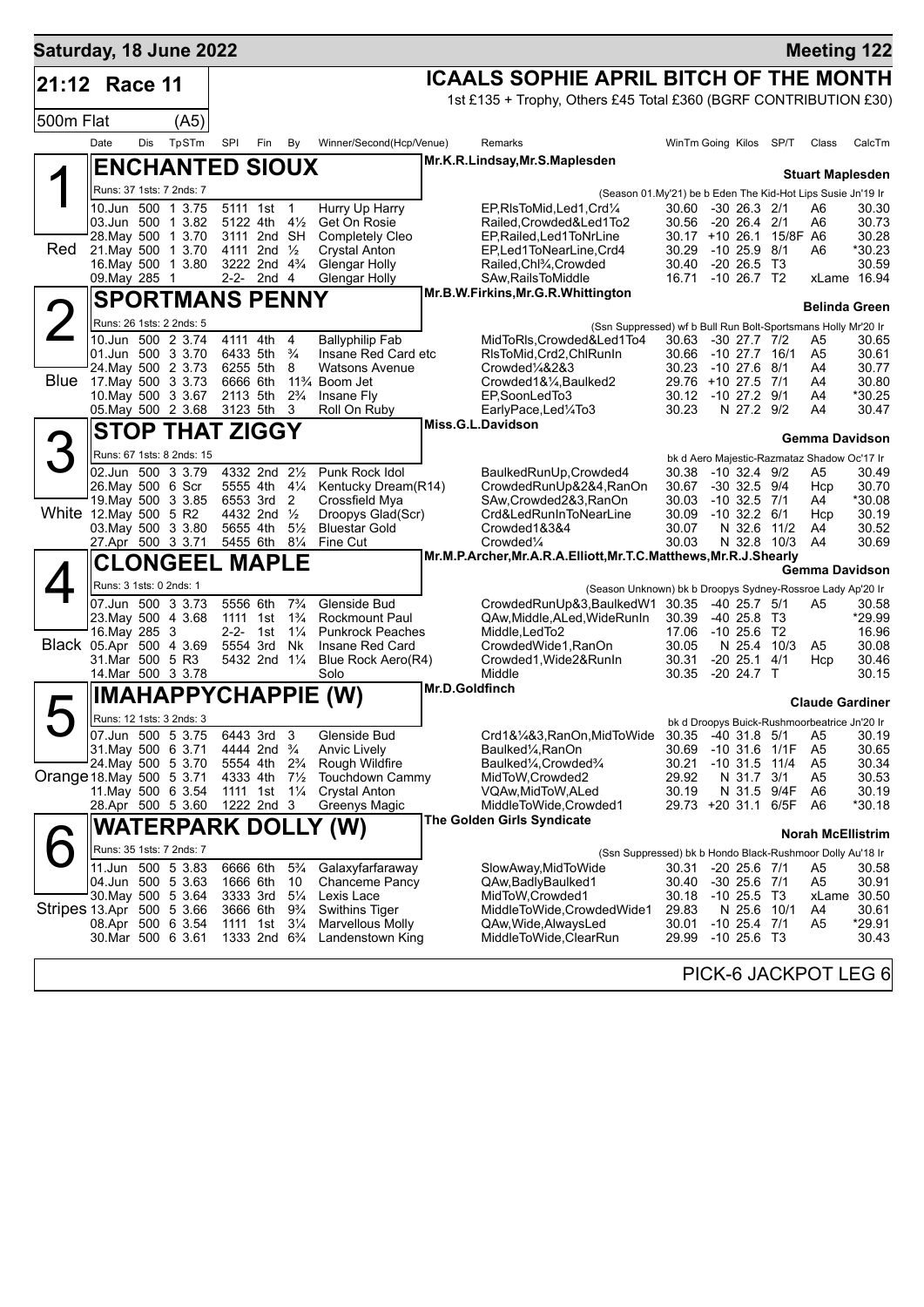| Saturday, 18 June 2022                                             |                                          |     |        |                                |                    |                                  |                                                   |                       |                                                                  |                                                            |                                      |      |                      | <b>Meeting 122</b>                                  |
|--------------------------------------------------------------------|------------------------------------------|-----|--------|--------------------------------|--------------------|----------------------------------|---------------------------------------------------|-----------------------|------------------------------------------------------------------|------------------------------------------------------------|--------------------------------------|------|----------------------|-----------------------------------------------------|
| 21:28 Race 12                                                      |                                          |     |        |                                |                    |                                  |                                                   |                       | <b>GALAXYFARFARAWAY DECEMBER BITCH OF THE MONTH</b>              |                                                            |                                      |      |                      |                                                     |
|                                                                    |                                          |     |        |                                |                    |                                  |                                                   |                       | 1st £140 + Trophy, Others £50 Total £390 (BGRF CONTRIBUTION £30) |                                                            |                                      |      |                      |                                                     |
| 500m Flat                                                          |                                          |     | (A4)   |                                |                    |                                  |                                                   |                       |                                                                  |                                                            |                                      |      |                      |                                                     |
|                                                                    | Date                                     | Dis | TpSTm  | SPI                            | Fin                | By                               | Winner/Second(Hcp/Venue)                          |                       | Remarks                                                          | WinTm Going Kilos SP/T                                     |                                      |      | Class                | CalcTm                                              |
|                                                                    | <b>KEREIGHT AVA</b>                      |     |        |                                |                    |                                  |                                                   |                       | Mr.L.E.Annand, Mr.R.P.Crockford, Mr.A.J.Taylor                   |                                                            |                                      |      |                      |                                                     |
|                                                                    |                                          |     |        |                                |                    |                                  |                                                   |                       |                                                                  |                                                            |                                      |      |                      | <b>Tony Taylor</b>                                  |
|                                                                    | Runs: 71 1sts: 17 2nds: 10               |     |        |                                |                    |                                  |                                                   |                       |                                                                  | (Season 10.Au'21) bk b Kinloch Brae-Kereight Star Fb'18 Ir |                                      |      |                      |                                                     |
|                                                                    | 03.Jun 500 1 3.67                        |     |        | 3112 1st                       |                    | $1\frac{1}{4}$                   | Pennys Studio                                     |                       | Railed, Led 1 To 3/4, CmAg                                       | 30.75                                                      | $-30$ 28.3 $9/4$                     |      | A5                   | 30.45                                               |
|                                                                    | 20. May 500 1 3.67<br>13. May 500 1 3.74 |     |        | 1112 2nd 21/4<br>4111 1st Nk   |                    |                                  | Dapper Lad<br>Insane Dylan                        |                       | QAw, Railed, Led To 3/4<br>Railed.Led <sup>1/4</sup>             | 30.59<br>30.31                                             | $-5028.651$<br>$-20$ 28.6 $7/2$      |      | A <sub>5</sub><br>A6 | 30.27<br>*30.11                                     |
| Red                                                                | 06. May 500 1 3.59                       |     |        | 2334 3rd                       |                    | $3\frac{3}{4}$                   | Nonanoname                                        |                       | Railed, Crowded4                                                 | 30.21                                                      | $-20$ 28.4 $9/2$                     |      | A5                   | 30.31                                               |
|                                                                    | 29.Apr 500 1 3.72                        |     |        | 2334 2nd 21/2                  |                    |                                  | Roll On Ruby                                      |                       | Railed, Crowded4                                                 | 30.44                                                      | $-20$ 28.8 $7/1$                     |      | A5                   | 30.44                                               |
|                                                                    | 19.Apr 500 1 3.71                        |     |        | 5555 5th                       |                    | $6\frac{3}{4}$                   | Icaals Sophie                                     |                       | Baulked <sup>1</sup> / <sub>4</sub> , Crowded <sup>2</sup>       | 30.58                                                      | -50 28.4 10/1                        |      | A4                   | 30.63                                               |
|                                                                    | <b>JAGUAR WOO HOO</b>                    |     |        |                                |                    |                                  |                                                   | <b>AGV Syndicate</b>  |                                                                  |                                                            |                                      |      |                      |                                                     |
|                                                                    | Runs: 38 1sts: 6 2nds: 8                 |     |        |                                |                    |                                  |                                                   |                       |                                                                  |                                                            |                                      |      |                      | <b>Alma Keppie</b>                                  |
|                                                                    | 10.Jun 500 2 3.70                        |     |        | 3214 6th                       |                    |                                  | 101/2 Touchdown Baby                              |                       | $RlsToMid, Led2-3, Blk, W\frac{1}{2}$                            | 30.32                                                      | $-30$ 32.5 $4/1$                     |      | A4                   | dkbd d Dorotas Woo Hoo-Cabra Roxy Oc'19 Ir<br>30.85 |
|                                                                    | 01.Jun 500 1 3.76                        |     |        | 5443 4th                       |                    | $3\frac{1}{2}$                   | <b>Bambis Hero</b>                                |                       | Railed, Baulked%                                                 | 30.50                                                      | -10 32.9 9/4F                        |      | A4                   | 30.69                                               |
|                                                                    | 20. May 500 1 3.69                       |     |        | 2333 3rd                       |                    | $2\frac{3}{4}$                   | <b>Forest Mel</b>                                 |                       | Railed.Crowded1                                                  | 30.60                                                      | $-40.32.8$                           | 11/2 | A3                   | 30.42                                               |
| <b>Blue</b>                                                        | 07. May 500 1 3.68                       |     |        | 2222 2nd 6                     |                    |                                  | Glengar Bomber                                    |                       | RIsToMid, Challenged3                                            | 29.73                                                      | N 32.6                               | 8/1  | A3                   | *30.22                                              |
|                                                                    | 23.Apr 500                               |     | 1 3.70 | 3111                           | 2nd $1\frac{1}{4}$ |                                  | Rollinontheriver                                  |                       | Mid&Baulked&Led1ToNrLn                                           | $30.43 + 10.32.3$                                          |                                      | 10/1 | A3                   | 30.64                                               |
|                                                                    | 14.Apr 500 1 3.76                        |     |        | 6655 6th                       |                    |                                  | 101/ <sub>2</sub> Shaneboy Angie                  |                       | Bumped1, Crowded2                                                | 30.27                                                      | $-20, 32.4$                          | 4/1  | A3                   | 30.91                                               |
|                                                                    |                                          |     |        |                                |                    |                                  | GALAXYFARFARAWAY                                  | <b>Mr.S.G.Collins</b> |                                                                  |                                                            |                                      |      |                      | <b>Stuart Maplesden</b>                             |
|                                                                    | Runs: 51 1sts: 8 2nds: 5                 |     |        |                                |                    |                                  |                                                   |                       | (Season 06.Jn'21) bd b Candlelight King-Cnoc Rosie Fb'19 Ir      |                                                            |                                      |      |                      |                                                     |
|                                                                    | 11.Jun 500 3 3.62                        |     |        | 1111 1st                       |                    | $2\frac{3}{4}$                   | Completely Cleo                                   |                       | QAw, Middle, Always Led                                          | 30.31                                                      | $-20$ 25.1 $7/2$                     |      | A5                   | *30.11                                              |
|                                                                    | 04.Jun 500 3 3.66                        |     |        | 2555 5th                       |                    | $6\frac{3}{4}$                   | Chanceme Pancy                                    |                       | BadlyBaulked1                                                    | 30.40                                                      | $-30$ 25.1 11/4                      |      | A <sub>5</sub>       | 30.64                                               |
|                                                                    | 20. May 500 3 3.76                       |     |        | 3544 4th                       |                    | 6                                | Dapper Lad                                        |                       | Middle, Baulked1                                                 | 30.59                                                      | -50 25.5 2/1F                        |      | A <sub>5</sub>       | 30.58                                               |
| White 14 May 500 3 3.71                                            |                                          |     |        | 4666 6th                       |                    | $6\frac{1}{4}$                   | Pocket Pard                                       |                       | BadlyBaulked1                                                    | 30.23                                                      | N 25.3 11/4                          |      | A4                   | 30.73                                               |
|                                                                    | 04. May 500 3 3.72<br>27.Apr 500 3 3.61  |     |        | 4466 6th<br>1343 2nd Nk        |                    | $8\frac{3}{4}$                   | Sharp Bobby<br>Moanteen Evie                      |                       | Crowded $1828\frac{1}{2}$<br>Crowded1&3/4, ChlRunIn              | 29.94<br>30.24                                             | N 25.6<br>N 25.5 5/1                 | 10/3 | A4<br>A4             | 30.63<br>30.27                                      |
|                                                                    |                                          |     |        |                                |                    |                                  |                                                   | <b>Mr.G.Andreas</b>   |                                                                  |                                                            |                                      |      |                      |                                                     |
|                                                                    | <b>INSANE JUDGE</b>                      |     |        |                                |                    |                                  |                                                   |                       |                                                                  |                                                            |                                      |      |                      | George Andreas                                      |
|                                                                    | Runs: 47 1sts: 7 2nds: 6                 |     |        |                                |                    |                                  |                                                   |                       |                                                                  |                                                            |                                      |      |                      | bk d Ballybough Mike-Fantasy Lane Au'19 Ir          |
|                                                                    | 14.Jun 500 4 3.66                        |     |        | 5555 3rd                       |                    | $3\frac{3}{4}$                   | Glenside Bud                                      |                       | Crowded2&3⁄4, RanOn                                              | 29.93                                                      | N 32.9 11/1                          |      | A4                   | 30.23                                               |
|                                                                    | 08.Jun 500 4 3.73                        |     |        | 3555 4th                       |                    | $7\frac{1}{2}$                   | Lexis Lace                                        |                       | Baulked2, Middle                                                 | 29.92                                                      | $-10$ 33.2 $7/2$                     |      | A4                   | 30.43                                               |
| Black 25. May 500 4 3.66                                           | 01.Jun 500 4 3.75                        |     |        | 6544 3rd<br>1333 3rd           |                    | $1\frac{3}{4}$<br>$5\frac{1}{2}$ | <b>Touchdown Cammy</b><br><b>Ballyblack Rebel</b> |                       | Middle, RanOn<br>Middle, Crowded 1&1/4                           | 30.12<br>29.77                                             | $-10,32.6$<br>N 32.4 11/2            | 9/2  | A4<br>A3             | 30.16<br>30.21                                      |
|                                                                    | 20. May 500 4 3.63                       |     |        | 1555 4th                       |                    | 3                                | <b>Forest Mel</b>                                 |                       | Middle, Blk1, Crd2, Pecked3                                      | 30.60                                                      | $-40, 32.6$                          | 5/1  | A3                   | 30.43                                               |
|                                                                    | 29. Mar 500 3 3.65                       |     |        | 1555 2nd 11/4                  |                    |                                  | Sovereign Boy                                     |                       | QAw, WideRunUp, RanOn                                            | 29.98                                                      | N 31.9 5/1                           |      | A3                   | *30.09                                              |
|                                                                    | <b>ROGUE VENOM (W)</b>                   |     |        |                                |                    |                                  |                                                   |                       | Mr.B.J.Cross, Mr.M.E.Lee, Mrs.L.A.Reeves                         |                                                            |                                      |      |                      |                                                     |
|                                                                    |                                          |     |        |                                |                    |                                  |                                                   |                       |                                                                  |                                                            |                                      |      |                      | <b>Belinda Green</b>                                |
|                                                                    | Runs: 49 1sts: 10 2nds: 11               |     |        |                                |                    |                                  |                                                   |                       |                                                                  |                                                            |                                      |      |                      | bk d Confident Rankin-Swift Sarge Au'19 Br          |
|                                                                    | 14.Jun 500 6 3.63                        |     |        | 4222 5th                       |                    |                                  | 41/ <sub>4</sub> Glenside Bud                     |                       | Wide, Challenged 2To4                                            | 29.93                                                      | N 34.5                               | 11/2 | A4                   | 30.25                                               |
|                                                                    | 08.Jun 500 5 3.68<br>03.Jun 500 5 3.65   |     |        | 2222 2nd 41/4<br>3222 2nd 41/4 |                    |                                  | Lexis Lace<br>Headford Lad                        |                       | MidToWide, ClearRun<br>MiddleToWide,ClearRun                     | 29.92<br>29.98                                             | $-10$ 34.6 $9/2$<br>$-30$ 34.5       | 10/1 | A4<br>A4             | 30.16<br>30.03                                      |
| Orange 28. May 500 5 3.68                                          |                                          |     |        | 4333 6th                       |                    | 3                                | Punk Rock King                                    |                       | MidToW, ClearRun                                                 | 29.89 +20 34.4 10/1                                        |                                      |      | A <sub>3</sub>       | 30.33                                               |
|                                                                    | 20. May 500 6 3.69                       |     |        | 4444 4th                       |                    |                                  | 15 <sup>1</sup> / <sub>2</sub> Sound Structure    |                       | MidToWide, CrdRunUp, Bmp4                                        | 30.28                                                      | $-40, 34.8$                          | 12/1 | A <sub>3</sub>       | 31.12                                               |
|                                                                    | 13.Apr 500 6 3.55                        |     |        | 1111 1st DH                    |                    |                                  | Icaals Sophie                                     |                       | MiddleToWide, AlwaysLed                                          | 29.93                                                      | N 34.3 10/3                          |      | A <sub>5</sub>       | *29.93                                              |
|                                                                    | <b>OVER IT NOW (W)</b>                   |     |        |                                |                    |                                  |                                                   | Mr.B.M.Hepburn        |                                                                  |                                                            |                                      |      |                      |                                                     |
|                                                                    | Runs: 80 1sts: 12 2nds: 10               |     |        |                                |                    |                                  |                                                   |                       |                                                                  |                                                            |                                      |      |                      | Jason Heath                                         |
|                                                                    |                                          |     |        |                                |                    |                                  |                                                   |                       |                                                                  |                                                            |                                      |      |                      | bk d Droopys Jet-Nice Lass My'18 Ir                 |
|                                                                    | 10.Jun 500 6 3.66<br>01.Jun 500 6 3.66   |     |        | 1466 5th<br>1555 6th           |                    | 8<br>$4\frac{1}{2}$              | Touchdown Baby<br><b>Slippy Bullet</b>            |                       | Wide, Crowded3<br>Wide, ClearRun                                 | 30.32<br>30.04                                             | $-30$ 31.8 $8/1$<br>$-10$ 31.4 $6/1$ |      | A4<br>A <sub>3</sub> | 30.65<br>30.28                                      |
|                                                                    | 26. May 695 6 14.74 6333 6th             |     |        |                                |                    | $4\frac{3}{4}$                   | <b>Tornaroy Tillie</b>                            |                       | Wide, ClearRun                                                   | 43.24                                                      | $-30$ 31.2 $5/2$                     |      | S <sub>3</sub>       | 43.32                                               |
| Stripes 19. May 695 6 14.63 1223 3rd 4 <sup>3</sup> / <sub>4</sub> |                                          |     |        |                                |                    |                                  | <b>Ballymac Quest</b>                             |                       | Wide, ClearRun                                                   | 42.80                                                      | N 31.1 5/1                           |      | S <sub>3</sub>       | 43.19                                               |
|                                                                    | 14. May 500 6 3.63                       |     |        | 1344 3rd 21/4                  |                    |                                  | Work The Head                                     |                       | QuickAway, Wide, RanOn                                           | 29.99                                                      | N 30.6 7/1                           |      | A <sub>3</sub>       | 30.17                                               |
|                                                                    | 07. May 500 6 3.59                       |     |        | 1111 1st 3                     |                    |                                  | Seomra Syd                                        |                       | QAw, Wide, AlwaysLed                                             | 29.95                                                      | N 30.4 10/1                          |      | A <sub>3</sub>       | *29.95                                              |
|                                                                    |                                          |     |        |                                |                    |                                  |                                                   |                       |                                                                  |                                                            |                                      |      |                      |                                                     |
|                                                                    |                                          |     |        |                                |                    |                                  |                                                   |                       |                                                                  |                                                            |                                      |      |                      |                                                     |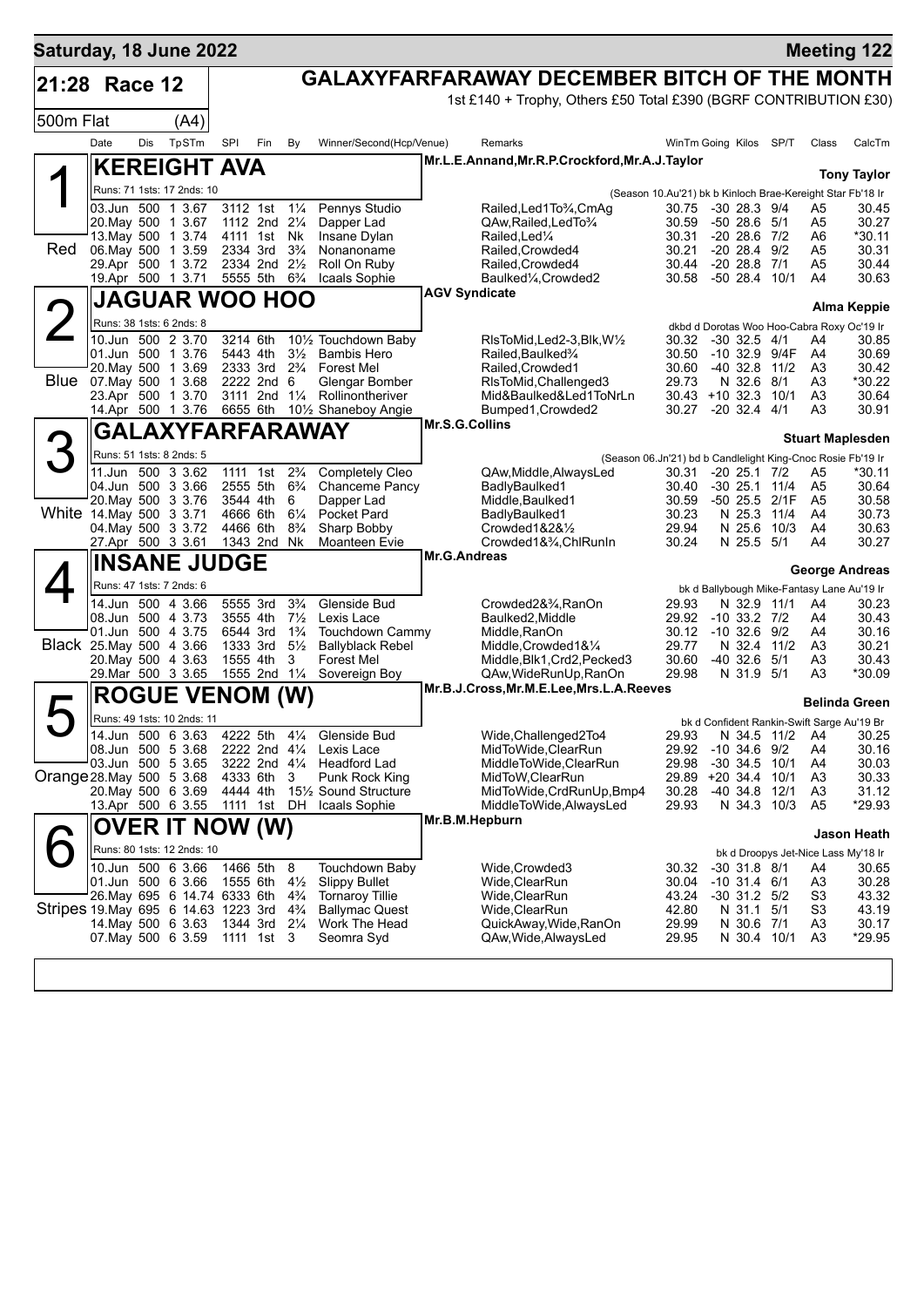| Saturday, 18 June 2022    |                                        |     |                                          |                      |                                                    |                                  |                                                                            |                                           |                                                                  |                |                                                      |            |                       | <b>Meeting 122</b>    |  |
|---------------------------|----------------------------------------|-----|------------------------------------------|----------------------|----------------------------------------------------|----------------------------------|----------------------------------------------------------------------------|-------------------------------------------|------------------------------------------------------------------|----------------|------------------------------------------------------|------------|-----------------------|-----------------------|--|
| 21:43 Race 13             |                                        |     |                                          |                      |                                                    |                                  |                                                                            |                                           | DIEGOS MISTY MARCH BITCH OF THE MONTH                            |                |                                                      |            |                       |                       |  |
|                           |                                        |     |                                          |                      |                                                    |                                  |                                                                            |                                           | 1st £100 + Trophy, Others £40 Total £300 (BGRF CONTRIBUTION £30) |                |                                                      |            |                       |                       |  |
| 500m Flat                 |                                        |     | (A11)                                    |                      |                                                    |                                  |                                                                            |                                           |                                                                  |                |                                                      |            |                       |                       |  |
|                           | Date                                   | Dis | TpSTm                                    | SPI                  | Fin                                                | By                               | Winner/Second(Hcp/Venue)                                                   |                                           | Remarks                                                          |                | WinTm Going Kilos SP/T                               |            | Class                 | CalcTm                |  |
|                           |                                        |     | <b>HASENHUTTL</b>                        |                      |                                                    |                                  |                                                                            |                                           | Mr.M.J.Hughes                                                    |                |                                                      |            |                       | Jason Heath           |  |
|                           | Runs: 3 1sts: 0 2nds: 0                |     |                                          |                      |                                                    |                                  |                                                                            |                                           | (Season Unknown) bk b Portmageewiseguy-Droopys Baton Jn'20 Br    |                |                                                      |            |                       |                       |  |
|                           | 27. May 500 1 R14                      |     | 03.Jun 500 1 3.90                        |                      | 5655 3rd<br>1266 5th                               | $5\frac{1}{4}$<br>$9\frac{3}{4}$ | Punk Rock Misfit<br>Slippy Bullet(Scr)                                     |                                           | RIs-Mid.Crowded&CkRunIn<br>Crowded1, BumpedWide1/4               | 30.21          | 31.24 -30 25.6 6/1<br>$-10$ 25.9 $6/1$               |            | A11<br>Hcp            | 31.37<br>32.02        |  |
|                           | 21. May 500 1 R14                      |     |                                          |                      | 1224 4th 8 <sup>3</sup> / <sub>4</sub>             |                                  | Kilara Petal(R12)                                                          |                                           | BadlyBaulked3                                                    | 30.50          | $-10$ 25.8 $12/1$                                    |            | Hcp                   | 32.22                 |  |
| Red                       |                                        |     | 16. May 500 2 3.89<br>02. May 500 3 3.92 |                      | 3333 2nd 9                                         |                                  | Solo<br>Harmsworthshalie                                                   |                                           | SlowAway, RailsToMiddle<br>VSAw, RIsToMid, Crd&CkRnIn            | 31.41<br>30.85 | $-20, 26.0$<br>$-1025.8$ T3                          | $\top$     |                       | *31.21<br>31.48       |  |
|                           |                                        |     | 18.Apr 500 3 3.95                        |                      | 3331 1st 41/ <sub>4</sub>                          |                                  | <b>Punk Rock Misfit</b>                                                    |                                           | SAw, RIs Run Up, Led 3, RIs-Mid                                  | 31.74          | -10 25.7 T3                                          |            |                       | 31.64                 |  |
|                           |                                        |     | THIA BUCKS                               |                      |                                                    |                                  |                                                                            |                                           | Mr.P.J.Mumford, Mr.K. Wright                                     |                |                                                      |            | <b>Jamie Kingsley</b> |                       |  |
|                           | Runs: 1 1sts: 0 2nds: 0                |     |                                          |                      |                                                    |                                  |                                                                            |                                           |                                                                  |                | bk d Burgess Bucks-Boreen Rachel Sp'20 Ir            |            |                       |                       |  |
|                           | 30. May 500 4 3.86                     |     | 03.Jun 500 3 3.88                        |                      | 6344 4th<br>3333 2nd 4                             | 6                                | Punk Rock Misfit<br>Landers Reach                                          |                                           | VSAw,RIsRunUp,Blk&CkW2<br>Middle, ClearRun                       | 31.24<br>31.02 | $-30$ 33.9 $4/1$<br>$-10, 33.7, T3$                  |            | A11                   | 31.43<br>*31.24       |  |
|                           |                                        |     | 19. May 500 3 3.90                       |                      | 3333 3rd                                           |                                  | 14¼ Great Invention                                                        |                                           | SlowAway, Middle                                                 | 30.89          | $-20, 34.1, 73$                                      |            |                       | 31.84                 |  |
|                           | <b>Blue</b> 09. May 285 4              |     | 24.Mar 500 2 3.97                        |                      |                                                    |                                  | Solo<br>2222 1st 1 <sup>3</sup> / <sub>4</sub> Great Invention             |                                           | SAw, Middle, WideRunIn<br>VerySAw, MidToWide, Crd&Ld4            | 17.72<br>31.47 | $-10$ 34.1 T<br>N 34.2 T2                            |            | Nvice                 | 17.62<br>31.47        |  |
|                           |                                        |     |                                          |                      |                                                    |                                  |                                                                            |                                           |                                                                  |                |                                                      |            |                       |                       |  |
|                           |                                        |     | <b>KILBANNON CHARM</b>                   |                      |                                                    |                                  |                                                                            | Mr.B.Harrison<br><b>Norah McEllistrim</b> |                                                                  |                |                                                      |            |                       |                       |  |
|                           | Runs: 2 1sts: 0 2nds: 0                |     |                                          |                      |                                                    |                                  |                                                                            |                                           | (Season Unknown) f b Ballymac Eske-Beavers Stream Sp'19 Ir       |                |                                                      |            |                       |                       |  |
|                           | 03.Jun 500 2 3.72                      |     | 09.Jun 500 3 3.68                        | 2113 5th<br>4233 5th |                                                    | $2\frac{1}{2}$<br>$\overline{7}$ | <b>Stophers Boris</b><br>Punk Rock Misfit                                  |                                           | EPace, LedRunUpTo3, BBlk4<br>Middle, DispLdTo2, Baulked          | 31.51<br>31.24 | N 28.3 10/1<br>-30 28.3 5/2F                         |            | A11<br>A11            | 31.72<br>31.50        |  |
|                           |                                        |     | 30. May 500 1 3.66                       |                      | 1111 3rd                                           | $4\frac{1}{4}$                   | Landers Reach                                                              |                                           | Mid,Ld-3,DispLd3-3⁄4,WRnIn                                       | 31.02          | $-1028.0$ T3                                         |            |                       | *31.26                |  |
| White 23. May 285 3       | 02. May 285 3                          |     |                                          | $1 - 2 -$            | 3rd<br>2-3- 2nd $4\frac{1}{2}$                     | $\overline{7}$                   | <b>Skywalker Cliff</b><br>Ri Honcho                                        |                                           | Middle, WideRunIn<br>RIsToMid, Crd1, Blk1/2                      | 16.96<br>17.39 | $-2028.0$<br>$-5$ 27.5 T3                            | - ТЗ       |                       | 17.33<br>17.70        |  |
|                           |                                        |     | 10.Mar 500 2 3.68                        |                      | 2222 2nd 9 <sup>3</sup> / <sub>4</sub>             |                                  | Shaneboy Angie                                                             |                                           | MiddleToRails, Crowded1/4                                        | 30.71          | -50 27.2 T2                                          |            |                       | 30.99                 |  |
|                           |                                        |     | TAKE TWO                                 |                      |                                                    |                                  |                                                                            |                                           | Mr.A.S.Tyson                                                     |                |                                                      |            | Jamie Kingsley        |                       |  |
|                           | Runs: 3 1sts: 0 2nds: 0                |     |                                          |                      |                                                    |                                  |                                                                            |                                           |                                                                  |                | (Season Unknown) bd b Mottos Moon-Ace Queen Jn'20 Br |            |                       |                       |  |
|                           | 31 May 500 3 3 83                      |     | 08.Jun 500 3 3.80                        |                      | 5336 6th<br>5444 3rd                               | $5\frac{1}{4}$<br>$1\frac{1}{2}$ | Insane Pair<br>Kentucky Rossi                                              |                                           | SAw,Middle,BadlyBaulked3⁄4<br>SAw, Crowded 1& 1/4                | 31.39<br>31.24 | $-20$ 27.0 11/4<br>$-10$ 27.2 $11/2$                 |            | A11<br>A11            | 31.61<br>31.27        |  |
|                           |                                        |     | 18. May 500 3 3.73                       |                      | 6555 5th                                           | $7\frac{1}{2}$                   | Text Tom                                                                   |                                           | SAw, Middle, BBlk1, Crd3/4                                       | 31.04          | N 27.3                                               | 12/1       | A10                   | 31.65                 |  |
| Black 09. May 500 3 3.86  |                                        |     | 02. May 500 4 3.89                       |                      | 3333 3rd<br>3332 2nd 2 <sup>3</sup> / <sub>4</sub> | $5\frac{3}{4}$                   | <b>Great Invention</b><br>Harmsworthshaylo                                 |                                           | MidToRIs, Crowded1<br>VSAw, MidToRIs                             | 30.74<br>31.13 | $-20$ 27.3<br>$-10$ 27.5                             | Т3<br>- ТЗ |                       | *31.00<br>31.25       |  |
|                           |                                        |     | 16.Apr 500 3 3.84                        |                      |                                                    |                                  | Solo                                                                       |                                           | <b>MiddleToRails</b>                                             | 31.20          | N 26.6                                               | $\top$     |                       | 31.20                 |  |
|                           |                                        |     | STOPHERS BORIS (W)                       |                      |                                                    |                                  |                                                                            |                                           | Miss.G.L.Davidson                                                |                |                                                      |            | Gemma Davidson        |                       |  |
|                           |                                        |     | Runs: 13 1sts: 1 2nds: 0                 |                      |                                                    |                                  |                                                                            |                                           |                                                                  |                | be d Droopys Buick-Zenas Treacle Mr'20 Br            |            |                       |                       |  |
|                           | 19. May 500 2 R11                      |     | 09.Jun 500 5 3.80                        |                      | 6445 1st 1                                         |                                  | Roses Rachel<br>2112 4th 1 <sup>3</sup> / <sub>4</sub> Ballyphilip Fab(R2) |                                           | SAw, Crowded 1, Led Run In<br>Led $1$ To $\frac{3}{4}$           | 31.51          | $-20$ 32.7 $9/1$                                     |            |                       | N 32.3 20/1 A11 31.51 |  |
|                           | 12. May 500 2 R12                      |     |                                          |                      | 2225 6th                                           | 9                                | Droopys Glad(Scr)                                                          |                                           | SlowAway, Wide, Crowded4                                         | 30.71<br>30.09 | $-10$ 32.7 $10/1$                                    |            | Hcp<br>Hcp            | 31.52<br>31.67        |  |
| Orange 03. May 500 1 R10  |                                        |     | 27.Apr 500 5 3.87                        |                      | 1111 3rd<br>6555 4th 8 <sup>3</sup> / <sub>4</sub> | $2\frac{1}{4}$                   | Harry Kilmore(Scr)<br><b>Lisneal Twister</b>                               |                                           | Wide, Led To4<br>SAw, Badly Baulked 1                            | 30.54<br>30.69 | $-10$ 32.4 $6/1$<br>N 32.5 12/1                      |            | Hcp<br>A11            | 31.41<br>31.40        |  |
|                           |                                        |     | 05.Apr 500 5 3.87                        |                      | 6443 3rd 3 <sup>3</sup> / <sub>4</sub>             |                                  | Farloe Eden                                                                |                                           | VerySlowAway, MidToWide                                          | 30.87          | N 33.2 11/1                                          |            | A11                   | $*31.17$              |  |
|                           |                                        |     | <b>KENTUCKY DREAM (W)</b>                |                      |                                                    |                                  |                                                                            |                                           | Mr.A.Ross, Mr.P.Smith                                            |                |                                                      |            |                       | Jason Heath           |  |
|                           |                                        |     | Runs: 16 1sts: 1 2nds: 0                 |                      |                                                    |                                  |                                                                            |                                           | (Season Unknown) bd b Portmageewiseguy-Plaza Roicead Ap'20 Br    |                |                                                      |            |                       |                       |  |
|                           |                                        |     | 03.Jun 500 6 3.73                        |                      | 3566 6th                                           |                                  | 10% Punk Rock Misfit                                                       |                                           | Wide,Crowded1&2                                                  | 31.24          | $-30$ 27.3 $9/2$                                     |            | A11                   | 31.81                 |  |
|                           | 26. May 500 1 R14<br>18. May 500 1 R14 |     |                                          |                      | 1111 1st<br>1111 6th                               | $3\frac{3}{4}$<br>$4\frac{1}{2}$ | Kerrs Lunch(R3)<br>Awordinedgeways(R7)                                     |                                           | MidToW, ALed<br>Middle,LedTo4,CrdRunIn                           | 30.67<br>30.34 | $-30$ 27.1 11/1<br>N 26.8 7/1                        |            | Hcp<br>Hcp            | 31.49<br>31.82        |  |
| Stripes 13. May 500 1 R14 |                                        |     |                                          |                      | 1111 3rd 3                                         |                                  | Gatchells Annie(R3)                                                        |                                           | MidToWide,LedToRunIn                                             | 30.65          | $-30$ 26.6 11/1                                      |            | Hcp                   | 31.72                 |  |
|                           | 07. May 500 1 R14<br>22.Apr 500 1 R13  |     |                                          |                      |                                                    |                                  | 1111 3rd 1 <sup>3</sup> / <sub>4</sub> Salvo Strange(Scr)                  |                                           | (NoRace)<br>Wide, Led To Run In                                  | 30.69          | N 26.6<br>-40 27.1 8/1                               |            | Hcp<br>Hcp            | $*31.47$              |  |
|                           |                                        |     |                                          |                      |                                                    |                                  |                                                                            |                                           |                                                                  |                |                                                      |            |                       |                       |  |
|                           |                                        |     |                                          |                      |                                                    |                                  |                                                                            |                                           |                                                                  |                |                                                      |            |                       |                       |  |
|                           |                                        |     |                                          |                      |                                                    |                                  |                                                                            |                                           |                                                                  |                |                                                      |            |                       |                       |  |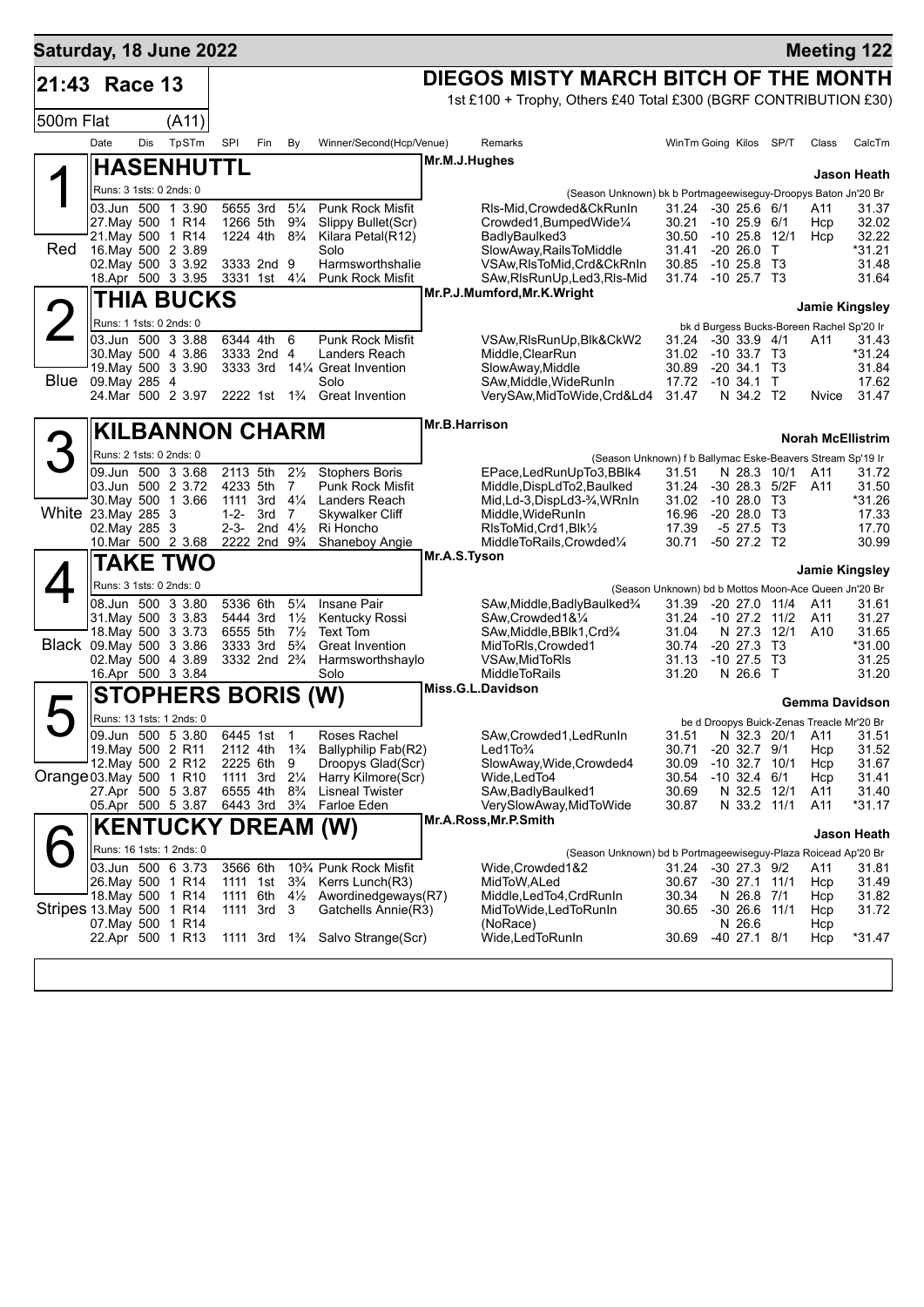## **Saturday, 18 June 2022 Meeting 122 Meeting 122**

| <b>Reserves</b> |                                          |       |                                        |                                  |                                                              |                 |                                                                           |                                                           |                                          |            |              |                                              |                         |
|-----------------|------------------------------------------|-------|----------------------------------------|----------------------------------|--------------------------------------------------------------|-----------------|---------------------------------------------------------------------------|-----------------------------------------------------------|------------------------------------------|------------|--------------|----------------------------------------------|-------------------------|
|                 | Date<br>Dis                              | TpSTm | SPI<br>Fin                             | By                               | Winner/Second                                                |                 | Remarks                                                                   |                                                           | WinTm Going Kilos SP/T                   |            |              | Class                                        | CalcTm                  |
|                 | <b>BRUTUS BULLET</b>                     |       |                                        |                                  |                                                              |                 | Mr.D.A.Dark, Mr.E.D.Dark                                                  |                                                           |                                          |            |              |                                              | <b>Belinda Green</b>    |
|                 | Runs: 87 1sts: 23 2nds: 22               |       |                                        |                                  |                                                              |                 |                                                                           |                                                           |                                          |            |              | bd d Tyrur Big Mike-Droopys Achieve Nv'17 Ir |                         |
|                 | 14.Jun 500 5 3.57                        |       | 3555 3rd                               | $5\frac{1}{4}$                   | Springside Annie                                             |                 | CrowdedWide1, RanOn                                                       | 29.76                                                     |                                          |            | N 34.4 9/4F  | A1                                           | 30.18                   |
|                 | 09.Jun 515 4 4.43                        |       | 1255 6th                               | 5                                | Lasair Breno                                                 |                 | Middle, Crowded <sup>1</sup> / <sub>2</sub>                               | 30.59                                                     |                                          | N 34.2 9/2 |              | OR3                                          | 30.99                   |
|                 | 01.Jun 500 5 3.60                        |       | 1455 4th                               | $2\frac{1}{4}$                   | Maireads Lion                                                |                 | Middle, Crowded <sup>1/4</sup>                                            | 29.63                                                     | $-10, 34.6, 7/1$                         |            |              | A1                                           | 29.71                   |
|                 | <b>BURGESS KELMA</b>                     |       |                                        |                                  |                                                              |                 | Mr.D.W.Buckwell, Mr.D.W.Buckwell                                          |                                                           |                                          |            |              |                                              | Jason Heath             |
|                 | Runs: 69 1sts: 13 2nds: 16               |       |                                        |                                  |                                                              |                 |                                                                           |                                                           |                                          |            |              |                                              |                         |
|                 | 08.Jun 500 1 3.72                        |       | 4433 3rd                               | - 7                              | Lexis Lace                                                   |                 | (Season Unknown) bk b Droopys Jet-Droopys Dargle Jn'19 Ir                 |                                                           |                                          |            |              |                                              |                         |
|                 | 31. May 500 2 3.68                       |       | 4322 3rd                               | $1\frac{1}{2}$                   | Cooly Oyster                                                 |                 | Railed, ClearRun<br>RIsToMid, Chl&CrdRunIn                                |                                                           | 29.92 -10 26.6 9/2<br>30.20 -10 26.5 7/1 |            |              | A4<br>A3                                     | 30.39<br>30.22          |
|                 | 24. May 500 2 3.68                       |       | 4444 4th 61/4                          |                                  | Oilean Rona                                                  |                 | Crowded1&3                                                                |                                                           | 29.92 -10 26.5 6/1                       |            |              | A3                                           | 30.33                   |
|                 |                                          |       |                                        |                                  |                                                              | Dr.J.M.Hay      |                                                                           |                                                           |                                          |            |              |                                              |                         |
|                 | <b>CAN WE PRETEND</b>                    |       |                                        |                                  |                                                              |                 |                                                                           |                                                           |                                          |            |              |                                              | <b>Derek Knight</b>     |
|                 | Runs: 12 1sts: 3 2nds: 2                 |       |                                        |                                  |                                                              |                 |                                                                           |                                                           |                                          |            |              | bdw d Droopys Jet-Date Due De'19 Ir          |                         |
|                 | 10.Jun 500 4 3.65                        |       | 3111 1st                               | $\frac{1}{2}$                    | Zazzeras Turk                                                |                 | Middle, SoonLed                                                           | 29.95                                                     | $-30$ 35.0 5/2                           |            |              | A2                                           | 29.65                   |
|                 | 04.Jun 500 4 3.68                        |       | 4222 2nd 4 <sup>3</sup> / <sub>4</sub> |                                  | <b>Icaal Frankie</b>                                         |                 | Middle, Handy To4                                                         | 30.02                                                     | $-30$ 34.8 $6/1$                         |            |              | A <sub>2</sub>                               | 30.10                   |
|                 | 30. May 500 3 3.69                       |       |                                        |                                  | 2111 1st 31/4 Fast Bowler                                    |                 | EP, MiddleSnLed, WRunIn                                                   | 29.85                                                     | $-10,35.0$ T2                            |            |              |                                              | 29.75                   |
|                 | <b>CANYA BALE (W)</b>                    |       |                                        |                                  |                                                              | Mrs.S.Whelan    |                                                                           |                                                           |                                          |            |              |                                              | <b>Tony Taylor</b>      |
|                 | Runs: 11 1sts: 1 2nds: 0                 |       |                                        |                                  |                                                              |                 |                                                                           |                                                           |                                          |            |              |                                              |                         |
|                 | 14.Jun 500 5 3.64                        |       | 2123 3rd                               | $\frac{3}{4}$                    | Kata Millie                                                  |                 | (Season 07.Fb'22) bk b Magical Bale-Mustang Swift Ap'20 Ir<br>LedRunUpTo2 | 30.92                                                     |                                          | N 26.7 4/1 |              | A11                                          | 30.98                   |
|                 | 09.Jun 500 6 3.62                        |       | 1234 3rd                               | $1\frac{3}{4}$                   | <b>Stophers Boris</b>                                        |                 | QuickAway, Wide, Baulked4                                                 | 31.51                                                     |                                          |            | N 26.9 15/8  | A11                                          | 31.65                   |
|                 | 03.Jun 500 6 3.65                        |       | 2222 4th                               | $5\frac{1}{2}$                   | Go On Larry                                                  |                 | Wide,SoonLedTo1/4                                                         |                                                           | 30.81 -20 27.1 9/4                       |            |              | A11                                          | 31.04                   |
|                 |                                          |       |                                        |                                  |                                                              | Miss.S.Mahon    |                                                                           |                                                           |                                          |            |              |                                              |                         |
|                 | <b>CENTRE FOLD</b>                       |       |                                        |                                  |                                                              |                 |                                                                           |                                                           |                                          |            |              |                                              | <b>Stuart Maplesden</b> |
|                 | Runs: 73 1sts: 15 2nds: 13               |       |                                        |                                  |                                                              |                 | (Ssn Suppressed) f b Ballymac Vic-Patchys Kerry Oc'17 Br                  |                                                           |                                          |            |              |                                              |                         |
|                 | 08.Jun 500 1 3.87                        |       | 6556 6th                               | $8\frac{3}{4}$                   | <b>Russmur Mountain</b>                                      |                 | StumbledStart, Railed                                                     | 30.49                                                     | $-30$ 30.2 11/4                          |            |              | A5                                           | 30.88                   |
|                 | 17 May 500 1 3.69                        |       | 3111 1st                               | $\frac{1}{2}$                    | Yassoo Choo Choo                                             |                 | Railed, Early Pace, Led <sup>1/4</sup>                                    |                                                           | 30.10 +10 30.3 5/4F                      |            |              | - A6                                         | 30.20<br>30.41          |
|                 | 11. May 500 1 3.68 3222 4th              |       |                                        | $2\frac{3}{4}$                   | Imahappychappie                                              |                 | Railed, Crowded1<br>Mr.D.G.Mannings                                       | 30.19                                                     |                                          |            | N 30.6 11/4  | A6                                           |                         |
|                 | <b>DALLAS DOLLY</b>                      |       |                                        |                                  |                                                              |                 |                                                                           |                                                           |                                          |            |              |                                              | <b>Claude Gardiner</b>  |
|                 | Runs: 13 1sts: 4 2nds: 3                 |       |                                        |                                  |                                                              |                 | (Season 04.Mr'22) bk b Droopys Jet-Rathronan Honey Au'19 Ir               |                                                           |                                          |            |              |                                              |                         |
|                 | 14.Jun 500 1 3.68                        |       | 4333 1st                               | $1\frac{1}{2}$                   | Punkrock Rampage                                             |                 | Railed, Led Run In                                                        |                                                           | 30.08 +10 27.0 6/5F                      |            |              | A4                                           | 30.18                   |
|                 | 04.Jun 500 1 3.73                        |       | 3333 2nd 4                             |                                  | Indian Sunset                                                |                 | Railed, ClearRun                                                          | 30.19                                                     | $-30$ 27.4 $9/4$                         |            |              | A4                                           | 30.22                   |
|                 | 25. May 500 1 3.70                       |       |                                        |                                  | 5334 4th 61/ <sub>2</sub> Betsys Bullet                      |                 | Railed, Baulked1                                                          | 29.93                                                     | $-20$ 27.6 7/1                           |            |              | A4                                           | 30.26                   |
|                 | <b>FARLOE EDEN</b>                       |       |                                        |                                  |                                                              | Mrs.A.R.Keppie  |                                                                           |                                                           |                                          |            |              |                                              |                         |
|                 |                                          |       |                                        |                                  |                                                              |                 |                                                                           |                                                           |                                          |            |              |                                              | Alma Keppie             |
|                 | Runs: 60 1sts: 7 2nds: 8                 |       |                                        |                                  |                                                              |                 | (Ssn Suppressed) bk b Droopys Buick-Vanstones Jet Au'18 Ir                |                                                           |                                          |            |              |                                              |                         |
|                 | 08.Jun 500 4 3.72<br>25. May 500 3 3.64  |       | 3111 5th<br>1222 3rd                   | $2\frac{3}{4}$<br>$1\frac{1}{2}$ | Insane Pair                                                  |                 | EP.LedRunUpToRunIn                                                        | 31.39<br>31.04                                            | $-20, 29.8, 4/1$                         | N 30.1 9/1 |              | A11<br>A11                                   | 31.42<br>31.15          |
|                 | 20.May 500 1 R11                         |       | 1111 1st $\frac{1}{2}$                 |                                  | Insane Sandy<br>Harry Kilmore(Scr)                           |                 | Mid, WRnUp, LdTo ¼, CrdRnIn<br>AlwaysLed, WideRunIn                       | 31.11                                                     | $-60$ 30.1 12/1                          |            |              | Hcp                                          | 31.39                   |
|                 |                                          |       |                                        |                                  |                                                              |                 | <b>Greens Greyhounds</b>                                                  |                                                           |                                          |            |              |                                              |                         |
|                 | <b>FREEKY MAC</b>                        |       |                                        |                                  |                                                              |                 |                                                                           |                                                           |                                          |            |              |                                              | <b>Belinda Green</b>    |
|                 | Runs: 22 1sts: 3 2nds: 8                 |       |                                        |                                  |                                                              |                 |                                                                           |                                                           |                                          |            |              | bk d Laughil Blake-Tyrur Jennamarie Mr'20 Ir |                         |
|                 | 01.Jun 500 3 3.66                        |       | 2222 2nd 1                             |                                  | Glenside Blue                                                |                 | EP, Middle, DispLd1-3, Crd1                                               | 30.08                                                     | -10 32.7 7/4F                            |            |              | A6                                           | 30.06                   |
|                 | 25. May 500 3 3.66                       |       | 3222 3rd 31/2                          |                                  | Usetheforce Luke                                             |                 | Middle, Chl&Crowded3                                                      | 29.96                                                     |                                          | N 32.7 5/2 |              | A6                                           | 30.24                   |
|                 | 19 May 500 3 3.67                        |       | 4222 4th 1                             |                                  | <b>Slippery Lilly</b>                                        |                 | EPace, Mid, Chl3, CrdRunIn                                                | 30.24                                                     |                                          | N 32.7 2/1 |              | A6                                           | 30.30                   |
|                 | <b>GLENGAR ROGUE</b>                     |       |                                        |                                  |                                                              |                 | <b>Buckleys Boys Syndicate</b>                                            |                                                           |                                          |            |              |                                              | <b>Seamus Cahill</b>    |
|                 | Runs: 1 1sts: 0 2nds: 0                  |       |                                        |                                  |                                                              |                 |                                                                           |                                                           |                                          |            |              |                                              |                         |
|                 | 09.Jun 500 2 3.66                        |       |                                        |                                  | Solo                                                         |                 | Middle                                                                    | wbe d Braveheart Bobby-Glengarbadminton Jy'20 Ir<br>30.10 | $-10$ 32.9 T                             |            |              |                                              | 30.00                   |
|                 | 02.Jun 285 1                             |       | 5-4- 4th                               | 6                                | Precede                                                      |                 | BadlyBaulked&Checked1/2                                                   | 16.50                                                     |                                          |            | -5 33.1 11/4 | D1                                           | 16.94                   |
|                 | 26. May 285 4                            |       | 2-1- 2nd $\frac{1}{2}$                 |                                  | No Go Zone                                                   |                 | Led1ToRunIn                                                               | 16.66                                                     | $-2533.1$ T3                             |            |              |                                              | 16.46                   |
|                 | <b>GOLDIES LINEKAR</b>                   |       |                                        |                                  |                                                              | Mr.E.Goodall    |                                                                           |                                                           |                                          |            |              |                                              |                         |
|                 |                                          |       |                                        |                                  |                                                              |                 |                                                                           |                                                           |                                          |            |              |                                              | <b>Belinda Green</b>    |
|                 | Runs: 71 1sts: 15 2nds: 7                |       |                                        |                                  |                                                              |                 |                                                                           |                                                           |                                          |            |              | dkbd d Vulturi-Ballymac Scala Au'18 Ir       |                         |
|                 | 09.Jun 515 3 4.38                        |       | 1112 4th                               | $7\frac{1}{4}$                   | Cochise                                                      |                 | QuickAway,LedTo3/4                                                        | 30.33                                                     |                                          | N 36.6 8/1 |              | OR3                                          | 30.90                   |
|                 | 31. May 500 2 3.53<br>23. May 500 1 3.63 |       |                                        |                                  | 1111 1st 21/4 Seasons Reigns<br>1111 1st 121/2 Magical Binky |                 | QAw, RIs To Mid, Always Led<br>EP, RIs To Mid, Always Led                 | 29.87                                                     | $-10$ 36.7 $5/2$<br>30.12 -40 36.9 T2    |            |              | A2                                           | 29.77<br>29.72          |
|                 |                                          |       |                                        |                                  |                                                              | Mrs.T.S.Martret |                                                                           |                                                           |                                          |            |              |                                              |                         |
|                 | <b>HEAVY MACHINERY (W)</b>               |       |                                        |                                  |                                                              |                 |                                                                           |                                                           |                                          |            |              |                                              | <b>Claude Gardiner</b>  |
|                 | Runs: 41 1sts: 8 2nds: 8                 |       |                                        |                                  |                                                              |                 |                                                                           |                                                           |                                          |            |              | bk d Droopys Cain-Quarterland Ella Oc'19 Ir  |                         |
|                 | 14.Jun 500 6 3.79                        |       | 6665 3rd                               | $1\frac{1}{4}$                   | Lexis Lace                                                   |                 | Wide, RanOn                                                               | 29.81                                                     |                                          | N 34.3 5/1 |              | A3                                           | 29.90                   |
|                 | 09.Jun 500 6 3.79                        |       | 5444 3rd <sup>3</sup> / <sub>4</sub>   |                                  | <b>Classy Ranger</b>                                         |                 | Blk&CkWide2,Bumped,RanOn                                                  | 30.31                                                     |                                          | N 34.5 5/1 |              | A2                                           | 30.37                   |
|                 | 31. May 500 6 3.76                       |       | 5665 2nd 1                             |                                  | Fearsome Poppy                                               |                 | SAw, Wide, RanOn                                                          | 30.21                                                     | $-10, 34.5, 10/3$                        |            |              | A <sub>2</sub>                               | 30.20                   |
|                 |                                          |       |                                        |                                  |                                                              |                 |                                                                           |                                                           |                                          |            |              |                                              |                         |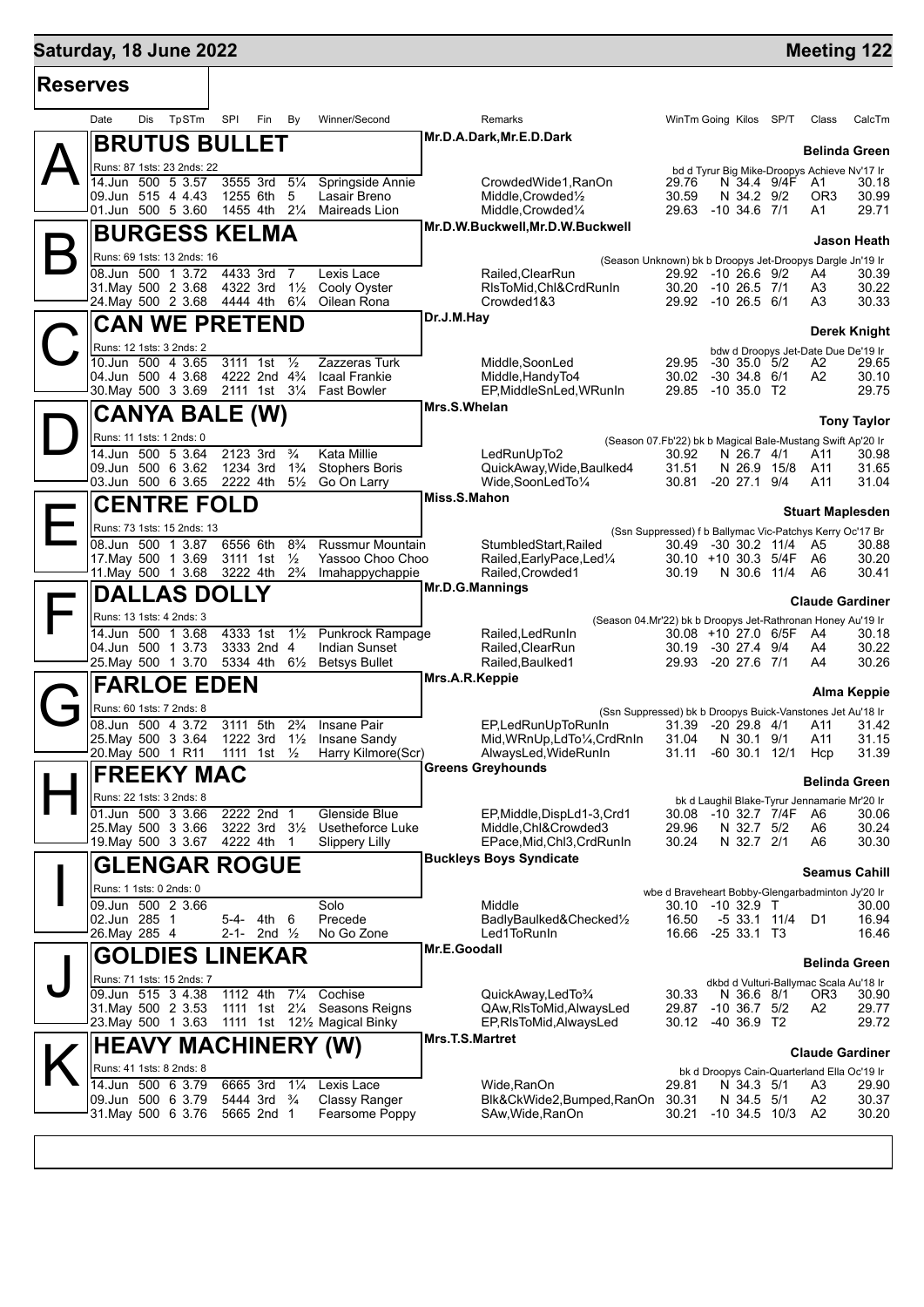## **Saturday, 18 June 2022 Meeting 122 Reserves** Date Dis TpSTm SPI Fin By Winner/Second Remarks WinTm Going Kilos SP/T Class CalcTm L **INSANE ANN** Runs: 56 1sts: 9 2nds: 8 **George Andreas** (Season 28.Ap'22) bk b Dorotas Wildcat-Courts Ad Laney Mr'19 Ir **Mr.G.Andreas** 14.Jun 500 2 3.68 3155 6th 15¾ Touchdown Taylor EP,SoonLedTo2,BBaulked 30.20 +10 28.3 12/1 A6 31.56 03.Jun 500 2 3.72 3566 6th 12¾ Russmur Mountain MidToRls,Crowded¼,Blk2 30.48 -30 28.7 6/1 A6 31.20 2111 1st 2¼ Insane Pam  $\mathbf{M}^{\parallel}_{\frac{\infty}{\infty}}$ **INSANE JANE** Runs: 1 1sts: 0 2nds: 0 **George Andreas** (Season Unknown) be b Ardnasool Jet-Final Shannon Au'20 Ir **Mr.G.Andreas** 09.Jun 500 1 3.83 5321 6th 4½ Stophers Boris VerySAw,Led3To4,Baulked 31.51 N 26.3 9/2 A11 31.88 30.May 500 1 3.69 1111 2nd 2¾ Insane Doris RlsToMid,SoonLedTo4 31.04 -10 26.5 T2 31.16 23.May 500 2 3.75 N **INSANE MRS** Runs: 52 1sts: 7 2nds: 10 **George Andreas** (Season 14.Fb'22) wbk b Ballymac Matt-Laughil Linda My'18 Ir **Mr.G.Andreas** 10.Jun 500 4 3.81 2666 6th 6<sup>3</sup>/ Sheriff Mac Middle,Crowded1,Baulked3 30.77 -30 28.9 4/1 A7<br>31.May 500 3 3.71 2332 2nd 6<sup>1</sup>/ Moyola Busy Beag Middle,BadlyBaulked<sup>3</sup>/ 30.24 -10 29.2 4/1 A6 31.May 500 3 3.71 2332 2nd 6¼ Moyola Busy Beag Middle,BadlyBaulked¾ 30.24 -10 29.2 4/1 A6 30.65 Middle,CrowdedRunUp,BBlk1  $\mathbf{O}^{\parallel}_{\frac{1}{2}}$ **INSANE PAM** Runs: 24 1sts: 6 2nds: 2 **George Andreas** (Season 28.Ap'22) bk b Laughil Blake-Newquay Delight Jn'18 Ir **Mr.G.Andreas** 10.Jun 500 4 3.71 5556 6th 11 Ballyphilip Fab Middle,Baulked1 30.63 -30 26.0 12/1 A5 31.21 23.May 500 4 3.69 1222 2nd 2¼ Insane Ann Middle,DispLd-¾,WideRunIn 30.91 -40 26.2 T2 xSsn 30.69 1333 3rd 7<sup>3</sup>/4 Insane Jagger Middle,Crowded1To<sup>1</sup>/<sub>4</sub> 30.16 -10 26.4 T3 xLame 30.69  $\mathsf{P}\Vert$ **KATA KIA (W)** Runs: 70 1sts: 10 2nds: 14 **Jason Heath** (Season 05.Ap'22) bk b Swift Watson-Garfiney Bolt Ap'18 Br **Miss.T.L.Thomson** 13.Jun 500 6 3.60 Solo MiddleToWide 30.88 -30 29.7 T 30.58 06.Jun 285 6 2-1- 2nd 2¼ Droopys Sloane Wide,SoonLedTo2 17.19 -20 29.7 T2 xSsn 17.17 01.Apr 500 5 3.73 4565 5th 4¾ Insane Dylan Wide,Crowded1 30.28 -20 29.7 12/1 A6 30.45  $\mathbf{Q}^{\parallel}_{\frac{1}{2}}$ **LANDERS REACH** Runs: 2 1sts: 0 2nds: 0 **Derek Knight** (Season Unknown) wbe b Droopys Gold-Westmead Lola Ja'21 Br<br>1.24 MiddleToRails,Crowded2 30.73 -30 24.8 6/1 A10 31.24 **Mr.P.R.Attwater,Ms.S.S.Attwater** 10.Jun 500 2 3.69 2233 6th 10¼ Punk Rock Hobbit MiddleToRails,Crowded2 30.73 -30 24.8 6/1 A10 31.24 04.Jun 500 3 3.90 5555 5th 4¾ Fletchwood Co Co VSAw,MidToRls,Baulked¼ 31.38 -30 24.4 4/1 A10 31.46 30.May 500 3 3.78 2222 1st 4 Thia Bucks Crd&CkW1,DispLd3-¾,Ld4 31.02 -10 24.4 T3 30.92 R **MINEOLA ELEGANT** Runs: 85 1sts: 15 2nds: 22 **Norah McEllistrim** (Season Unknown) bk b Zero Ten-Mineola Smile Jy'17 Ir **Mr.T.Cooper,Mr.D.J.Staddon** 14.Jun 285 1 5-5- 5th 5 Blastout Billy Railed,Baulked1 16.40 +5 32.3 11/8F D2 16.85 08.Jun 285 1 5-3- 3rd ½ West Champ Railed,ChallengedRunIn 16.88 -15 32.4 10/3 D1 16.77 2nd 1 Gentle Change Rails, RanOn 16.64 -5 32.5 4/1 D1 16.67 S **MORRISSEYS CROSS** Runs: 13 1sts: 2 2nds: 4 **Belinda Green** (Season 29.Mr'22) be b Zero Ten-Monraud Turbo Fb'20 Ir **Miss.B.S.Green,Mrs.T.Green** 11.Jun 500 2 3.62 2111 2nd 1¼ Take The Step EP,MidToRls,SoonLedToRnIn 30.62 -20 27.6 9/2 A6 30.52  $1111$  4th  $4\frac{3}{4}$  Birthday Treat  $4333$  5th  $9$  Oi Oi Ossie 26.May 500 3 3.76 4333 5th 9 Oi Oi Ossie Middle,Baulked1 30.50 -50 27.3 6/1 A5 30.72  $\mathsf{T}\vert$ **PUNK ROCK STELLA (W)** Runs: 8 1sts: 3 2nds: 1 **Stuart Maplesden** (Season Unknown) bk b Pat C Sabbath-Highview Novel Nv'20 Ir **Mr.M.B.Christelow,Mr.A.E.O'Shaughnessy** 13.Jun 500 5 3.71 Solo MiddleToWide 30.83 -40 26.7 T 30.43 04.Jun 500 5 6.25 6666 6th DIS Birthday Treat TurnedInTrap 30.56 -30 26.3 6/4F A6 0.00 31.May 500 5 3.61 2111 1st 2¼ Ballyblack Queen EP,LedRunUp,Clr½,MidToW 30.34 -10 26.6 10/3 A7 30.24  $\bigcup \left\Vert \cdot \right\Vert$ **PUNKROCK PISTOL (W)** Runs: 52 1sts: 11 2nds: 10 **Stuart Maplesden** bk d Storm Control-Highview Idol Jy'18 Ir<br>8 -15 32 4 10/1 D1 17 06 **Mr.M.B.Christelow** 08.Jun 285 6 6-6- 6th 4¼ West Champ SlowAway,VeryWide 16.88 -15 32.4 10/1 D1 17.06 01.Jun 285 6 2-2- 1st ½ Newinn Conrad Wide,LedRunIn 16.90 -5 32.5 5/2J D2 16.85 24.May 285 6 6-6- 6th 6¾ Roark BaulkedRunUp,Crowded½ 16.50 -5 32.6 3/1 D2 17.00 **ROLL ON RUBY Jason Heath Mr.M.P.Malone**

|   |                          |  |                             |                                                            | <b>INII.IVI.F.IVIAIUIIU</b>      |       |                                          |  |    |                    |  |
|---|--------------------------|--|-----------------------------|------------------------------------------------------------|----------------------------------|-------|------------------------------------------|--|----|--------------------|--|
|   |                          |  | $\mathbf{X}$ / ROLL ON RUBY |                                                            |                                  |       |                                          |  |    | <b>Jason Heath</b> |  |
|   | Runs: 17 1sts: 4 2nds: 4 |  |                             |                                                            |                                  |       | bk d Droopys Sydney-Slippy Elsa Jy'19 Ir |  |    |                    |  |
| v |                          |  |                             | 14.Jun 500 3 3.65 2222 3rd 11/2 Rising Amber               | Middle, Always Handy             | 29.77 | N 38.9 7/1                               |  | A3 | 29.89              |  |
|   |                          |  |                             | 108.Jun 500 3 3.63 1122 2nd Hd My Valentine                | QAw,SoonLedTo1/2,CameAgain 30.30 |       | -30 39.0 7/1                             |  | A3 | 30.02              |  |
|   |                          |  |                             | $-01$ .Jun 500 3 3.62 2211 2nd $\frac{1}{2}$ Slippy Bullet | Mid,DispLd-2,Led½-RnIn           | 30.04 | $-10,39.6,6/1$                           |  | A3 | 29.99              |  |
|   |                          |  |                             |                                                            |                                  |       |                                          |  |    |                    |  |